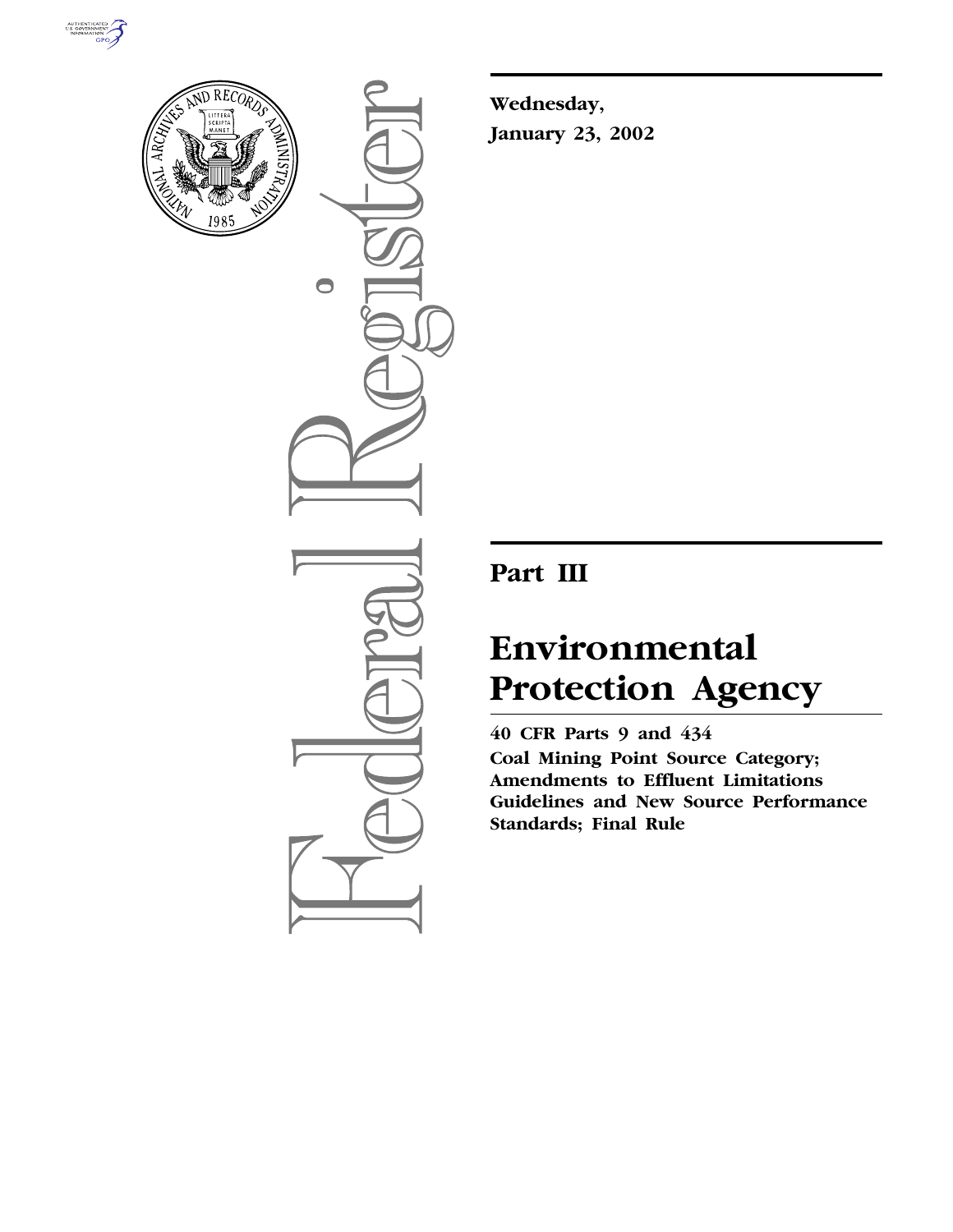# **ENVIRONMENTAL PROTECTION AGENCY**

# **40 CFR Parts 9 and 434**

**[FRL–7125–4]**

# **RIN 2040–AD24**

# **Coal Mining Point Source Category; Amendments to Effluent Limitations Guidelines and New Source Performance Standards**

**AGENCY:** Environmental Protection Agency (EPA). **ACTION:** Final rule.

**SUMMARY:** EPA is amending the current regulations for the Coal Mining Point Source Category by adding two new subcategories to the existing regulation. EPA is establishing a Coal Remining Subcategory that will address preexisting discharges at coal remining operations. EPA also is establishing a Western Alkaline Coal Mining Subcategory that will address drainage from coal mining reclamation and nonprocess areas in the arid and semiarid western United States. These amendments do not otherwise change the existing regulations.

The establishment of new subcategories has the potential to create significant environmental benefits at little or no additional cost to the industry. Establishing the Coal Remining Subcategory will encourage remining activities and will reduce hazards associated with abandoned

mine lands. The new subcategory has the potential to significantly improve water quality by reducing the discharge of acidity, iron, manganese, and sulfate from abandoned mine lands. EPA projects total monetized annual benefits of \$0.7 million to \$1.2 million due to remining. Additionally, EPA expects that this regulation will result in significant ecological and public safety benefits that could not be quantified and/or monetized. EPA projects that the annual compliance cost for this new subcategory will be \$0.33 million to \$0.76 million.

EPA estimates that the Western Alkaline Coal Mining Subcategory will result in a net cost savings to affected surface mine operators. The monetized and non-monetized benefits for this subcategory are a result of adopting alternative sediment control technologies for reclamation and nonprocess areas in the arid west. These technologies are projected to increase the volume of storm water drainage to arid watersheds and avoid the disturbance of approximately 600 acres per year, thus reducing severe erosion, sedimentation, hydrologic imbalance, and water loss. EPA projects that the subcategory will result in annualized monetized benefits of \$0.04 to \$0.75 million.

**DATES:** This regulation is effective February 22, 2002.

**ADDRESSES:** A copy of the supporting documents cited in this document are

available for review at EPA's Water Docket; Room EB57, 401 M Street, SW, Washington, DC 20460. A copy of the record supporting the development of the Western Alkaline Coal Mining Subcategory is also available for review at the Office of Surface Mining Library, 1999 Broadway, 34th Floor, Denver, CO. The public record for this rulemaking has been established under docket number W–99–13, and includes supporting documentation. The public record supporting this rule does not include any information claimed as Confidential Business Information (CBI). For access to EPA docket materials, please call (202) 260–3027 between 9 a.m. and 3:30 p.m Eastern Standard Time, Monday through Friday, excluding Federal holidays, to schedule an appointment. For access to docket materials at the Office of Surface Mining Library, please call (303) 844–1436 between 8 a.m. and 4 p.m. Mountain Standard Time to schedule an appointment.

**FOR FURTHER INFORMATION CONTACT:** For additional technical information contact William Telliard at (202) 260–7134 or ''*Telliard.William@EPA.gov*''. For additional economic information contact Kristen Strellec at (202) 260– 6036 or ''*Strellec.Kristen@EPA.gov*''.

**SUPPLEMENTARY INFORMATION:** *Regulated Entities:* Entities potentially regulated by this action include:

| Category | Examples of regulated entities                                                                                                                                                                                                                                                                               | SIC codes            | <b>NAICS</b><br>codes      |
|----------|--------------------------------------------------------------------------------------------------------------------------------------------------------------------------------------------------------------------------------------------------------------------------------------------------------------|----------------------|----------------------------|
| Industry | Operations engaged in the remining of abandoned surface and underground<br>coal mines and coal refuse piles for remaining coal reserves in areas con-<br>taining discharges defined as "pre-existing" Operations engaged in coal mine<br>reclamation activities in the arid and semiarid western coal region | 1221<br>1222<br>1231 | 212111<br>212112<br>212113 |

This table is not intended to be exhaustive, but rather provides a guide for readers regarding entities likely to be regulated by this action. This table lists the types of entities that EPA is now aware could potentially be regulated by this action. Other types of entities not listed in the table could also be regulated. To determine whether your facility is regulated by this action, you should carefully examine the applicability criteria in 40 CFR part 434. If you have questions regarding the applicability of this action to a particular entity, consult the person listed for technical information in the preceding **FOR FURTHER INFORMATION CONTACT** section.

#### **Judicial Review**

In accordance with 40 CFR 23.2, this rule will be considered promulgated for purposes of judicial review at 1 p.m. Eastern Standard Time on February 6, 2002. Under section 509(b)(1) of the Clean Water Act, judicial review of this regulation can be obtained only by filing a petition for review in the United States Court of Appeals within 120 days after the regulation is considered promulgated for purposes of judicial review. Under section 509(b)(2) of the Clean Water Act, the requirements in this regulation may not be challenged later in civil or criminal proceedings brought by EPA to enforce these requirements.

# **Compliance Dates**

Existing direct dischargers must comply with limitations based on the Best Practicable Control Technology Currently Available (BPT), Best Conventional Pollutant Control Technology (BCT), and Best Available Technology Economically Achievable (BAT) as soon as their National Pollutant Discharge Elimination System (NPDES) permits include such limitations. The compliance date for New Source Performance Standards (NSPS) is the date the new source commences discharging.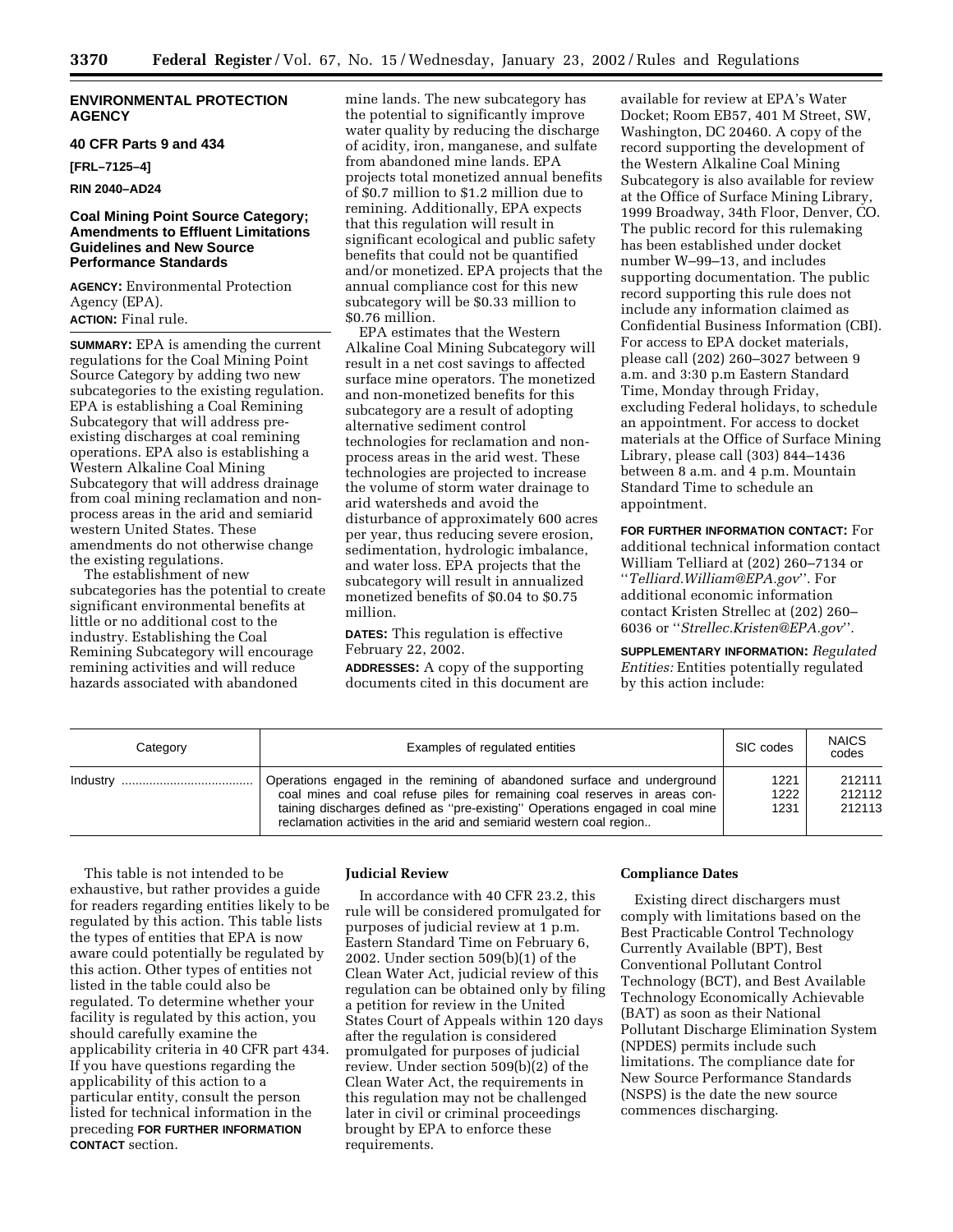# **Supporting Documentation**

The regulations are supported by several key documents:

1. ''*Coal Remining Best Management Practices Guidance Manual*'' (EPA 821– B–01–010). This document describes abandoned mine land conditions and the performance of Best Management Practices (BMPs) that have been implemented at remining operations. The BMP Guidance Manual is a technical reference document that presents research and data concerning the prediction and prevention of acid mine drainage to the waters of the United States. There have been minimal changes to the BMP manual since proposal.

2. ''*Coal Remining Statistical Support Document*'' (EPA 821–B–01–011). This document describes the statistical methodology for establishing and monitoring baseline conditions and setting discharge limits at remining sites.

3. ''*Development Document for Final Effluent Limitations Guidelines and Standards for the Western Alkaline Coal Mining Subcategory*'' (EPA 821–B–01– 012): This document presents EPA's technical conclusions concerning the Western Alkaline Coal Mining Subcategory.

4. ''*Economic and Environmental Impact Assessment of Effluent Limitations Guidelines and Standards for the Coal Mining Industry: Remining and Western Alkaline Subcategories*'' (EPA–821–B–01–013): This document presents the methodology employed to assess economic and environmental impacts of the final rule and the results of the analysis.

5. *Statistical Analysis of Abandoned Mine Drainage in the Assessment of Pollution Load.* (EPA 821–B–01–014) This document describes pollutant characteristics of pre-existing discharges at abandoned mine lands.

# **How To Obtain Supporting Documents**

All documents are available from the National Service Center for Environmental Publications, 11029 Kenwood Road, Cincinnati, OH 45242, (800) 490–9198, *http://www.epa.gov/ ncepi.* Several of these documents can also be obtained on the Internet, located at *http://www.epa.gov/OST/guide/coal.* This website also links to an electronic version of today's notice.

# **Table of Contents**

*I. Legal Authority*

#### *II. Background*

- A. Statutory Authorities
	- 1. Clean Water Act
	- 2. Pollution Prevention Act
- B. Regulation of the Coal Mining Point Source Category
- 1. EPA Regulations at 40 CFR Part 434
- 2. Surface Mining Control and Reclamation Act
- 3. Rahall Amendment
- C. Proposed Rule
- *III. Summary of Significant Changes to Proposed Rule*
- A. Coal Remining Subcategory B. Western Alkaline Coal Mining Subcategory
- *IV. Scope of Final Regulation*
- A. Coal Remining Subcategory B. Western Alkaline Coal Mining Subcategory

*V. Development of Final Effluent Limitations Guidelines*

- A. Coal Remining Subcategory 1. Background
	- 2. Scope of Final Regulation
	- 3. Pollution Abatement Plan
	- 4. Pollution Abatement Plan and Passive Treatment
	-
	- 5. Commingling of Waste Streams 6. Relocation of Pre-Existing Discharges
	-
	- 7. BMP-Only Permits 8. Water Quality Variances
- 
- 9. BAT for the Coal Remining Subcategory
- 10. BPT for the Coal Remining Subcategory 11. BCT for the Coal Remining Subcategory
- 
- 12. NSPS for the Coal Remining
- Subcategory B. Western Alkaline Coal Mining Subcategory
	- 1. Background
	- 2. Inspection and Maintenance of BMPs
	- 3. Affected Areas
	- 4. SMCRA Requirements
	- 5. Bond Release
	- 6. Definition of Alkaline Mine Drainage 7. BPT for the Western Alkaline Coal
	- Mining Subcategory 8. BCT for the Western Alkaline Coal
	- Mining Subcategory 9. BAT for the Western Alkaline Coal
	- Mining Subcategory 10. NSPS for the Western Alkaline Coal Mining Subcategory
- *VI. Statistical and Monitoring Procedures for*
- *the Coal Remining Subcategory* A. Statistical Procedures for the Coal
- Remining Subcategory
- B. Evaluation of Statistical Triggers
- C. Sample Collection to Establish Baseline Conditions and to Monitor Compliance for the Coal Remining Subcategory
- D. Regulated Pollutant Parameters in Pre-Existing Discharges
- 1. Acidity
- 2. Sulfate
- 3. Solids

*VII. Non-Water Quality Environmental Impacts of Final Regulations*

- *VIII. Environmental Benefits Analysis*
- A. Coal Remining Subcategory
- B. Western Alkaline Coal Mining Subcategory
- *IX. Economic Analysis*
- A. Introduction, Overview, and Sources of Data
- B. Method for Estimating Compliance Costs
	- 1. Coal Remining Subcategory 2. Western Alkaline Coal Mining Subcategory
- C. Costs and Cost Savings of the Final Rule 1. Coal Remining Subcategory
	- 2. Western Alkaline Coal Mining Subcategory
- D. Economic Impacts of the Final Rule 1. Economic Impacts for the Coal Remining Subcategory
- 2. Economic Impacts for the Western Alkaline Coal Mining Subcategory
- E. Additional Impacts
- 1. Costs to the NPDES Permitting Authority 2. Community Impacts
- 3. Foreign Trade Impacts
- F. Cost Effectiveness Analysis
- G. Cost Benefit Analysis
- *X. Regulatory Requirements*
- A. Executive Order 12866: Regulatory Planning and Review
- B. Regulatory Flexibility Act (RFA), as amended by the Small Business Regulatory Enforcement Fairness Act of 1996 (SBREFA)
- C. Congressional Review Act
- D. Paperwork Reduction Act
- E. Unfunded Mandates Reform Act
- F. Executive Order 13175: Consultation and Coordination with Indian Tribal Governments
- G. Executive Order 13132: Federalism
- H. National Technology Transfer and Advancement Act
- I. Executive Order 13045: Protection of Children from Environmental Health Risks and Safety Risks
- J. Executive Order 13211: Actions Concerning Regulations That Significantly Affect Energy Supply, Distribution, or Use
- *XI. Regulatory Implementation*
- A. Upset and Bypass Provisions
- B. Variances and Modifications
	- 1. Fundamentally Different Factors Variances
- 2. Permit Modifications
- C. Relationship of Effluent Limitations to NPDES Permits and Monitoring Requirements
- D. Analytical Methods

*XII. Summary of EPA Responses to Significant Comments on Proposal*

- A. Coal Remining Subcategory
- B. Western Alkaline Coal Mining Subcategory
- *Appendix A:* Definitions, Acronyms, and Abbreviations Used in This Document

#### **I. Legal Authority**

These regulations are promulgated under the authority of sections 301, 304, 306, 308, 402, 501, and 502 of the Clean Water Act, 33 U.S.C. 1311, 1314, 1316, 1318, 1342, 1361, and 1362.

Congress adopted the Clean Water Act (CWA) to ''restore and maintain the

### **II. Background**

*A. Statutory Authorities* 1. Clean Water Act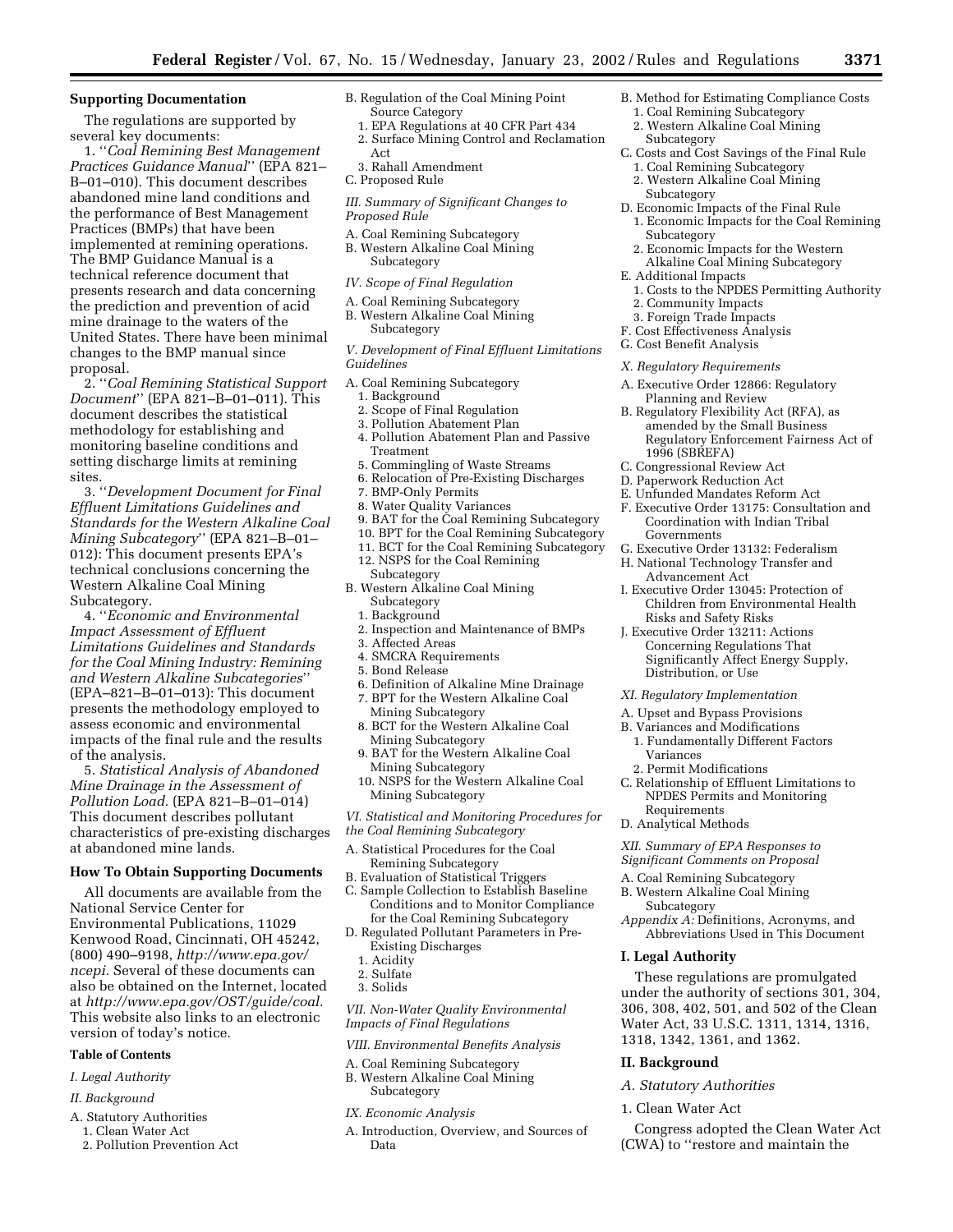chemical, physical, and biological integrity of the Nation's waters' (section 101(a), 33 U.S.C. 1251(a)). To achieve this goal, the CWA prohibits the discharge of pollutants into navigable waters except in compliance with the statute. The CWA confronts the problem of water pollution on a number of different fronts. Its primary reliance, however, is in establishing restrictions on the types and amounts of pollutants discharged from various industrial, commercial and public sources of wastewater.

Direct dischargers must comply with effluent limitations in National Pollutant Discharge Elimination System (''NPDES'') permits; indirect dischargers must comply with pretreatment standards. These limitations and standards are established by regulation for categories of industrial dischargers and are based on the degree of control that can be achieved using various levels of pollution control technology.

a. Best Practicable Control Technology Currently Available (BPT) section 304(b)(1) of the CWA. Effluent limitations guidelines based on BPT apply to discharges of conventional, toxic, and non-conventional pollutants from existing sources. BPT guidelines are generally based on the average of the best existing performance in terms of pollution control by plants in a particular industrial category or subcategory. In establishing BPT, EPA considers the cost of achieving pollution reductions in relation to the pollution reduction benefits, the age of equipment and facilities, the processes employed, process changes required, engineering aspects of the control technologies, nonwater quality environmental impacts (including energy requirements), and other factors the Administrator deems appropriate. Where the pollution control performance of existing sources for a category or subcategory is uniformly inadequate, EPA may set BPT by transferring technology used in a different subcategory or category.

b. Best Available Technology Economically Achievable (BAT) section 304(b)(2) of the CWA. In general, BAT effluent limitations guidelines are based on the degree of pollution control achievable by applying the best available technology economically achievable for facilities in the industrial subcategory or category. The CWA requires BAT for controlling the direct discharge of toxic and non-conventional pollutants. The factors considered in determining BAT for a category or subcategory include the age of the equipment and facilities involved, the process employed, potential process changes, engineering aspects of the

control technologies, non-water quality environmental impacts (including energy requirements), and other factors the Administrator deems appropriate. EPA retains considerable discretion in assigning the weight to be accorded these factors. Generally, economic achievability is determined on the basis of total costs to the industrial subcategory and their effect on the overall industry's (or subcategory's) financial health. As with BPT, where existing performance is uniformly inadequate, BAT may be transferred from a different subcategory or category. BAT may be based upon process changes or internal controls, such as product substitution, even when these technologies are not common industry practice. The CWA does not require cost-benefit comparison in establishing BAT.

c. Best Conventional Pollutant Control Technology (BCT)—section 304(b)(4) of the CWA. The 1977 amendments to the CWA established BCT as an additional level of control for discharges of conventional pollutants from point sources other than publicly owned treatment works. In addition to other factors specified in section 304(b)(4)(B), the CWA requires that BCT limitations be established in light of a two part ''cost-reasonableness'' test. EPA published a methodology for the development of BCT limitations which became effective August 22, 1986 (51 FR 24974, July 9, 1986).

Section 304(a)(4) designates the following as conventional pollutants: biochemical oxygen demanding pollutants (measured as  $BOD<sub>5</sub>$ ), total suspended solids (TSS), fecal coliform, pH, and any additional pollutants defined by the Administrator as conventional. The Administrator designated oil and grease as an additional conventional pollutant on July 30, 1979 (44 FR 44501).

d. New Source Performance Standards (NSPS)—section 306 of the CWA. NSPS reflect effluent reductions that are achievable based on the best available demonstrated control technology. New facilities have the opportunity to install the best and most efficient production processes and wastewater treatment technologies. As a result, NSPS should represent the most stringent controls attainable through the application of the best available control technology for all pollutants (i.e., conventional, nonconventional, and priority pollutants). In establishing NSPS, EPA is directed to take into consideration the cost of achieving the effluent reduction and any non-water quality environmental impacts and energy requirements.

e. Pretreatment Standards for Existing Sources (PSES)—section 307(b) of the CWA—and Pretreatment Standards for New Sources (PSNS)—section 307(b) of the CWA.

Pretreatment standards are designed to prevent the discharge of pollutants to a publicly-owned treatment works (POTW) which pass through, interfere, or are otherwise incompatible with the operation of the POTW. Since none of the facilities to which this rule applies discharge to a POTW, pretreatment standards are not part of this rulemaking.

f. CWA section 304(m) Requirements. Section 304(m) of the CWA, added by the Water Quality Act of 1987, requires EPA to establish schedules for (1) reviewing and revising existing effluent limitations guidelines and standards and (2) promulgating new effluent guidelines. On January 2, 1990 (55 FR 80), EPA published an Effluent Guidelines Plan, which established schedules for developing new and revised effluent guidelines for several industry categories. The Natural Resources Defense Council, Inc., challenged the Effluent Guidelines Plan in a suit filed in the U.S. District Court for the District of Columbia (*NRDC* v. *Browner*, Civ. No. 89–2980). On January 31, 1992, the Court entered a consent decree (the ''304(m) Decree''), which established schedules for EPA's proposal of and final action on effluent guidelines for a number of point source categories. The Effluent Guidelines Plan published in the **Federal Register** on September 4, 1998 (63 FR 47285) required, among other things, that EPA propose the Coal Mining Effluent Guidelines by December 1999 and take final action on the Guidelines by December 2001. On November 19, 1999, the Court modified the decree revising the deadline for proposal to March 31, 2000. The deadline of December 2001 for taking final action on these guidelines was not modified.

#### 2. Pollution Prevention Act

The Pollution Prevention Act of 1990 (PPA) (42 U.S.C. 13101 *et seq.*, Public Law 101–508, November 5, 1990) ''declares it to be the national policy of the United States that pollution should be prevented or reduced whenever feasible; pollution that cannot be prevented should be recycled in an environmentally safe manner, whenever feasible; pollution that cannot be prevented or recycled should be treated in an environmentally safe manner whenever feasible; and disposal or release into the environment should be employed only as a last resort \* \* \*'' (Sec. 6602; 42 U.S.C. 13101 (b)). In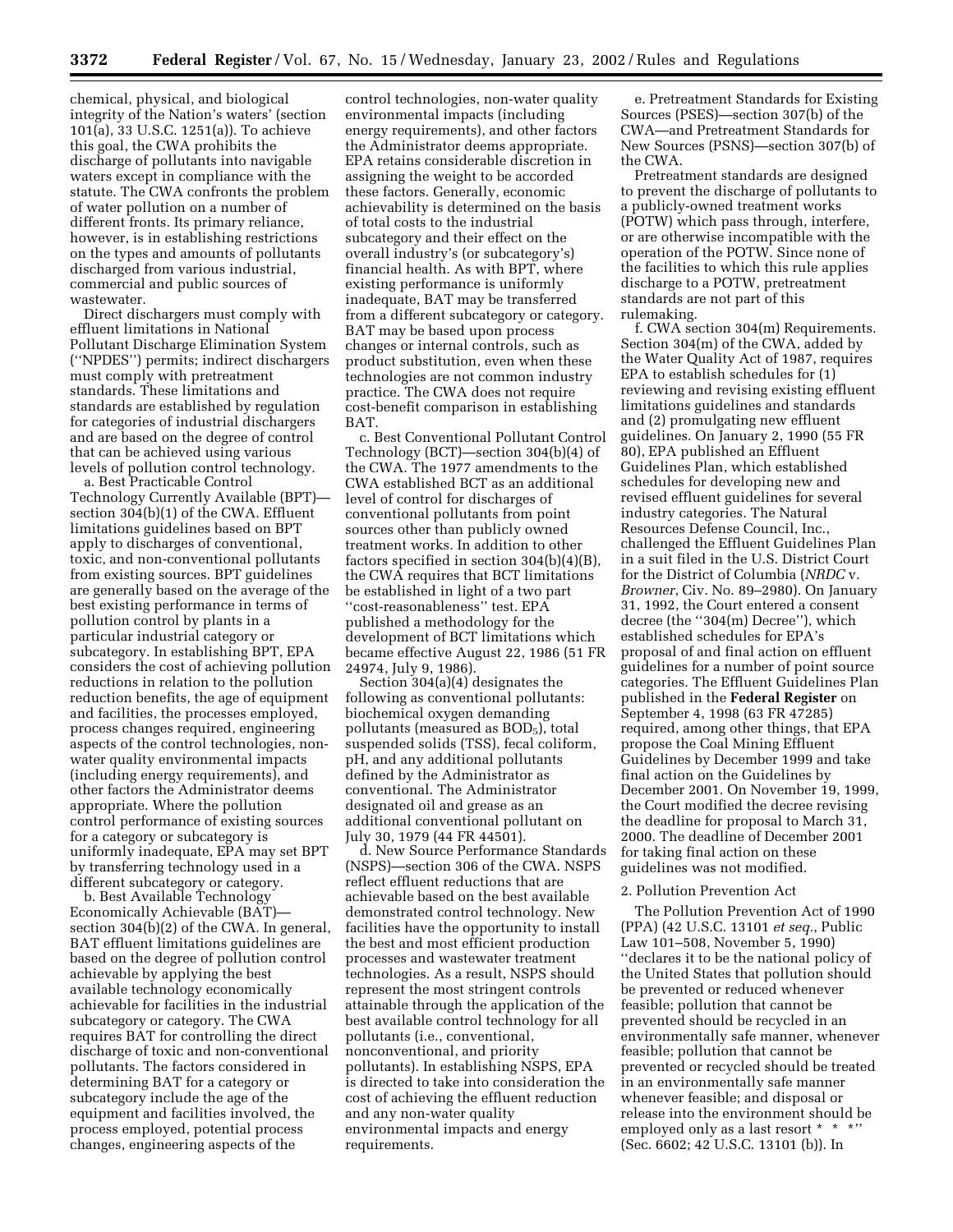short, preventing pollution before it is created is preferable to trying to manage, treat or dispose of it after it is created.

The PPA directs EPA to, among other things, ''review regulations of the EPA prior and subsequent to their proposal to determine their effect on source reduction'' (Sec. 6604; 42 U.S.C. 13103(b)(2)). Source reduction reduces the generation and release of hazardous substances, pollutants, wastes, contaminants, or residuals at the source, usually within a process. The term source reduction ''includes equipment or technology modifications, process or procedure modifications, reformulation or redesign of products, substitution of raw materials, and improvements in housekeeping, maintenance, training or inventory control. \* \* \* The term source 'reduction' does not include any practice which alters the physical, chemical, or biological characteristics or the volume of a hazardous substance, pollutant, or contaminant through a process or activity which itself is not integral to or necessary for the production of a product or the providing of a service'' (42 U.S.C. 13102(5)). In effect, source reduction means reducing the amount of a pollutant that enters a waste stream or that is otherwise released into the environment prior to out-of-process recycling, treatment, or disposal.

In today's rule, EPA encourages pollution prevention by requiring the use of site-specific Best Management Practices (BMPs) that are integral to remining operations in abandoned mine lands and to reclamation activities in the arid and semiarid western coal regions. These BMPs, under each subcategory, are designed and implemented to improve existing conditions and to reduce pollutant discharges at the source, thereby reducing the need for treatment.

# *B. Regulation of the Coal Mining Point Source Category*

#### 1. EPA Regulations at 40 CFR Part 434

On October 9, 1985 (50 FR 41296), EPA promulgated effluent limitations guidelines and standards that are in effect today under 40 CFR part 434. Prior to today's rule, there were four subcategories: Coal Preparation Plants and Coal Preparation Plant Associated Areas; Acid or Ferruginous Mine Drainage; Alkaline Mine Drainage; and Post-Mining Areas. Additionally, there is a subpart for Miscellaneous Provisions. The subcategories include BPT, BAT, and NSPS limitations for TSS, pH, iron, manganese, and/or settleable solids (SS).

# 2. Surface Mining Control and Reclamation Act

In 1977, Congress enacted the Surface Mining Control and Reclamation Act (SMCRA), 30 U.S.C. 1201 *et seq*, to address the environmental problems associated with coal mining on a nationwide basis. SMCRA created the Office of Surface Mining Reclamation and Enforcement (OSMRE) within the Department of Interior, which is responsible for preparing regulations and assisting the States financially and technically to carry out regulatory activities.

Title V of the statute gives OSMRE broad authority to regulate specific management practices before, during, and after mining operations. OSMRE has promulgated comprehensive regulations to control both surface coal mining and the surface effects of underground coal mining (30 CFR parts 700 *et seq*). Implementation of these requirements has significantly improved mining practices, control of water pollution, and protection of other resources. Title IV of SMCRA addresses the problem of presently abandoned coal mines by authorizing and funding abandoned mine reclamation projects.

All mining operations subject to today's regulation must also comply with SMCRA requirements. EPA has worked extensively with OSMRE in the preparation of this rule in order to ensure that today's requirements are consistent with OSMRE requirements.

#### 3. Rahall Amendment

As part of the 1987 amendments to the CWA, Congress added Section 301(p), often called the Rahall Amendment, to provide incentives for remining abandoned mine lands that pre-date the passage of SMCRA in 1977. Section 301(p) provides an exemption for remining operations from the BAT effluent limits for iron, manganese, and pH for pre-existing discharges from abandoned mine lands. Instead, a permit writer may set site-specific, numerical BAT limits for pre-existing discharges based on Best Professional Judgement (BPJ). The effluent limits may not allow discharges to exceed preexisting ''baseline'' levels of iron, manganese, and pH. In addition, the permit applicant must demonstrate that the remining operation ''will result in the potential for improved water quality from the remining operation.'' The Rahall Amendment defines remining as a coal mining operation which began after February 4, 1987 at a site on which coal mining was conducted before August 3, 1977, which was the effective date of SMCRA. Thus, the Rahall

Amendment attempted to encourage remining by no longer requiring operators to treat degraded pre-existing discharges to the BAT levels established in Subpart C of 40 CFR part 434.

Despite the statutory authority provided by the Rahall Amendment, coal mining companies remained hesitant to pursue remining without formal EPA approval and guidelines. Today's regulation establishes requirements for determining baseline pollutant loadings in pre-existing discharges. It also specifies how to determine site-specific BAT requirements for remining operations and how to demonstrate the potential for environmental improvement from a remining operation. EPA is today promulgating a regulation that is consistent with, but not identical to, the Rahall Amendment.

#### *C. Proposed Rule*

On April 11, 2000 (65 FR 19440), EPA published proposed amendments to effluent limitations guidelines and new source performance standards for the coal mining point source category. EPA proposed adding two new subparts to the existing regulations at 40 CFR part 434 applicable to Coal Remining (subpart G) and Western Alkaline Coal Mining (subpart H).

In the proposal, EPA solicited comment on 18 specific areas identified by the Agency, in addition to a general comment solicitation on all aspects of the proposed regulation. During the comment period, EPA held public meetings in three locations in the western coal mining region (Denver, CO; Gillette, WY; and Flagstaff, AZ) and three public meetings in areas affected by remining (Nitro, WV; Frankfort, KY; and Zanesville, OH) to explain the proposal and to solicit comment.

On July 30, 2001 (66 FR 39300), EPA published a Notice of Data Availability (NODA) to provide a discussion of options relating to two issues raised by commenters on the Coal Remining Subcategory that were not presented in the proposal. EPA presented these comments, data collected since the proposal, and options being considered for the final rulemaking in the notice and solicited comment on: (1) The expansion of applicability of the Coal Remining Subcategory to sites abandoned after 1977, and (2) alternative effluent limits for solids in pre-existing discharges. The majority of comments received supported these proposed changes. In Section XII of this document, EPA presents a summary of the significant comments received on the proposal and NODA and a summary of the Agency's responses. The complete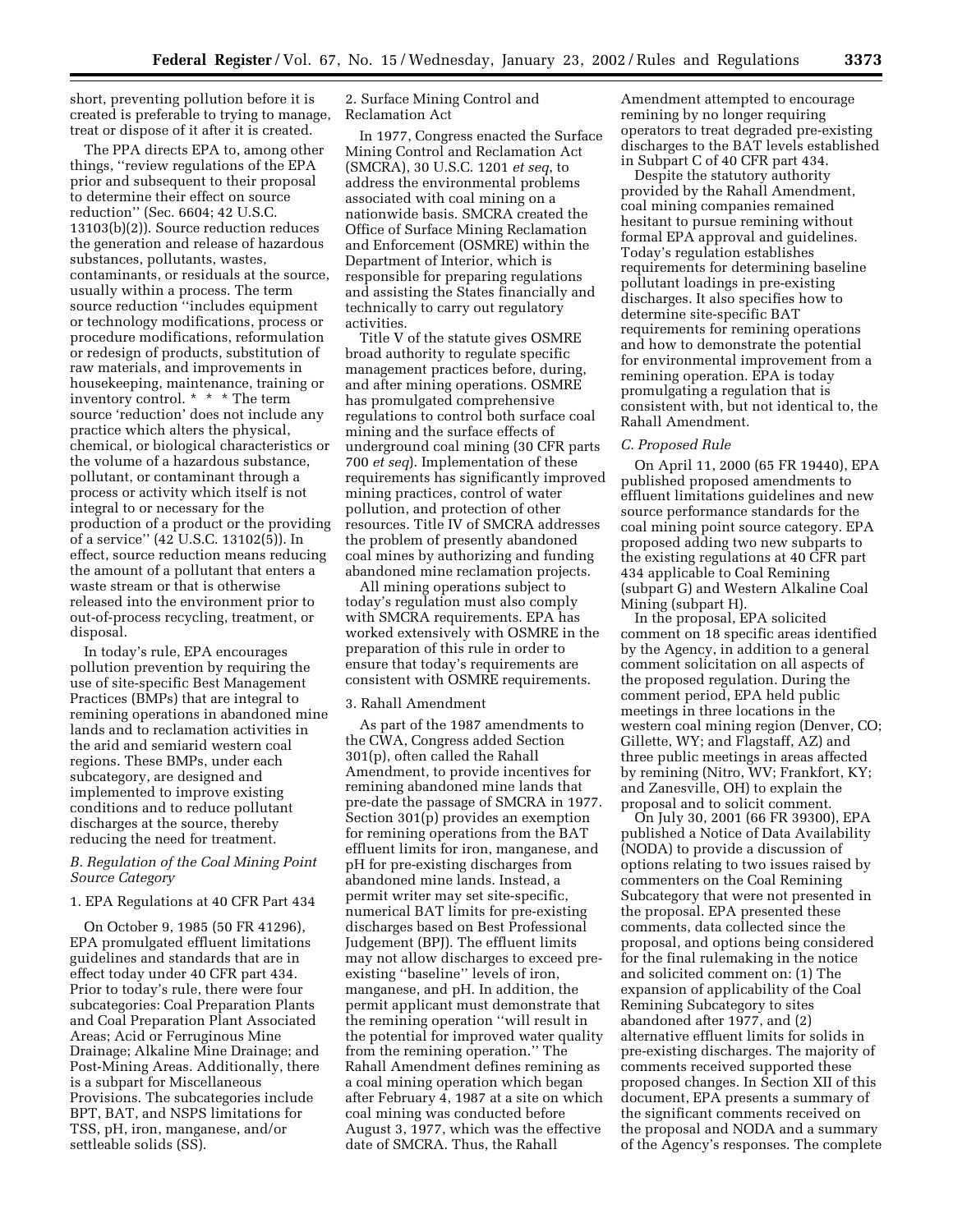set of comments and EPA's detailed responses can be found in the ''Comment Response Document for the Coal Remining and Western Alkaline Coal Mining Subcategories'' (DCN 3056).

# **III. Summary of Significant Changes to Proposed Rule**

Based on comments received, EPA has made several changes to the proposed subcategory applicability, regulated parameters, and statistical methodology presented in the April 11, 2000 **Federal Register** notice. EPA has summarized these changes below, and is presenting its rationale for these changes in Sections V and VI of this document.

# *A. Coal Remining Subcategory*

• At proposal, EPA defined a remining operation as a coal mining operation at a site on which coal mining was conducted prior to August 3, 1977. EPA has modified the definition of ''remining'' to include coal mining operations on sites where coal mining was previously conducted and where the site was abandoned or the performance bond forfeited after August 3, 1977. The rationale for these changes is provided in Section V of this document.

• EPA proposed to establish alternative effluent limitations for pH, iron, and manganese. EPA has modified the pollutants to be regulated by setting limits for net acidity instead of pH, and by establishing alternative limitations for sediment such that solids loads cannot be increased over baseline during remining and reclamation activities, but must meet standards for post-mining areas prior to bond release. The rationale for this decision is described in Section VI.D of this document.

• For pre-existing discharges where it is infeasible to determine baseline conditions for discharge monitoring, EPA is providing an exclusion from numeric standards. In these cases, the coal mining operator will be required to implement a pollutant abatement plan. The rationale for this decision is described in Section V of this document.

• For the calculation and monitoring of numeric limitations in pre-existing discharges, EPA has made several changes to the statistical methodology. Further information on the statistical procedures is described in sections VI.A and VI.B of this document and in Appendix B of the final regulation.

# *B. Western Alkaline Coal Mining Subcategory*

• In the proposal, EPA limited the application of the Western Alkaline Coal Mining Subcategory requirements to ''reclamation areas'' but solicited comment on the possibility of expanding the scope of coverage to include other areas. EPA received significant comment on the use of alternative sediment controls for nonprocess runoff at mine sites subject to the Western Alkaline Coal Mining Subcategory. Based on comments received, EPA has revised the applicability of the subcategory to allow the use of alternative sediment controls on runoff from some non-process areas of western coal mines. This allowance is discussed in Section V.B of this document.

• At proposal, EPA calculated the costs and benefits based on a model mine run for conditions present in the desert southwest. This model represented the ''worst case'' scenario (in that runoff in the desert southwest contains the highest sediment loadings in the western alkaline coal regions) in order to demonstrate that alternative sediment controls can be used effectively to control sediment to below pre-mined, undisturbed conditions in the arid west. For the final regulation, EPA incorporated the results for two additional model mines representing the ''intermountain'' and ''northern plains'' regions. The changes in EPA's estimates of cost savings and benefits are the result of using three different model mines to represent three different types of conditions present in the arid west. The results of these changes are presented in Sections VIII and IX of this document.

### **IV. Scope of Final Regulation**

Today, EPA is promulgating effluent limitations and performance standards for the Coal Remining Subcategory and for the Western Alkaline Coal Mining Subcategory. The new subcategories will be added to the existing regulations for the Coal Mining Point Source Category found at 40 CFR part 434. The new subcategories will create a set of standards and requirements for the specific waste streams defined in the final regulation. The new subcategories will not otherwise change the existing regulations.

#### *A. Coal Remining Subcategory*

The effluent limitations and standards for the Coal Remining Subcategory apply to pre-existing discharges that are located within, or that are hydrologically connected to, pollution

abatement areas of a coal remining operation.

EPA proposed to define coal remining as the mining of surface mine lands, underground mine lands, and coal refuse piles that were abandoned prior to the enactment of the Surface Mining Reclamation and Control Act (August 3, 1977), consistent with the language of the Rahall Amendment to the Clean Water Act. However, due to the anticipated benefits of the remining subcategory, EPA received comment on the proposal requesting that EPA extend the applicability of the Remining Subcategory to mine lands that have been abandoned since August 3, 1977. In response to this comment, EPA published a Notice of Data Availability (NODA) to solicit further comment on the issue, including whether to limit applicability to mine lands abandoned before the effective date of today's rule. As described in the NODA, it is estimated that there are currently 260 bond forfeiture sites producing acid mine drainage.

EPA concluded that remining of abandoned mine lands (AML) has many potential benefits, and has decided to extend the applicability of the subcategory to mine lands that are abandoned after August 3, 1977. EPA also concluded that there is no basis for precluding applicability of today's rule to AML abandoned after the effective date of today's rule. Based on comments received from regulatory authorities, EPA does not believe that this change will create an incentive for future bond forfeitures. As noted by commenters, once a coal operator has abandoned an active permit and forfeited the performance bond, there are safeguards that prevent the operator from being allowed to mine in the future. Upon forfeiture of the bond, no portion of the bond would be returned until the site meets all the standards of the operator's permit, including the applicable effluent limitations. Secondly, SMCRA provides an avenue to pursue additional monies and to place additional liabilities upon an operator if the bond is insufficient to complete total reclamation. This includes barring the operator from receiving any other SMCRA permits until reclamation is completed, penalties are paid, and any outstanding liabilities are resolved.

The provisions of this new subpart apply only to pre-existing discharges and do not apply to discharges produced or generated in active mining areas, which include the active mining areas of remining operations. Section 434.11(b) defines active mining area as ''the area, on and beneath land, used or disturbed in activity related to the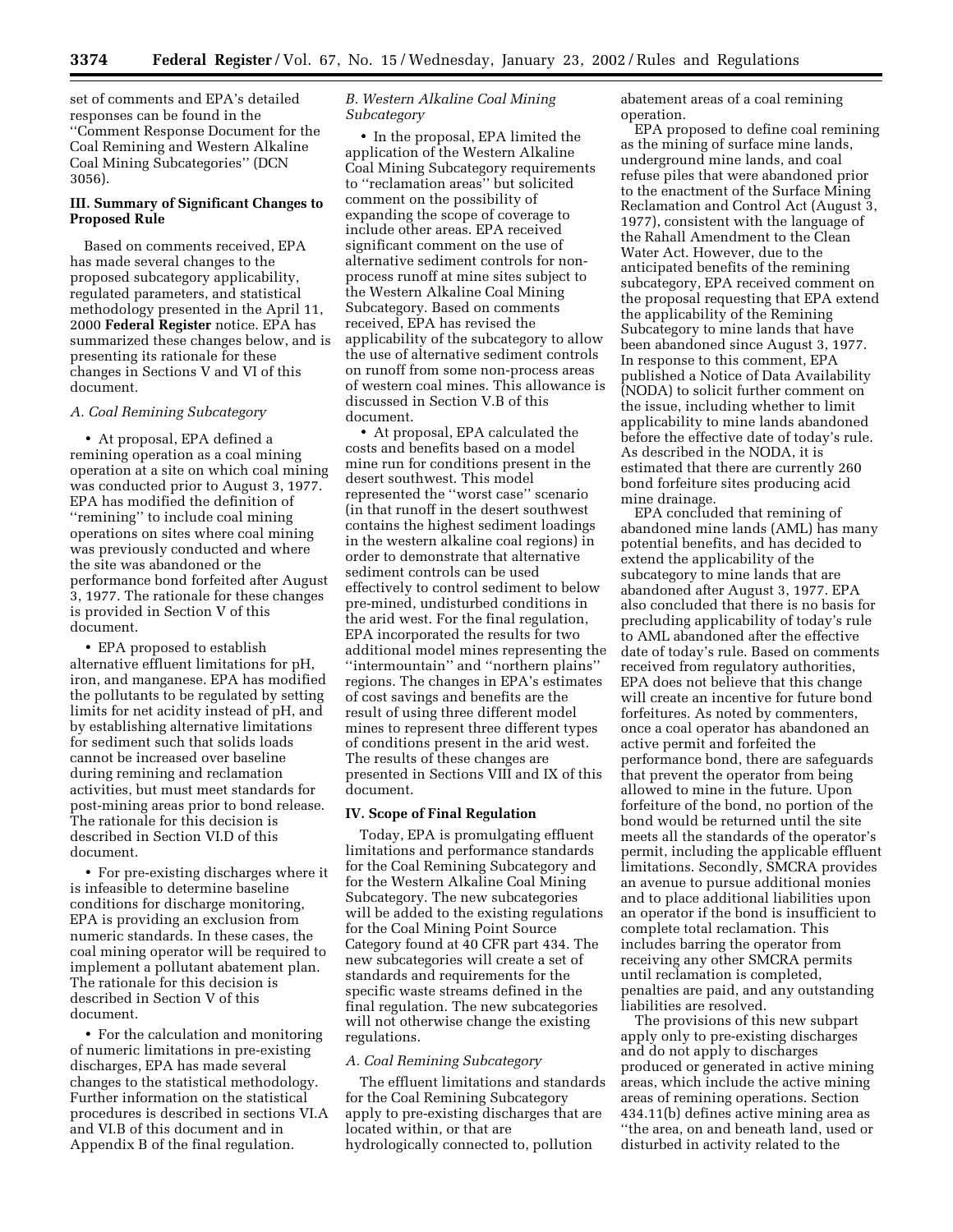extraction, removal, or recovery of coal from its natural deposits. This term excludes coal preparation plants, coal preparation plant associated areas and post-mining areas.'' Wastewater discharges produced or generated by active coal mining operations will remain subject to the effluent limitations already established in part 434, Subpart C—Acid or Ferruginous Mine Drainage or Subpart D—Alkaline Mine Drainage.

Additionally, in accordance with § 434.61, any waste stream subject to this rule that is commingled for treatment or discharge with a waste stream subject to another subpart of part 434 will be required to meet the most stringent limitations applicable to any component of the combined waste stream. However, EPA would like to further clarify this statement of applicability for the Coal Remining Subcategory. For the reasons discussed in the proposal, a waste stream that is intercepted and/or commingled with active mining wastewater during remining is subject to the provisions of § 434.61. However, § 434.61 applies to the commingled waste stream only during the time when the pre-existing discharge is intercepted by active mining or is combined with active mine wastewater for treatment or discharge. After commingling has ceased, the preexisting discharge remains subject to the provisions established by the Coal Remining Subcategory.

# *B. Western Alkaline Coal Mining Subcategory*

Today's rule establishes effluent limitations and performance standards for the Western Alkaline Coal Mining Subcategory applicable to alkaline mine drainage from reclamation areas, brushing and grubbing areas, topsoil stockpiling areas, and regraded areas at western coal mining operations. ''Western coal mining operation'' is defined as a surface or underground coal mining operation located in the interior western United States, west of the 100th meridian west longitude, in an arid or semiarid environment with an average annual precipitation of 26.0 inches or less. ''Alkaline mine drainage'' is defined as ''mine drainage which, before any treatment, has a pH equal to or greater than 6.0 and total iron concentration of less than 10 mg/L.'' The Western Alkaline Coal Mining Subcategory may also apply to drainage where the total iron concentration is greater than 10 mg/L, provided that the discharge, before any treatment, has a pH equal to or greater than 6.0, and a dissolved iron concentration less than

10 mg/L; and a net alkalinity greater than zero.

The regulation applies to the following areas:

• ''Reclamation area'' is the surface area of a coal mine which has been returned to required contour and on which revegetation (specifically, seeding or planting) work has commenced.

• ''Brushing and grubbing area'' is the area where woody plant materials that would interfere with soil salvage operations have been removed or incorporated into the soil that is being salvaged.

• ''Topsoil stockpiling area'' is the area outside the mined-out area where topsoil is temporarily stored for use in reclamation, including containment berms.

• ''Regraded area'' is the surface area of a coal mine which has been returned to required contour.

The provisions in Subpart D— Alkaline Mine Drainage will continue to apply to discharges produced or generated in active mining areas. Section 434.11(b) defines active mining area as ''the area, on and beneath land, used or disturbed in activity related to the extraction, removal, or recovery of coal from its natural deposits. This term excludes coal preparation plants, coal preparation plant associated areas and post-mining areas.'' Wastewater discharges produced or generated by active coal mining operations will not be affected by this regulation and will remain subject to the effluent limitations already established in part 434.

Additionally, in accordance with § 434.61, any waste stream subject to this rule that is commingled with a waste stream subject to another subpart of part 434 will be required to meet the most stringent limitations applicable to any component of the combined waste stream. Today's new rule simply maintains this regulatory approach.

# **V. Development of Final Effluent Limitations Guidelines**

In this section, EPA describes the rationale for the development of the final limitations and guidelines being promulgated today. For more detailed information on the profile of the industry, please see section IV, ''Industry profile,'' in the April 11, 2000 proposal. For more detailed information on the data gathering efforts used to support this regulation, please see section V, ''Summary of data gathering efforts,'' in the proposal.

# *A. Coal Remining Subcategory*

#### 1. Background

Coal remining is the mining of surface mine lands, underground mine lands, and coal refuse piles that have been previously mined. Acid mine drainage from abandoned coal mines is damaging a significant number of waterways in the Appalachian and mid-continent coal regions of the eastern United States. Information gathered from the Interstate Mining Compact Commission (IMCC) and the Office of Surface Mining and Regulatory Enforcement (OSMRE) Abandoned Mine Land Inventory System indicates that there are over 1.1 million acres of abandoned coal mine lands and over 9,709 miles of streams polluted by acid mine drainage in Appalachia alone. As discussed in the proposal, EPA recognizes that one of the most successful means for improvement of abandoned mine land is for coal mining companies to remine abandoned areas and extract the coal reserves that remain. EPA also recognizes that if abandoned mine lands are ignored during mining of adjacent areas, a timecritical opportunity for reclaiming the abandoned mine land is lost. Once coal mining operations have ceased on the adjacent areas, there is little incentive for operators to return.

During remining operations, acidforming materials are removed with the extraction of the coal, pollution abatement Best Management Practices (BMPs) are implemented to control acidforming materials and sediment, and the abandoned mine land is reclaimed. During remining, many of the problems associated with abandoned mine land, such as dangerous highwalls, vertical openings, and abandoned coal refuse piles can be corrected without using public funds from OSMRE's Abandoned Mine Land Program. Furthermore, implementation of appropriate BMPs during remining operations can be effective at improving the water quality of pre-existing discharges. For example, implementation of appropriate BMPs during 112 remining operations in Pennsylvania has been effective in improving or eliminating acidity loading in 45 percent of the pre-existing discharges, total iron loading in 44 percent of the discharges, and total manganese in 42 percent of the discharges. This improvement has resulted in reduced annual pollutant loadings of up to 5.8 million pounds of acidity, 189,000 pounds of iron, 11,400 pounds of manganese, and 4.8 million pounds of sulfate. The environmental benefits associated with reclamation of abandoned mine lands are discussed further in Section VIII of this document.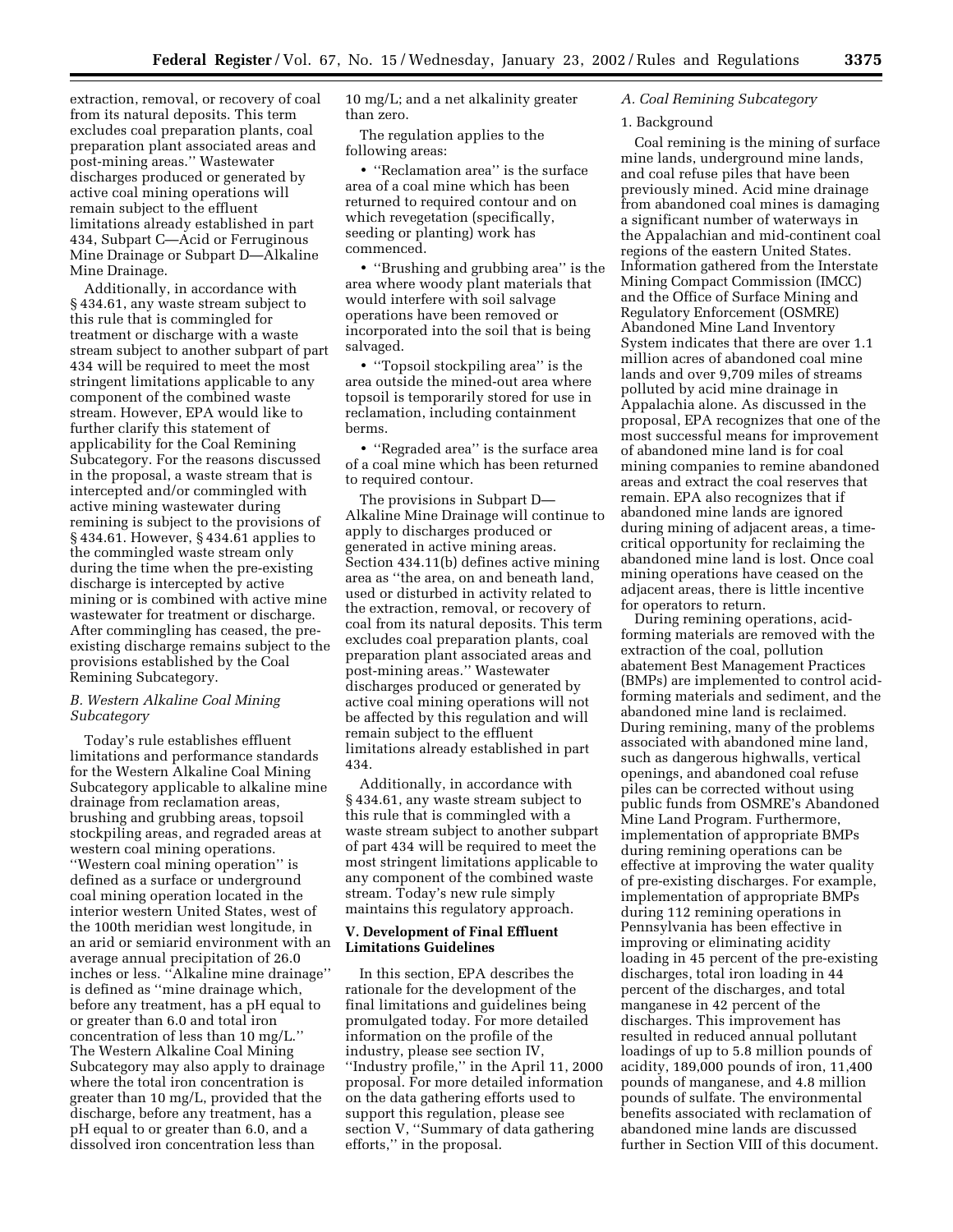The current regulations at 40 CFR part 434 create a disincentive for remining because of their high compliance costs. Moreover, the potential of the statutory exemption contained in the Rahall Amendment to overcome this disincentive and derive the maximum environmental benefits from remining operations has not been fully realized in the absence of implementing regulations. If mining companies face substantial potential liability or economic loss from remining, they will continue to focus on mining virgin areas and ignore abandoned mine lands that may contain significant coal resources. Based on information collected in support of this regulation, EPA believes that remining operations are environmentally preferable to ignoring the coal resources in abandoned mine lands.

As described in Section II of this document, Congress attempted to address the problems associated with discharges from abandoned mine lands by passing the Rahall Amendment to provide incentives to encourage coal remining. The Rahall Amendment (CWA section 301(p)) allows permitting authorities to issue NPDES permits for remining sites with different requirements than those in the existing regulations for some pollutant limits. Specifically, section 301(p) allows permit writers to use best professional judgement (BPJ) to set site-specific BAT limits determined for pre-existing discharges. These limits may not exceed baseline levels of iron, manganese, and pH. The operator must also demonstrate that the remining operation will result in the potential for improved water quality. The statute does not specify how to determine site-specific BAT, baseline pollutant discharge levels, or the potential for improved water quality and has left these up to each permitting authority to determine.

Between 1987 (date of enactment of Rahall Amendment) and 1999, seven States established formal remining programs that issued approximately 330 Rahall permits with numeric limits for pre-existing discharges that are less stringent than those in the existing regulations. Of these 330 Rahall remining permits, 300 were issued by the Commonwealth of Pennsylvania. The remaining thirty Rahall permits were issued by Alabama, West Virginia, Kentucky, Virginia, Ohio, and Maryland. Under these Rahall permits, remining operations must meet the alternate baseline numeric limits specified in the permits and must implement site-specific BMPs. These BMPs include special handling of acidproducing materials, daylighting of

abandoned underground mines, control of surface water and ground water, control of sediment, addition of alkaline material, and passive treatment. Remining operations currently underway have proven to be a viable means of remediating the environmental conditions associated with abandoned mine lands without imposing a significant cost burden on industry (Skousen, *Water Quality Changes and Costs of Remining in Pennsylvania and West Virginia,* 1997).

A discussion paper released by IMCC, EPA and OSMRE in February 1998 (Discussion Paper on Water Quality Issues Related to Remining) presented an alternative BMP-based remining permit approach where implementation of BMPs would be the central focus of permitting. This alternative would not impose any numeric limits for preexisting discharges, but would require implementation of selected BMPs. The IMCC Remining Task Force believes that BMPs can result in improved water quality and, in certain cases, can qualify as BAT for achieving standards required by the Clean Water Act. EPA has considered conditions under which remining permits based solely on BMP implementation in lieu of numeric effluent limits may be appropriate. In addition, EPA recently accepted a Coal Remining and Reclamation Project XL agreement from the Pennsylvania Department of Environmental Protection. Once completed, this pilot project is expected to provide a substantial amount of data about remining BMPs in eight different watersheds throughout Pennsylvania.

# 2. Scope of Final Regulation

EPA is today promulgating a new remining subcategory with effluent limitations guidelines based on a combination of numeric limits and nonnumeric BMP requirements. EPA is also allowing effluent limits based on BMP only requirements where numeric monitoring of a baseline pre-existing discharge is infeasible. EPA is establishing a standardized procedure for determining pollutant loadings for baseline and for compliance monitoring. This procedure is described in Appendix B of the regulation and in chapter 3 of the *Coal Remining Statistical Support Document.* Example calculations using these procedures and further discussion of EPA's determination of these procedures are provided in the support document. EPA intends these regulations to control preexisting discharges at remining operations in a manner consistent with, but not identical to, requirements under the Rahall Amendment. These

requirements are effluent limitations guidelines authorized under section 304(b) of the CWA, but are also in effect implementing regulations for section 301(p), providing EPA's interpretation of of the intent of that provision. Section 301(p) requires the permit authority to establish BAT on a case-by-case basis, using best professional judgment to set specific numeric effluent limitations for pH, iron, and manganese in each permit. Section 301(p) requires the operator to demonstrate that the coal remining operation will result in the potential for improved water quality, and in no event may pH, iron, or manganese discharges exceed the levels discharged prior to the remining operation.

Under the final regulations, the permit will contain specific numeric and non-numeric requirements, constituting BPT, BCT, BAT and NSPS. The numeric requirements will be established on a case-by-case basis in compliance with standardized requirements for statistical procedures to establish and monitor baseline. The numeric effluent limitations set at baseline levels will ensure that the pollutant discharges do not exceed the pollutant levels in the discharges prior to remining consistent with section 301(p)(2).

The extent of the non-numeric permit provisions will be established using best professional judgement to evaluate the adequacy of the selected BMPs contained in a pollution abatement plan to improve conditions of the abandoned mine lands. The pollution abatement plan must demonstrate that the remining operation has the potential to improve water quality, consistent with section 301(p)(2). Together, the numeric and non-numeric requirements constitute BPT, BCT, BAT and NSPS.

### 3. Pollution Abatement Plan

In the regulatory text, EPA has included a qualitative description of the pollutant abatement plan that must be developed. The regulation requires an operator to prepare a pollution abatement plan that identifies the characteristics of the remining area and the pre-existing discharges at the site, identifies design specifications for selected BMPs, and includes periodic inspection and maintenance schedules. The pollution abatement plan must demonstrate that there is a potential for water quality improvement. These requirements are intended to help the permitting authority evaluate the efficacy of the plan in relation to the conditions existing at the site. EPA has provided a support document, the *Coal Remining BMP Guidance Manual,* to assist industry and permitting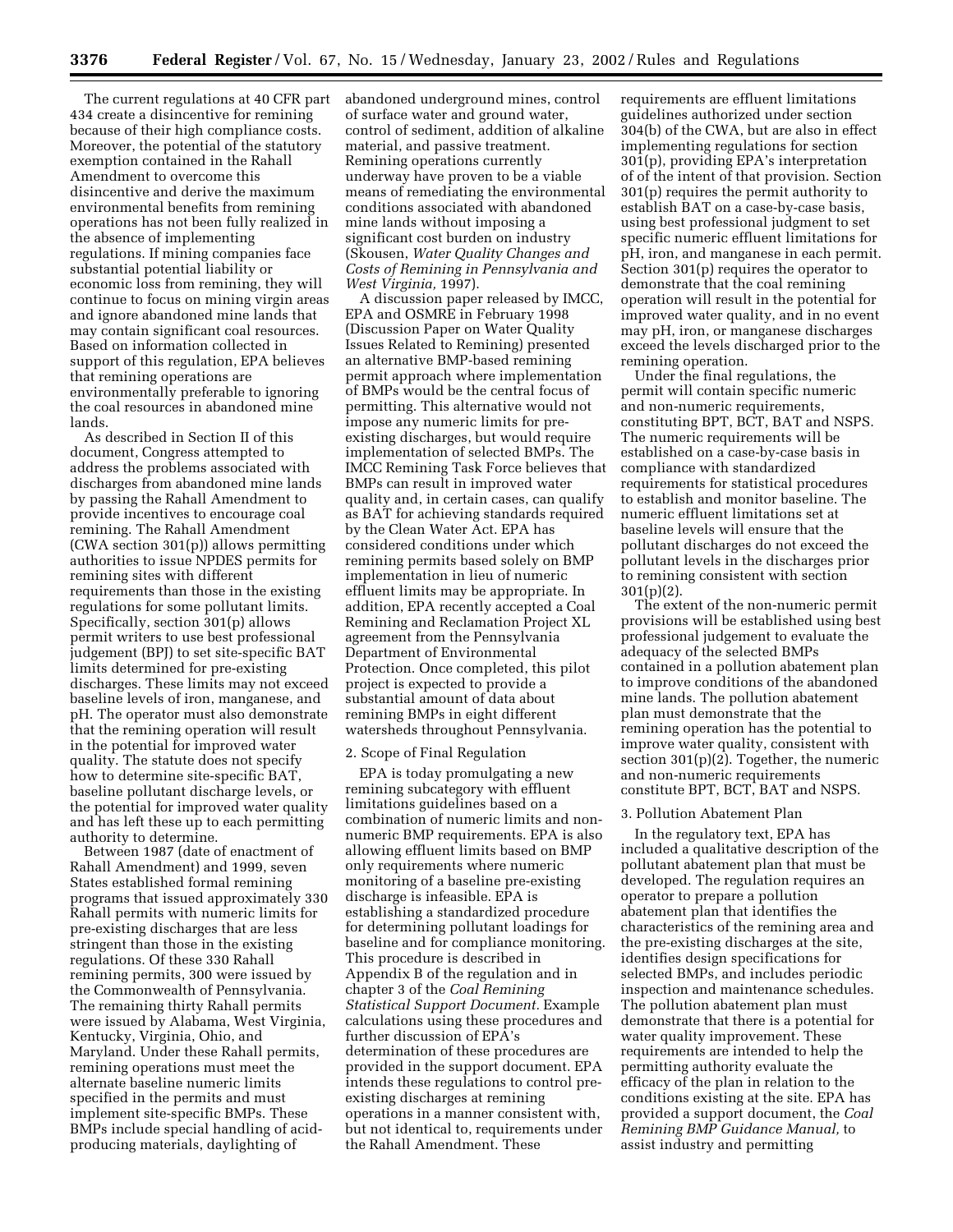authorities in the development and implementation of the pollution abatement plan. EPA and OSMRE plan to sponsor guidance workshops for the States and Tribes on implementation issues and approaches to maximize efficiency and eliminate possible duplication with respect to requirements in the final rule and SMCRA permitting requirements. Upon review of the permit application, it is within the discretion of the regulatory authority to determine whether additional or more intensive BMPs than those identified in an applicant's proposed plan are required.

The SMCRA permit application process requires a coal mining operator to submit an extensive operation and reclamation plan, documentation, and analysis to OSMRE or the primacy permitting authority for approval. The requirements for the operation and reclamation plan are specified in 30 CFR part 780 for surface mining permit applications and part 784 for underground mining permit applications. In brief summary, some of the OSMRE requirements that directly relate to this CWA regulation include requirements for coal mining operators to provide: a description of coal mining operations; a plan for reclaiming mined lands; a plan for revegetating mined lands; geologic information; hydrologic information including: a description of baseline ground water and surface water characteristics under seasonal conditions; and an analysis of the hydrologic impacts caused by the mining activity. Specifically, the plan must include a ''probable hydrologic consequences (PHC)'' determination to determine the impacts of the mining on existing hydrologic conditions and a hydrologic reclamation plan to show measures for reducing impacts and to meet water quality laws and regulations. Furthermore, the coal mining regulatory authority is required to conduct a cumulative hydrologic impact analysis of the proposed operation and all anticipated mining on surface water and ground water systems.

EPA believes that many requirements for the pollution abatement plan will be contained in the operations and reclamation sections of an approved SMCRA permit. However, EPA or the State NPDES permitting authority will retain the authority to require additional or expanded BMPs as necessary to ensure that implementation of the identified BMPs is consistent with Clean Water Act requirements. The permitting authority will evaluate the adequacy of the plan as part of its evaluation of whether the permit

application is complete, pursuant to 40 CFR 124.3(c).

EPA is also requiring that this pollution abatement plan be developed to the extent practicable for the entire ''pollution abatement area,'' defined as the area that is causing or contributing to the baseline pollution load of the preexisting discharge. The pollution abatement area shall include the part of the permit area that is causing or contributing to the baseline pollution load of pre-existing discharges. The pollution abatement area must include, to the extent practicable, areas adjacent to and nearby the remining operation that also must be affected to reduce the pollution load of the pre-existing discharges and may include the immediate location of the pre-existing discharges.

Commenters suggested that the definition of pollution abatement area be modified to include ''adjacent and nearby areas that must be affected to reduce pollution load.'' EPA agrees with commenters that the additional flexibility afforded by today's rule is needed to identify the entire pollution abatement area within which BMPs can affect improvement in water quality. EPA believes that this will further the intent of today's regulation by focusing on those areas that must be affected to achieve improved water quality. In this manner, the regulatory authority may require a different or larger permit boundary in order to demonstrate the potential for improvement in water quality, or to develop a holistic approach for water quality improvement in the context of related SMCRA programs such as the Acid Mine Drainage Treatment and Abatement Fund or the Title IV Abandoned Mine Reclamation Program. This definition reflects the often complex hydrologic relationships between discharges within or emanating from a permit area and those which originate on adjacent or nearby sites but which may affect pollution loadings on the permit site. This is also consistent with the definition in Pennsylvania's remining program (25 Pa. Code section 87.202).

EPA has defined a pre-existing discharge as ''any discharge resulting from mining activities that have been abandoned prior to the time of a remining permit application.'' EPA has modified the definition of pre-existing discharge from the proposal to address issues raised by commenters.

4. Pollution Abatement Plan and Passive Treatment

EPA received comments from stakeholders concerned that coal mining operators may be held perpetually liable

for maintaining certain passive treatment technologies installed during the remining process. As discussed in section 4.0 of the *Coal Remining BMP Guidance Manual,* passive treatment encompasses a series of engineered treatment practices that require very little or no maintenance once constructed and operational. Passive water treatment generally involves natural physical, biochemical, and geochemical actions and reactions, such as calcium carbonate dissolution, sulfate/iron reduction, bicarbonate alkalinity generation, metals oxidation and hydrolysis, and metals precipitation. The systems are commonly powered by existing water pressure created by differences in elevation between the discharge point and the treatment facilities. Passive treatment technologies discussed in the *Coal Remining BMP Guidance Manual* include: limestone drains, constructed wetlands, successive alkalinityproducing systems, open limestone channels, Pyrolusite® systems, and alkalinity-producing diversion wells.

However, passive treatment may not meet the standard definition of a BMP. In general, BMPs consist of abatement, remediation, and/or prevention techniques that are conducted within the mining area during active remining operations.

Passive treatment, by its nature, is commonly accepted as an end-of-thepipe solution to an existing source of acid mine drainage (AMD). A passive treatment system is designed to be a self-sustaining system that relies on chemical or biological processes that should require no external reagents, maintenance, or support to treat AMD. BMPs, on the other hand, may be performed as part of the mining or reclamation process to eliminate or prevent the formation of AMD. For example, EPA considers the application of lime to the overburden to be a BMP and not passive treatment.

Stakeholders expressed concern that the language concerning bond release in § 434.71 for remining operations could be debilitating if the language is interpreted to mean that any time passive treatment is incorporated into the pollution abatement plan, the operator will be perpetually liable for the operation and maintenance of the treatment facility. EPA recognizes that passive treatment technologies can be used as part of the overall abatement plan to reduce pollution loads discharging from remining sites and that there are situations where passive treatment may be employed to improve water quality above what was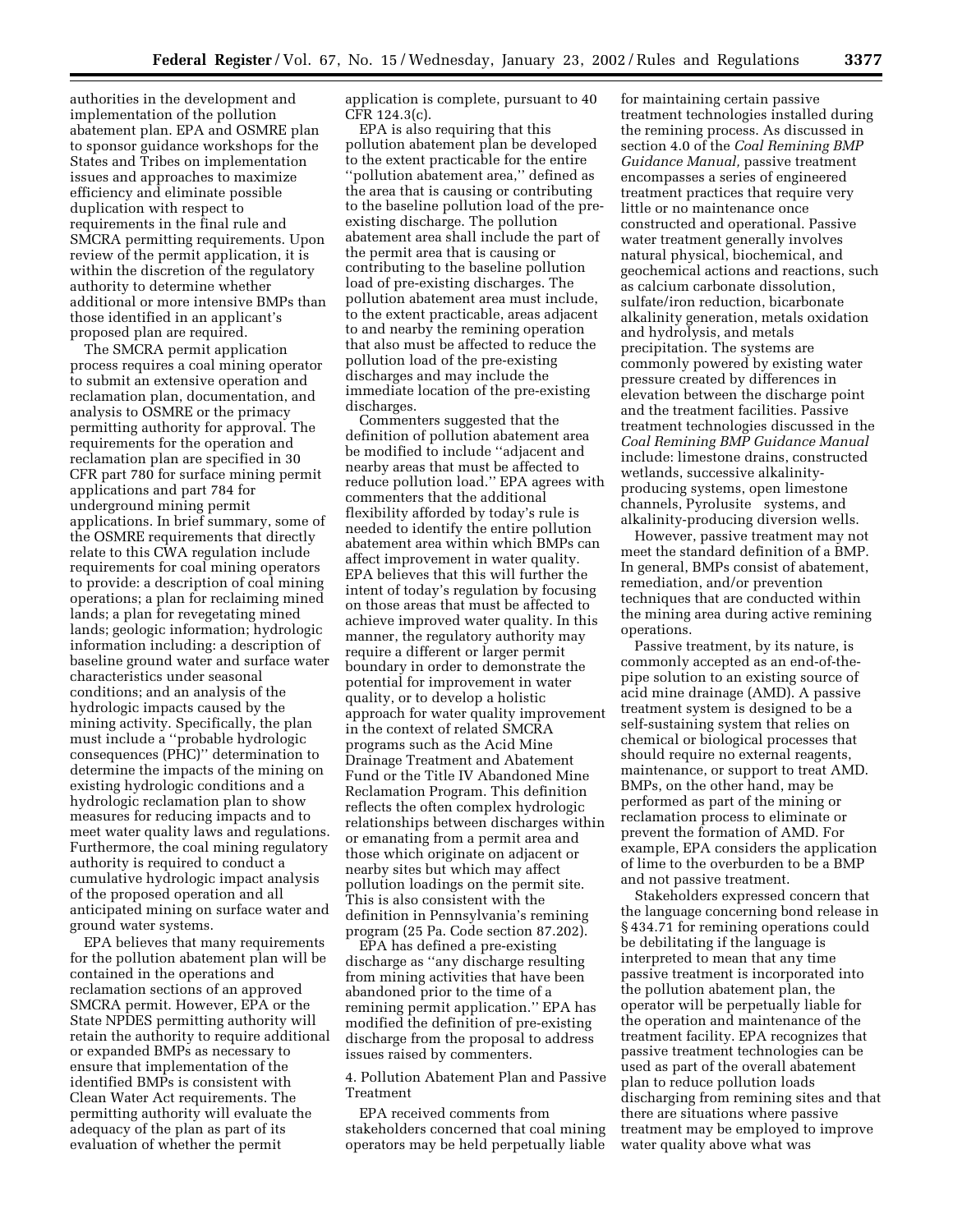acceptable through the use of BMPs alone.

Therefore, EPA clarifies that for those remining operations that include passive treatment as an inherent portion of an approved Pollution Abatement Plan, the passive treatment operation shall be treated as part of the Pollution Abatement Plan. Today's regulation requires that the Pollution Abatement Plan is incorporated into the permit as an effluent limitation and applies until the appropriate SMCRA authority has authorized bond release. In this manner, passive treatment technologies also can be incorporated into the Pollution Abatement Plan along with more traditional BMPs in order to further improve water quality. Therefore, coal mining operators are responsible for maintaining passive treatment technologies in accordance with the Pollution Abatement Plan until the appropriate SMCRA authority has authorized bond release.

#### 5. Commingling of Waste Streams

Today's rule makes it clear that the requirements of this subcategory apply only to pre-existing discharges that are not commingled with waste streams from active mining areas and that are not intercepted by active mining. It is not the intention of this rule or of the Rahall Amendment to provide alternative standards for active discharges that are generated by mining and remining operations.

Any pre-existing discharge that is commingled with active mining wastewater for treatment or discharge is subject to the most stringent limitations applicable to any component of the waste stream. This maintains the current regulatory approach at § 434.61 for ''commingling of waste streams,'' which states that where waste streams that are subject to two different effluent limits are commingled for treatment or discharge, the combined discharge is subject to the more stringent limitation.

EPA also recognizes that during remining, it may be necessary or even preferable for an operator to intercept and/or commingle a pre-existing discharge with active mining wastewater. Unless the active wastewater has been previously treated and discharged, this combined wastewater would be required to meet the more stringent applicable limitations for active coal mining operations and would not be covered by the conditions of the Coal Remining Subcategory. However, in cases where a pre-existing discharge is not eliminated by the remining activity and remains after remining has been completed, the pre-existing discharge would no longer

be commingled with active mining wastewater. A discharge that is no longer commingled with active wastewater becomes subject to the Coal Remining Subcategory requirements which bar an increase in pollutant loadings from baseline conditions.

In today's rule, a pre-existing discharge that has been intercepted by, or commingled with, an active discharge is not required to continue to meet the more stringent effluent limitations once commingling has ceased. If EPA were to require that these commingled discharges remain subject to effluent limitations designed for active mining operations once interception or commingling has ceased, EPA believes it would create a significant disincentive for remining activities. Based on anecdotal and historical evidence of current mining activities, mining companies may try to avoid intercepting pre-existing discharges because they do not want to assume the liability for future treatment of discharges that were not the result of their mining operations. This can result in a ''donut hole'' in the permitted area, to which BMPs are not applied and from which pre-existing degraded mine drainage continues to be discharged. In many cases, EPA believes that the most environmentally beneficial approach would be for the coal operation to physically intercept this pre-existing discharge, treat the discharge to the more stringent standards during active mining and reclamation, implement BMPs, and then allow the pre-existing discharge to continue discharging at or below baseline pollutant levels. This approach is consistent with the approach Pennsylvania has been using to implement the Rahall provisions. Another option for a remining operator would be to divert the discharge stream away from the active mining area. In this case, the pre-existing discharge that has been diverted would be subject to the Coal Remining Subcategory effluent limitations, and the mine operator would have to implement appropriate BMPs and demonstrate that the pollutant loadings of the diverted preexisting discharge stream have not been increased.

#### 6. Relocation of Pre-Existing Discharges

EPA recognizes that the implementation of certain BMPs, particularly hydrologic and sediment control BMPs (*e.g.,* daylighting, regrading, revegetation, spoil pile reclamation, and diversion ditches) within the pollution abatement area is often intended to redirect runoff and infiltration water. In these cases, BMP implementation may result in relocation

or dispersion of the pre-existing discharges and of the infiltration water that contributes to these pre-existing discharges. It is the intention of the pollution abatement plan to improve both the pollution loading from preexisting discharges and the overall environmental conditions. For this reason, today's regulations are also applicable to those pre-existing discharges that have been relocated as a result of the implementation of the best management practices contained in the Pollution Abatement Plan, and that are not commingled with discharges from active mining operations.

#### 7. BMP-Only Permits

As explained in the preamble to the proposed rule (65 FR 19451), EPA interprets the definition of ''effluent limitation'' in section 502 of the CWA to include non-numeric effluent limitations where it is not feasible to establish numeric effluent limitations. This longstanding interpretation is implemented in 40 CFR 122.44(k), which provides that permits may include BMPs to supplement, or in lieu of, numeric effluent limitations when ''numeric effluent limitations are infeasible.''

In Section VI.A of the preamble to the proposal (65 FR 19449), EPA discussed the issue of BMP-only permits for the Coal Remining Subcategory. After considering comment on this approach, EPA included a limited provision in the final rule for ''BMP-only'' effluent limitations where numeric limitations are infeasible. EPA believes that in specific and limited cases, permit requirements may be based on implementation of an approved BMP plan in lieu of numeric limitations based on baseline pollutant levels. EPA has determined that in certain specific cases, it is infeasible to calculate and monitor baseline pollutant levels in preexisting discharges. These limited circumstances include: a pre-existing discharge that exists as diffuse groundwater flow or as base flow to a receiving stream and is therefore inaccessible; a pre-existing discharge that is inaccessible due to steep or hazardous slopes; a pre-existing discharge that is too large to adequately assess via sample collection; or, a number of pre-existing discharges so extensive that monitoring of individual discharges is infeasible.

In today's final rule, EPA has included a provision for ''BMP-only'' permits for those cases in which determination and monitoring of baseline pollutant loading is infeasible and for which remining will result in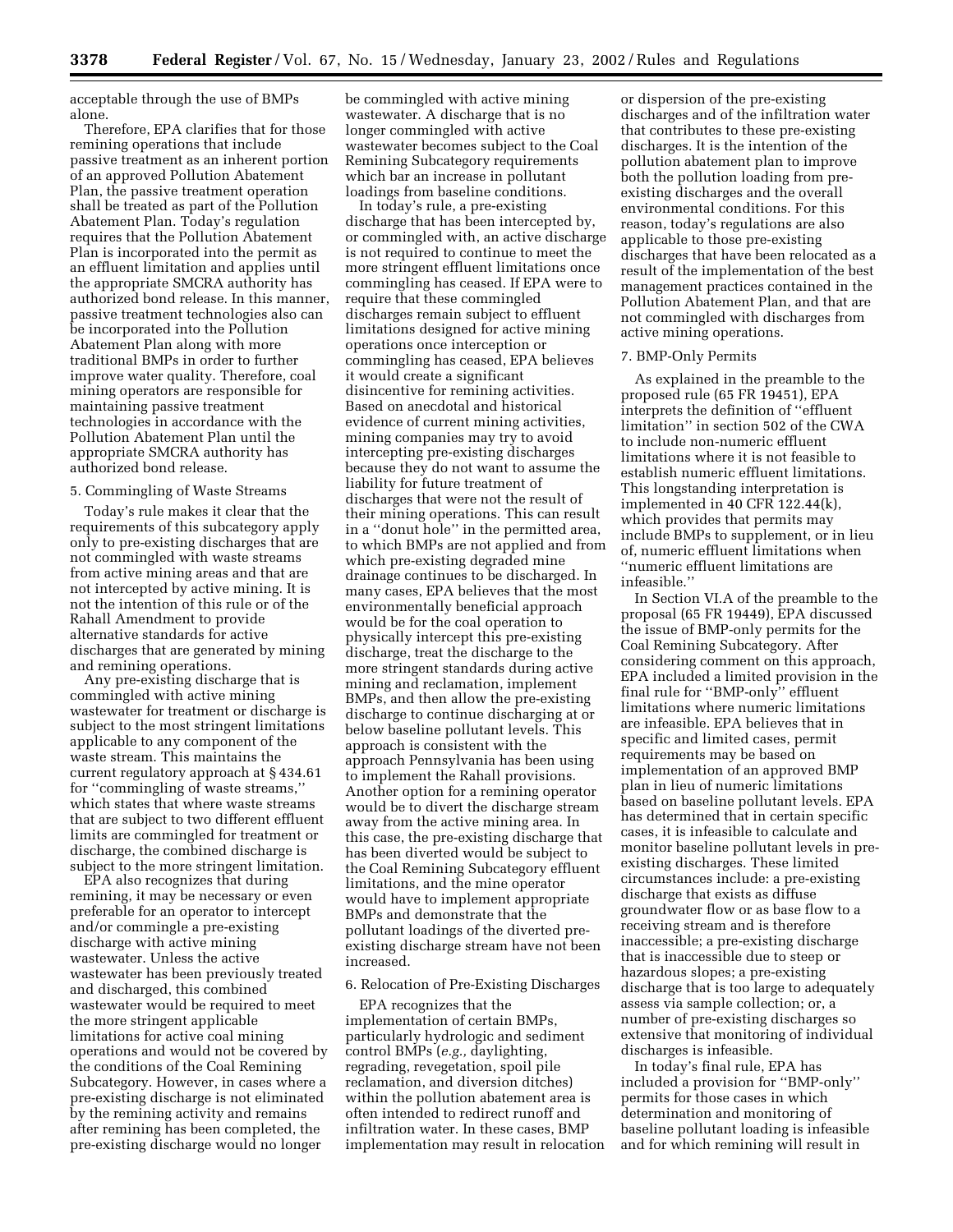significant improvement that would not otherwise occur.

EPA considered requiring that the mine operator monitor the receiving stream to assess the impact the remining operation is having on the receiving stream when there are no numeric limitations on the pre-existing discharge. Pennsylvania's approved Coal Remining and Reclamation Project XL agreement that uses the BMP-based remining permit approach requires the operator to monitor the receiving stream. While EPA strongly supports and encourages monitoring the receiving stream as part of a BMP-based permit, EPA acknowledges that receiving stream monitoring may not be appropriate in all cases (such as a small AML discharge into a very large river), and EPA has not included a requirement for in-stream monitoring. EPA recommends that the regulatory authority review the site-specific factors of the discharge site and include instream monitoring wherever appropriate and useful.

# 8. Water Quality Variances

Section 303(d) of the Clean Water Act provides that States are to list waters for which point source technology-based limits do not ensure attainment of water quality standards, identify the pollutants causing a violation of the standards, and establish total maximum daily loads (TMDLs) that will meet water quality standards for each listed water. Generally, a TMDL identifies what must be done to meet water quality standards in a particular water or watershed. In recent years, EPA and the States have increased their emphasis on TMDL activities. When water quality impairments are identified and TMDLs are established, pollution allocations are determined and implemented. TMDL analyses have identified drainage emanating from abandoned mine land as the source of pollutants inhibiting attainment of water quality standards for thousands of stream miles.

EPA received comments requesting EPA to categorically allow water quality variances for pre-existing discharges at coal remining operations. Water quality variances under the Clean Water Act are a form of State water quality standards developed on a case-by-case basis. Effluent limitations guidelines are national technology-based regulations that establish restrictions on the discharge of pollutants to surface waters or to publicly owned treatment works by specific categories of industries. The requirements are developed by EPA based on the application of process or treatment technologies to control pollutant discharges. The effluent

limitations guidelines promulgated under part 434 establish minimum national technology-based effluent standards for the coal mining industry. Therefore, EPA has not included potential variances on water quality standards in this guideline. Of course, a State may submit a proposed variance to EPA under the applicable provisions of 40 CFR part 131.

#### 9. BAT for the Coal Remining Subcategory

Today, EPA promulgates BAT effluent limitations for the Coal Remining Subcategory to control identified toxic and non-conventional pollutants. EPA is defining BAT for the Coal Remining Subcategory through a combination of numeric and non-numeric limitations. Specifically, EPA is establishing that the best available technology economically achievable for remining operations is implementation of a pollution abatement plan that incorporates BMPs designed to improve pH (as acidity) and reduce pollutant loadings of iron, manganese and sediment, and a requirement that such pollutant levels do not increase over baseline conditions. This is essentially the level of treatment that is currently required under permits issued in accordance with the Rahall Amendment (with the exception of sediment), and that has been demonstrated to be currently available by remining facilities included in EPA's Coal Remining database (Record section 3.5.1), the *Coal Remining BMP Guidance Manual* and in Pennsylvania's study of 112 closed remining sites (Record section 3.5.3). These data support EPA's conclusion that site-specific pollution abatement plans have potential for significant removals of pollutant loadings compared to pre-existing discharge conditions. Based on these data, EPA determined that design and implementation of a pollution abatement plan should, in most cases, achieve reductions below baseline discharge levels.

In order to evaluate available technologies to determine BAT, EPA relied on data from 41 remining operations in Pennsylvania. These data are contained in section 3.2.4 of the regulatory record. All of these facilities used abatement plans implementing various combinations of BMPs as their pollutant control technology. Section 301(p) allows permit writers to use best professional judgment (BPJ) to set sitespecific BAT limits determined for preexisting discharges. Pennsylvania completed this BAT determination for 40 of the 41 remining operations. These 40 remining permit modules indicated

that the only more stringent technology available (other than BMPs) included treatment (chemical addition, precipitation, and settling). In all 40 cases, remining was considered not economically feasible if treatment of pre-existing discharges to part 434 subpart C effluent limits was required. In the same 40 cases, remining was economically feasible if the abatement plan was implemented. Thus, the Pennsylvania remining permits issued under Rahall were issued as BAT permits. Congress recognized that remining was not being conducted on abandoned mine lands because of the cost and liability of requiring treatment to meet existing regulations and authorized less stringent requirements for remining operations. Therefore, EPA has determined that the implementation of a pollution abatement plan represents the BAT level of control.

The problem with setting numeric effluent limitations representing the reductions achieved through implementation of a pollution abatement plan is that it is difficult to project the results, in terms of measured improvements in pre-existing pollutant discharges, that will be produced through the application of any given BMP or group of BMPs at a particular site. EPA believes that the *Coal Remining BMP Guidance Manual* compiles the best information available on appropriate implementation and projected performance of all currently identified BMPs applicable to coal remining operations. However, the *Coal Remining BMP Guidance Manual* provides only reasonable estimates of projected performance and efficiency. There are numerous variables associated with the design, implementation, and effectiveness of a particular BMP or group of BMPs at a particular site. Additionally, application of these estimates is subject to substantial, sitespecific uncertainties. In some cases, despite appropriate design and implementation of a BMP plan, there is the potential for little improvement over baseline discharges. For these reasons, it is not feasible to project the expected numeric improvements that will occur for a specific pre-existing discharge through application of a particular BMP plan. As a consequence, EPA is establishing a case-by-case non-numeric requirement to implement a pollution abatement plan incorporating BMPs designed to reduce the pollutant levels of acidity, iron, manganese, and solids (TSS or SS) in pre-existing discharges.

Although it is not feasible to establish numeric limits based on predicting pollutant removal efficiencies, it is possible to calculate baseline pollutant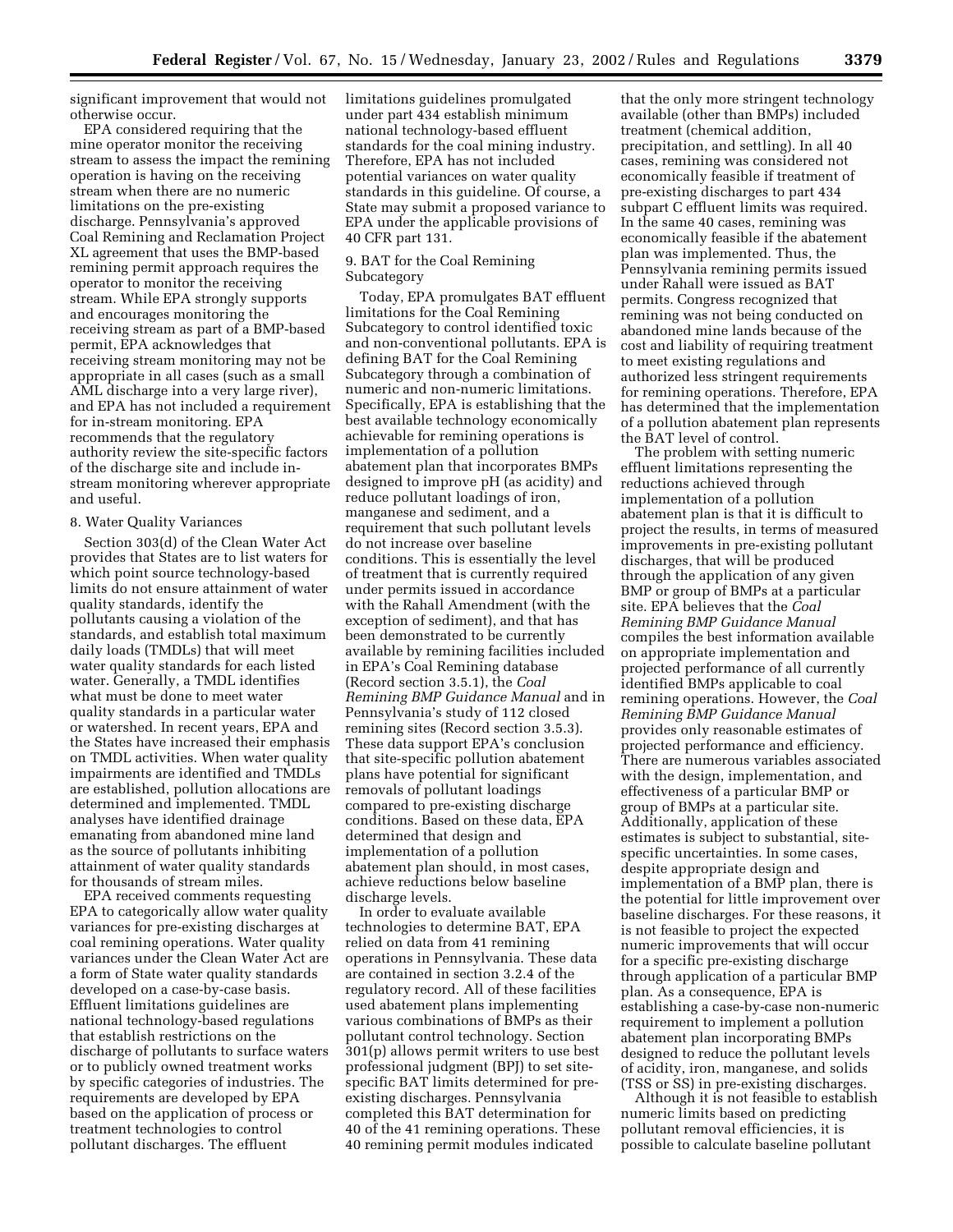levels in pre-existing discharges at most remining sites. Moreover, the record indicates that application of appropriately designed BMPs should be able to prevent any increase in these pollutant loadings. Today, EPA promulgates numeric effluent limitations that require that the pollutant levels for net acidity, iron, manganese, and solids do not exceed baseline levels. EPA is promulgating a uniform methodology to use for determining and monitoring these levels. Baseline level determination and monitoring procedures are presented in Appendix B of the regulation and in the *Coal Remining Statistical Support Document.*

EPA expects that these limitations and standards will apply primarily to new remining operations. In cases of existing remining operations with Rahall-type permits and established BPJ limitations, EPA believes that it may not be feasible for a remining operator to reestablish baseline pollutant levels during active remining because the BMPs implemented may have already affected the pre-existing discharge. In this case, it would be impossible to require additional baseline sampling after the baseline time window has passed. In situations where coal remining operations seek reissuance of an existing remining permit, the regulatory authority may determine that it is not feasible for a remining operator to re-establish baseline pollutant levels in accordance with the statistical procedures contained in today's rulemaking. Therefore, pre-existing discharges at existing remining operations would remain subject to baseline pollutant levels established during the original permit application.

In its determination of BAT, EPA also performs a cost analysis on the level of treatment required by the regulation. The cost methodology for this assessment was described in Section X.B of the proposal, and EPA has made no changes to the cost methodology for this final action. EPA projects that the annual compliance cost for this new subcategory will be approximately \$330,000 to \$759,000.

# 10. BPT for the Coal Remining Subcategory

As discussed above, EPA concluded that the requirement to design and implement a pollution abatement plan represents BAT and that there are no more stringent technologies that are economically achievable. Furthermore, EPA is aware that permits containing these BMPs are currently in place and are being implemented by a large number of operators. Thus, EPA

determined that pollution abatement plans also represent the average of the best technology currently available. The pollution abatement plan is required to be designed to control conventional, toxic and non-conventional pollutants, and the plan must reflect levels of control consistent with BPT for conventional pollutants. The *Coal Remining BMP Guidance Manual* should be consulted to determine the adequacy of the plan. As discussed above, EPA concluded that it is infeasible to express BAT as a single numeric limit. Therefore, EPA has established a combination of sitespecific numeric and non-numeric effluent limitation guidelines for BPT identical to the BAT limitations for net acidity, iron, manganese, and TSS.

# 11. BCT for the Coal Remining Subcategory

In July 1986, EPA promulgated a methodology for establishing BCT effluent limitations. EPA evaluates the reasonableness of BCT candidate technologies—those that are technologically feasible—by applying a two-part cost test: (1) A POTW test; and (2) an industry cost-effectiveness test.

EPA first calculates the cost per pound of conventional pollutant removed by industrial dischargers in upgrading from BPT to a BCT candidate technology and then compares this cost to the cost per pound of conventional pollutants removed in upgrading POTWs from secondary treatment. The upgrade cost to industry must be less than the POTW benchmark of \$0.25 per pound (in 1976 dollars).

In the industry cost-effectiveness test, the ratio of the incremental BPT to BCT cost divided by the BPT cost for the industry must be less than 1.29 (*i.e.,* the cost increase must be less than 29 percent).

In today's notice, EPA is establishing BCT effluent limitations guidelines for TSS equivalent to the BPT guidelines for the Coal Remining Subcategory. In developing BCT limits, EPA considered whether there are technologies that achieve greater removals of conventional pollutants than established for BPT, and whether those technologies are cost-reasonable according to the BCT Cost Test. EPA identified no technologies that can achieve greater removals of conventional pollutants than established for BPT that are also costreasonable under the BCT Cost Test, and accordingly EPA is establishing BCT effluent limitations equal to the established BPT effluent limitations guidelines.

12. NSPS for the Coal Remining Subcategory

In the proposal, EPA did not consider any regulatory options for new sources for the Coal Remining Subcategory because pre-existing discharges at abandoned mine lands covered by the proposed regulation would be by definition in existence prior to permit application. Therefore, at proposal EPA defined all pre-existing discharges as existing sources. However, as described earlier, EPA requested comment in the NODA on applying the effluent limitations for the Remining Subcategory to coal mining operations conducted and abandoned after August 3, 1977. Based on comments received on the NODA, EPA has modified the definition of ''remining'' to include coal mining operations on sites where coal mining is conducted and abandoned after August 3, 1977. Therefore, despite SMCRA requirements and disincentives to bond forfeiture, it is possible that in the future there will be as-yet unmined sites that will be mined and abandoned for which remining permits will be sought. Pre-existing discharges from remining areas where active mining commenced after the effective date of today's rule and which are subsequently abandoned will be subject to new source performance standards. EPA is establishing NSPS equivalent to BPT, BCT, and BAT because EPA has not identified any economically achievable technology more stringent that BAT.

# *B. Western Alkaline Coal Mining Subcategory*

# 1. Background

The effluent limitations and performance standards for the Western Alkaline Coal Mining Subcategory apply to alkaline mine drainage from reclamation areas, brushing and grubbing areas, topsoil stockpiling areas, and regraded areas. This new subcategory is being created primarily because of negative impacts caused by the predominant use of sedimentation ponds necessary to meet the guidelines for Subpart D—Alkaline Mine Drainage. Additional information on the rationale for the new subcategory are explained in Section VI.B of the proposal.

Today's final regulation requires that a western coal mine operator develop and implement a site-specific sediment control plan for applicable areas. The sediment control plan must identify sediment control BMPs and present their design, construction, maintenance specifications, and their expected effectiveness. The final regulations require the operator to demonstrate, using watershed models accepted by the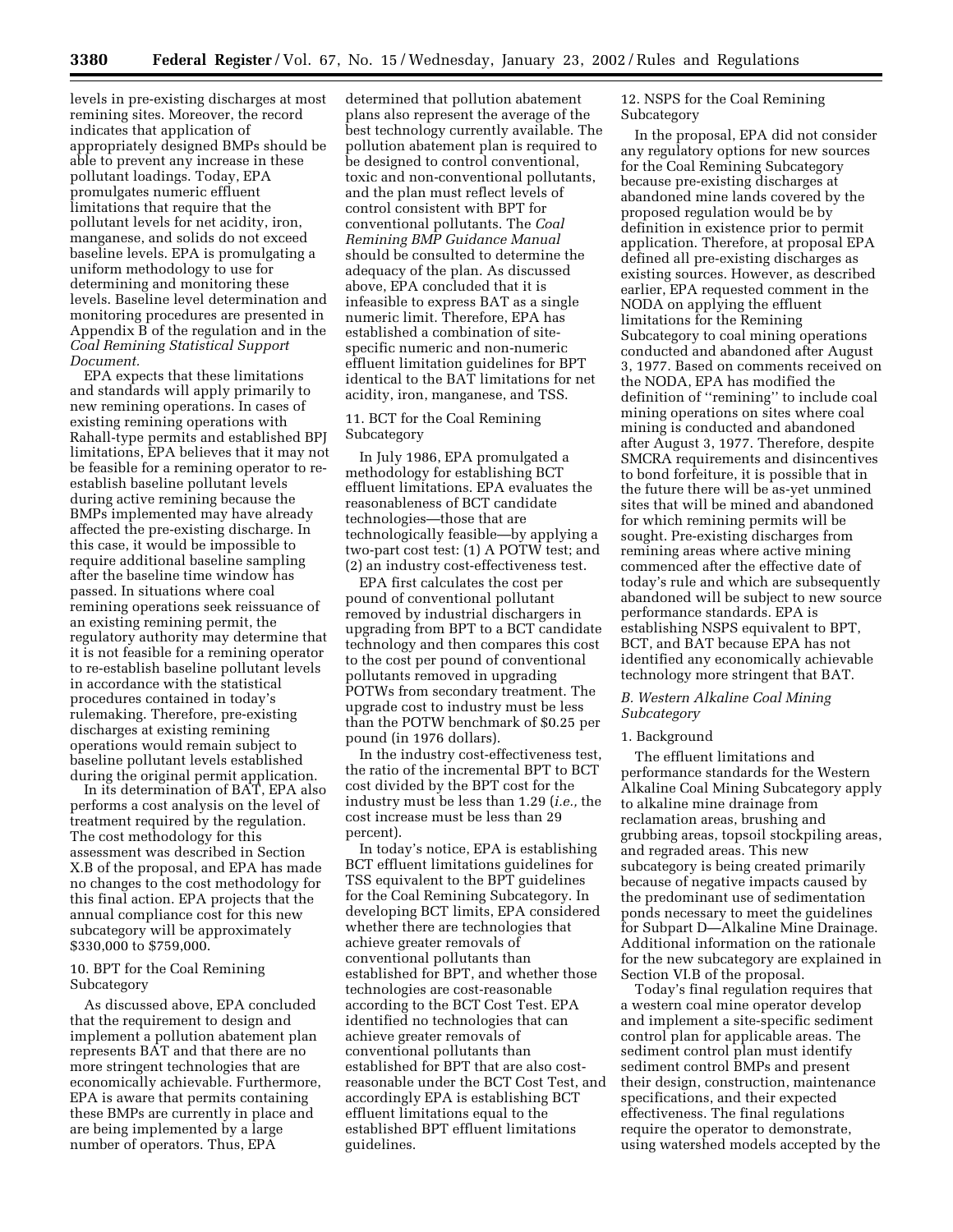permitting authority, that implementation of the selected BMPs will not increase sediment loads over pre-mined, undisturbed condition sediment levels. The permit must then incorporate the site-specific sediment control plan and require the operator to implement the plan.

Sediment control BMPs for the coal mining industry are well known and established and include regrading, revegetation, mulching, check dams, vegetated channels, straw bales, dikes, silt fences, small sumps and berms, contour terracing, sedimentation ponds, and other construction practices (*e.g.,* grass filters, serpentines, leaking berms, etc). In order to maintain pre-mined, undisturbed conditions on reclamation and associated areas, EPA is promulgating non-numeric effluent limits based on the design, implementation, and maintenance of these BMPs.

As noted in the proposal, EPA has determined that the predominant use of sedimentation ponds in order to meet the Subpart E numeric standards for settleable solids have caused negative impacts in arid and semiarid environments. This is predominantly due to the large land areas and volume of runoff that must be controlled through ponds in order to meet a sediment limit that is not appropriate for runoff in the arid and semiarid regions of the western United States. EPA notes that sedimentation ponds are considered an effective BMP for controlling sediment, and that sedimentation ponds may be used in conjunction with other BMPs in order to control sediment loads. EPA also recognizes that sedimentation ponds do not necessarily cause negative environmental impacts in all cases. EPA believes that ponds may be necessary in certain circumstances to ensure that sediment levels are not increased over pre-mined levels, or may be necessary to meet SMCRA requirements or to protect water quality. In certain cases, it may also be necessary for the regulatory authority to establish numeric limits to protect water quality. EPA notes that ponds are one in a suite of BMPs that a mine operator may install in order to meet reclamation standards. However, ponds may not be necessary in all circumstances and the use of other BMPs such as check dams, vegetation, silt fences, and other construction practices can be equally protective of the environment. Advantages of using other BMPs in lieu of, or in addition to, ponds is that less land is disturbed than for pond construction and removal and more water is available to maintain the hydrologic balance. EPA believes that

the regulation promulgated today allows permitting authorities and mining operators sufficient flexibility to use the appropriate BMPs necessary to control sediment and protect water quality in these regions. EPA has provided information on the range and implementation of available BMPs in the *Development Document for Final Effluent Limitations Guidelines and Standards for the Western Alkaline Coal Mining Subcategory.*

Under today's regulation, EPA is establishing a requirement to develop and implement site-specific sediment control plans that apply in lieu of numeric limits. EPA is requiring that a mine operator develop a site-specific sediment control plan for these areas.

EPA is establishing requirements for site-specific sediment control plans based on computer modeling in lieu of nationally applicable numeric effluent limitations. As discussed above in section V.A.7, such requirements are authorized at 40 CFR 122.4(k) as nonnumeric effluent limitations where it is infeasible to establish numeric effluent limitations.

EPA believes that determining compliance for settleable solids based on a single numeric standard for runoff from BMPs is infeasible at western coal mines due to the environmental conditions present. Precipitation events are often localized, high-intensity, shortduration thunderstorms and watersheds often cover vast and isolated areas. Rain may fall in one area of a watershed while other areas remain dry, making it extremely difficult to evaluate overall performance of the BMPs. These factors combine to take it burdensome for a permitting authority or mining operator to extract periodic, meaningful samples on a timely basis to determine if a facility is meeting effluent limitations for settleable solids. The difficulty of sample collection is described in the Phase I Report: Technical Information Package provided by the Western Coal Mining Work Group (Record Section 3.3.1).

Because it is infeasible in such areas to determine compliance and performance of the BMPs in numeric terms, EPA believes that establishment of non-numeric effluent limitations for sediment for this subcategory is authorized under, and is necessary to carry out the purposes and intent, of the CWA.

2. Inspection and Maintenance of BMPs

EPA believes a key factor in using BMPs is the opportunity for continual inspection and maintenance by permitting authorities and coal mine personnel to ensure that sediment

control measures will continue to function as designed. EPA concludes that requirements based on site-specific control plans will ease the implementation burden of the rule and allow a permit authority to determine compliance on a regular basis. A permit authority will be able to visit the site and determine if BMPs have been implemented according to the site's sediment control plan. The permit authority would not have to wait for a significant precipitation event to determine compliance.

EPA believes that regular operation and maintenance inspections of BMPs are necessary to ensure compliance with the sediment control plan. EPA also recognizes that SMCRA establishes inspection and monitoring requirements for both surface coal mining and reclamation operations. These requirements include partial inspections at least once per month and complete inspections at least once per quarter. The monitoring requirements include maintenance of records and monitoring equipment, monthly reports to the permitting authority, and provision of other information as the permitting authority deems appropriate.

EPA received several comments on appropriate inspection frequencies and monitoring requirements. The State of New Mexico envisions monthly inspections during the first three years a watershed is in reclamation status and quarterly inspections thereafter. New Mexico believes that field notes or forms maintained on file in mine records and available for inspection is appropriate documentation of these inspections. Other States and mine operators have suggested that self inspections be conducted quarterly and after significant precipitation events.

EPA is not specifying a frequency or procedure for BMP inspections because EPA believes that these decisions should be left to discretion of the permitting authority and be made on a site-specific basis, in accordance with SMCRA and CWA requirements (40 CFR 122.41(i), 122.43, 122.48).

#### 3. Affected Areas

In the proposal, EPA described that the Agency also was considering the use of alternative sediment controls for nonprocess areas in addition to reclamation areas. Such non-process areas include areas that are not directly in contact with the excavation and processing of coal materials. EPA received numerous comments on the issue in support of expanding the applicability of the final regulation to include these additional non-process areas. EPA also received additional data from the National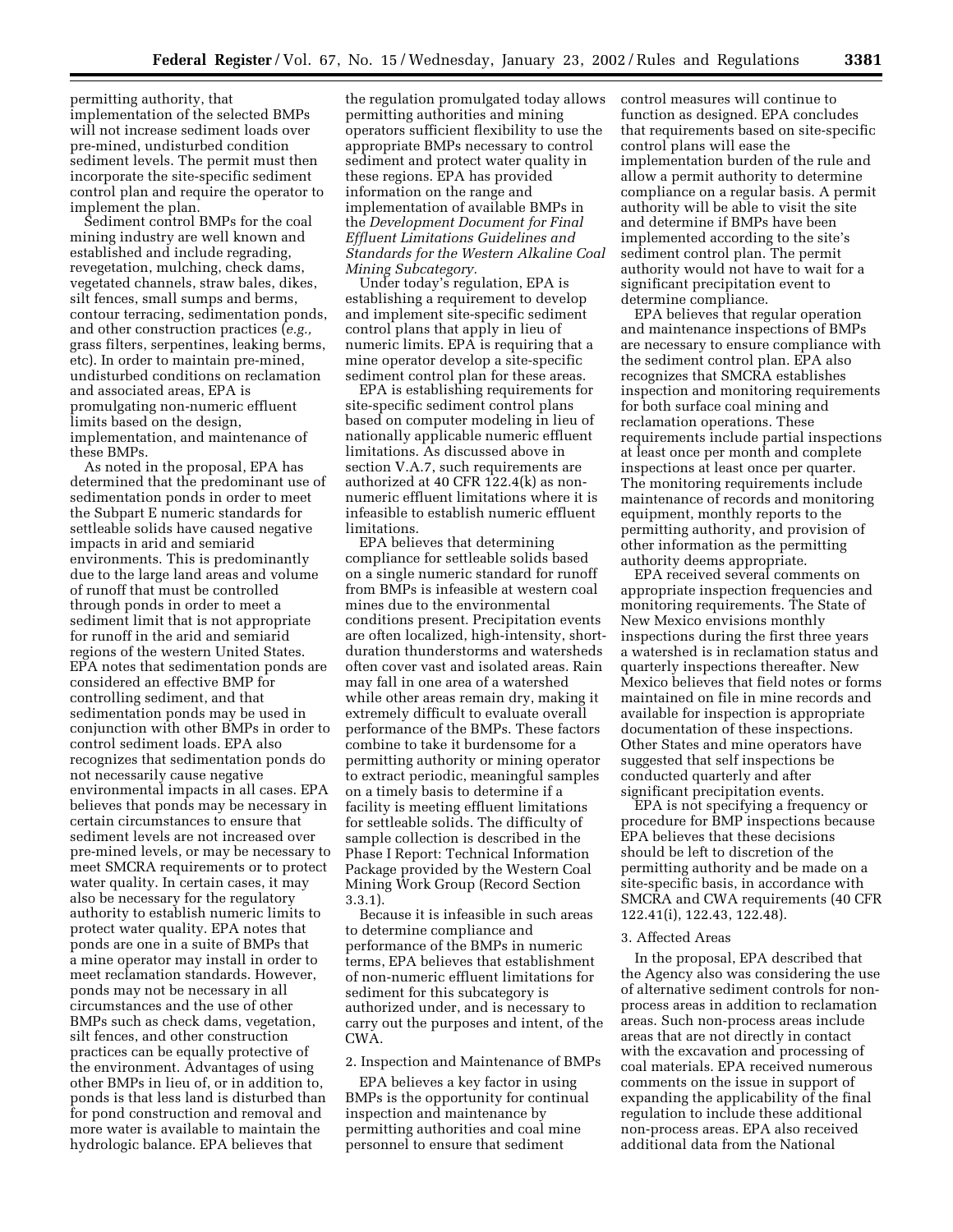Mining Association, in a report entitled ''Western Alkaline Coal Mining Subcategory Modeling of Pre-mining Activities Supporting Reclamation and Performance Cost-Benefit Analysis.''

As described in the proposal, EPA determined that alternative sediment controls were appropriate for reclamation areas for several reasons. These reasons included: sediment is a natural component of runoff in arid watersheds; sediment is typically the only parameter of concern in runoff from western alkaline reclamation areas; BMPs are proven to be effective at controlling sediment; and computer modeling procedures are able to accurately predict sediment runoff conditions. Due to comments received in support of expanding the application of alternative sediment controls, EPA evaluated non-process areas in addition to reclamation areas under the same set of circumstances. Based on this rationale, in addition to comments and data received on the proposal, EPA determined that similar circumstances exist for runoff from some, but not all, non-process mine areas. Namely, that sediment is typically the only parameter of concern; BMPs can be implemented to maintain sediment levels below baseline; and modeling procedures are accurate for these areas. Therefore, EPA has expanded the Western Alkaline Subcategory to include ''brushing and grubbing areas,'' ''topsoil stockpiling areas,'' and ''regraded areas.''

• ''Brushing and grubbing area'' is defined to mean ''the area where woody plant materials that would interfere with soil salvage operations have been removed or incorporated into the soil that is being salvaged.'' BMPs modeled and/or utilized for sediment control of this area include infiltration berms, silt fences, porous rock check dams, and woody plant chipping/rotoclearing surface treatments.

• ''Topsoil stockpiling area'' is defined to mean ''the area outside the mined-out area where topsoil is temporarily stored for use in reclamation, including containment berms.'' BMPs modeled and/or utilized for sediment control of this area include establishing vegetation, infiltration berms, and silt fences.

• ''Regraded areas'' are defined to mean ''the surface area of a coal mine that has been returned to required contour.'' BMPs modeled and/or utilized for sediment control of this area include contour furrowing, establishing timely vegetation, silt fences, porous rock check dams, and woody plant chipping/rotoclearing surface treatments.

EPA concluded that these areas may be sufficiently consistent in slope, vegetative cover, and soil stability such that BMPs can be modeled and implemented to maintain sediment levels below pre-mined, undisturbed conditions. Due to lack of exposure to potential acid forming or toxic materials, EPA does not believe that runoff from these areas will cause degredation of water quality. Therefore, EPA believes that alternative sediment controls can be effectively used on disturbed areas where sediment is typically the only pollutant of concern in order to avoid additional land disturbance.

However, EPA does not believe that alternative sediment controls should be applicable to spoil piles. Spoil piles are areas where overburden is placed prior to regrading and revegetating. Overburden is the material that lies on top of the coal that is removed to gain access to the coal seam. First, EPA does not believe that computer modeling programs are sufficient to accurately model runoff from a highly erodible, unconsolidated land form with steep slopes, such as spoil piles. Second, in terms of BMPs that would be available to sufficiently control runoff from these areas, EPA notes that many of the traditional BMPs, including regrading, revegetating, mulching, check dams, vegetated channels, straw bales, dikes, silt fences, small sumps and berms, and contour terracing could not be implemented or adequate on unconsolidated steep slopes or highly erodible areas. EPA notes that the most likely form of sediment control for runoff from these areas would be site containment by means of temporary berms, ponds, diversion into pit area, and/or commingling with process waters. In contrast, the non-process areas where the Agency is allowing alternative sediment control structures are amenable to utilization of BMPs due to their level surfaces or more stable environment.

EPA generally considers spoil piles as part of the active mine due to the disturbed nature of the materials and the potential for toxic or acid forming materials to be present. Additionally, EPA believes there exists the potential for exposure to toxic or acid forming materials in runoff from spoil piles. EPA notes that, as part of SMCRA requirements, the mine operator must conduct an analysis of the potential toxic or acid forming materials present in the overburden and take appropriate action to prevent the discharge of these materials to surface waters. However, the appropriate action (such as covering material) may be concurrent with

deposition of overburden, and EPA does not believe that the Agency has been presented with sufficient evidence that toxic or acid forming materials are guaranteed not to be present in runoff from spoil piles.

EPA believes that the exclusion of spoil pile areas from the Western Alkaline Subcategory will not significantly detract from the benefits of this new subcategory. OSMRE regulations restrict the size of the overburden salvaging area and require timely regrading and revegetation (SMCRA, Pub. L. 95–87 sections 508 and 515). In a report submitted in comments by the National Mining Association, the salvaging area was estimated to be 750 feet wide and 5,083 feet long. Although the spoil pile area has a fairly large footprint, EPA notes that the area generating runoff that EPA considered for inclusion of the Western Alkaline Subcategory is limited. EPA notes that the runoff from the spoil piles adjacent to the active mine pit will drain directly into the mine pit and will be treated as active mine water, regardless of EPA's decision. The only area that would be affected by EPA's decision is the area containing runoff from the outslope of the last spoil pile, and this area is relatively limited. Based on the decision not to include spoil piles in the Western Alkaline Coal Mining Subcategory, EPA envisions that the runoff from spoil pile areas will be rerouted back into the mine pit through temporary berms and dikes and will not likely involve construction of additional sedimentation ponds. Such spoil piles continue to be covered by existing regulations at subpart D—Alkaline Mine Drainage.

# 4. SMCRA Requirements

The SMCRA permit application process requires a coal mining operator to submit an extensive operation and reclamation plan, documentation, and analysis to OSMRE or the primacy permitting authority for approval. The requirements for the operation and reclamation plan are specified in 30 CFR part 780 for surface mining permit applications and part 784 for underground mining permit applications. In brief summary, some of the OSMRE requirements that directly relate to this CWA regulation include requirements for coal mining operators to provide: a description of coal mining operations; a plan for reclaiming mined lands; a plan for revegetating mined lands; geologic information; hydrologic information including: a description of baseline ground water and surface water characteristics under seasonal conditions; and an analysis of the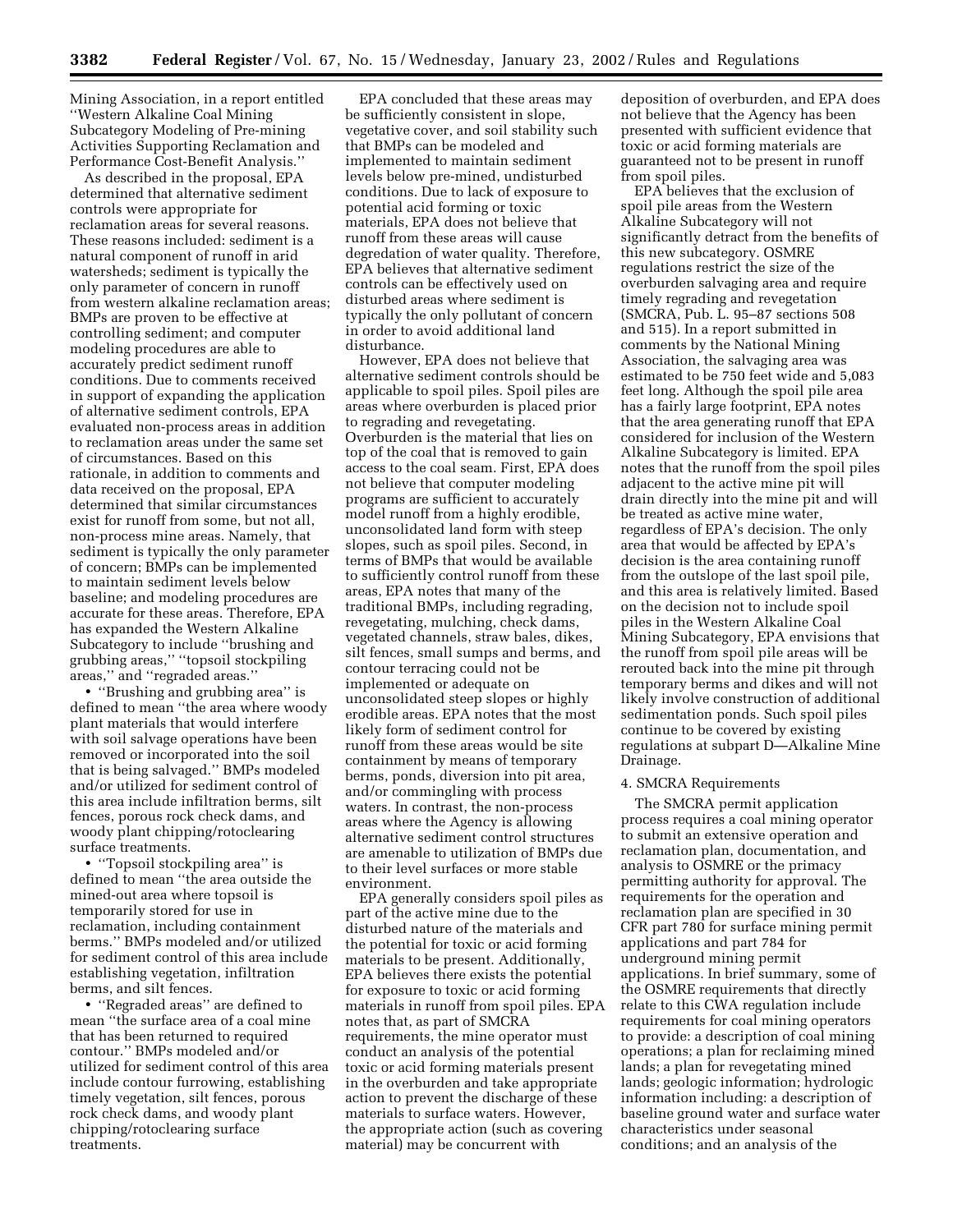hydrologic and geologic impacts caused by the reclamation activity. Specifically, the plan requires a ''probable hydrologic consequences (PHC)'' determination to determine the impacts of the mining on existing hydrologic conditions and a hydrologic reclamation plan to show measures for reducing impacts and to meet water quality laws and regulations. Furthermore, the coal mining regulatory authority is required to conduct a cumulative hydrologic impact analysis of the proposed operation and all anticipated mining on surface water and ground water systems.

Additionally, SMCRA requires a chemical analysis of potentially acid or toxic forming sections of the overburden and chemical analysis of the stratum lying immediately underneath the coal (Section 507 (b)(15)). The mine operator must provide for avoiding acid or other toxic mine drainage by such measures as, but not limited to: preventing or removing water from contact with toxic producing deposits; treating drainage to reduce toxic content which adversely affects downstream water upon being released to water courses; and keeping acid or other toxic drainage from entering ground and surface waters (Section 515 (b) (10)). This analysis is required for the determination that the mine produces alkaline mine drainage and will be covered by the Alkaline Mine Drainage Subcategory. Based on the applicability of this regulation which restricts the Western Alkaline Coal Mining Subcategory to areas producing alkaline drainage in arid and semi arid areas, EPA does not believe that toxic or acid forming materials will be present in the runoff from nonprocess areas of alkaline coal mines. However, EPA acknowledges that SMCRA requirements are an additional measure of protection to ensure that any acid forming or toxic forming pockets will be identified and addressed as necessary to prevent the release of these materials in stormwater runoff.

EPA concluded that sediment control plans developed to comply with SMCRA requirements will usually fulfill the requirements in today's regulation. In general, the sediment control plan will largely consist of materials generated as part of the SMCRA permit application. The requirement to use modeling techniques also is not inconsistent with SMCRA permit application requirements, as mining facilities already submit a watershed model as part of their SMCRA reclamation plan.

EPA proposed and is finalizing the following language regarding acceptable computer models: ''The operator must use the same watershed model that was,

or will be, used to acquire the SMCRA permit.'' EPA intends this to mean that a mine can use the upgraded version of a computer model that was used in the original application. For example, if the mine used SEDCAD 4.0 in their SMCRA permit application, then the mine operator can use SEDCAD 5.0 in subsequent modeling procedures for its CWA permit application. EPA believes that this language provides the necessary flexibility to use the most recent and appropriate modeling procedure. A guidance manual entitled ''Guidelines for the Use of the Revised Universal Soil Loss Equation (RUSLE) Version 1.06 on Mined Lands, Construction Sites, and Reclaimed Lands'' published by OSMRE in August, 1998 describes the use of RUSLE for sediment modeling and should be consulted for modeling approaches.

#### 5. Bond Release

The new subpart for Western Alkaline Coal Mining includes the following language: ''The effluent limitations in this subpart apply until the appropriate SMCRA authority has authorized bond release.'' This language is consistent with the language in other subparts to part 434. As defined in § 434.11(d) General definitions: ''The term 'bond release' means the time at which the appropriate regulatory authority returns a reclamation or performance bond based upon its determination that reclamation work (including, in the case of underground mines, mine sealing and abandonment procedures) has been satisfactorily completed.'' EPA notes that this language does not necessarily mean ''final'' bond release (which may be applicable to an entire mining operation) and that reclamation work may be satisfactorily completed on a watershed or a specific part of a disturbed area before the entire mine site has been reclaimed (or even mined), i.e., ''partial bond release.'' Therefore, EPA intends this current definition to allow a facility to terminate NPDES discharge points when ''partial'' bond release is obtained.

#### 6. Definition of Alkaline Mine Drainage

EPA received comment that the proposed definition for alkaline mine drainage imposes limitations for iron concentrations without regard to the form of the iron. The commenter noted that the primary mineral responsible for high total iron readings in certain western areas is magnetite. Magnetite  $(Fe<sub>3</sub>O<sub>4</sub>)$  is a naturally occurring iron mineral, which is in a form not typically associated with coal mining operations and acid mine drainage. In natural undisturbed conditions, the commenter

cited that surface water samples register values for total iron as high as 40,000 mg/L (or 4%), due to the sediment, which is collected as part of the water sample. The commenter argued that the form of iron was not considered in the original mining regulations, and the commenter requested that EPA modify the definition of the Western Coal Mining Subcategory to include areas that have naturally-occurring high concentrations of iron due to magnetite.

Although EPA has not revised either the definition of alkaline mine drainage or western coal mining operations, EPA acknowledges the concern regarding the high levels of total iron that may be found in natural discharges from western alkaline coal regions. EPA recognizes that the geochemistry of the western arid and semiarid coal regions, which is predominated by sandstone and limestone, differs from that of the eastern coal regions. As a result, the production of acid mine drainage is much less typical due to the inherent buffering capacity. In addition, EPA recognizes that there is a low occurrence of pyrite in the west, which is the common culprit of acid mine drainage generation. Instead, iron often occurs in the form of magnetite ( $Fe<sub>3</sub>O<sub>4</sub>$ ), an inert iron oxide that has no acid forming potential.

EPA evaluated the processes that produce acid mine drainage and the geologic conditions typical of the western alkaline coal regions to determine the most appropriate parameters for indicating alkaline mine drainage. In summary, EPA concluded that pyrite is generally uncommon in this coal region and that, if it does occur at a significant level, it can be identified by the presence of dissolved iron. For this reason, it is also appropriate to measure dissolved iron, in lieu of total iron, for surface runoff from the areas affected by the Western Alkaline Coal Mining Subcategory. Additionally, acid mine drainage in the western region is often prevented by the presence of carbonate minerals. Therefore, to ensure that acid-forming potential is not inherent to a particular discharge, EPA believes that an assessment of net alkalinity should be made. Determination of net alkalinity takes into account the effects of non-ferrous metals (e.g., Al, Mn), carbonates, and other substances, and, as such, negative values of net alkalinity are a true indication of potential acidity of drainage waters.

For these reasons, EPA has revised the applicability of the Western Alkaline Coal Mining Subcategory as follows: ''This subpart applies to drainage at western coal mining operations from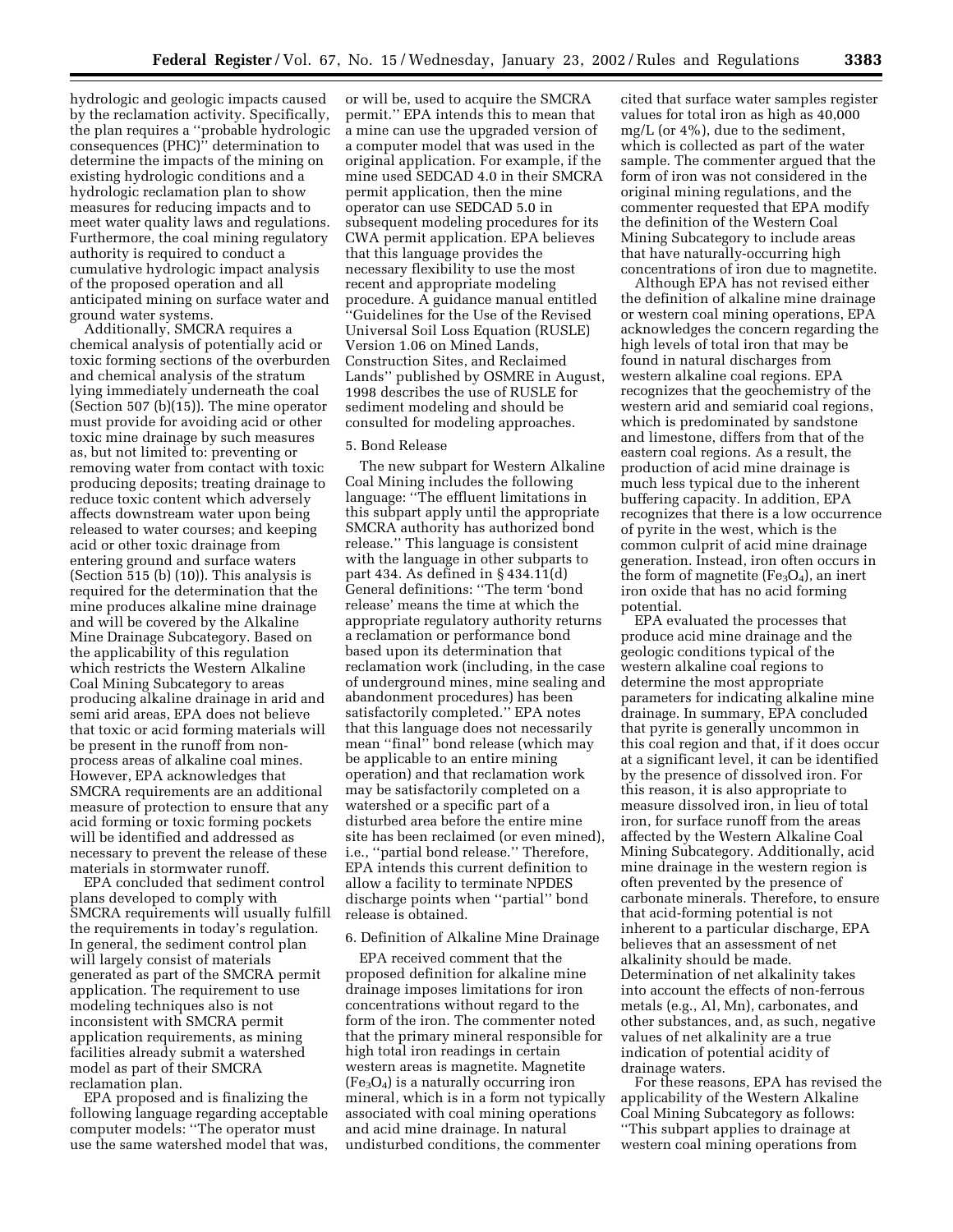reclamation areas, brushing and grubbing areas, topsoil stockpiling areas, and regraded areas where the discharge, before any treatment, meets all the following requirements: (1) pH is equal to or greater than 6; (2) dissolved iron concentration is less than 10 mg/L; and (3) net alkalinity is greater than zero.'' EPA believes that this will enable certain mines to use alternative sediment controls while maintaining the intent of the regulation that this subcategory does not apply to mines that produce acid mine drainage.

7. BPT for the Western Alkaline Coal Mining Subcategory

EPA is today promulgating BPT effluent limitations for the Western Alkaline Coal Mining Subcategory to control sediment in discharges from reclamation areas, brushing and grubbing areas, topsoil stockpiling areas, and regraded areas. For further information on the basis for the limitations and technologies selected see the *Development Document for Effluent Limitations Guidelines and Standards for the Western Alkaline Coal Mining Subcategory.*

EPA determined that BPT for the Western Coal Mining Subcategory consists of designing and implementing BMPs to maintain the average annual sediment yield equal to or below premined, undisturbed conditions. EPA has developed this new subcategory primarily to addresss the negative environmental impacts created by the previous requirements.

Requirements for reclamation areas (40 CFR part 434, subpart E) establish BPT, BAT, and NSPS based on the use of sedimentation pond technology, and set effluent limitations for settleable solids and pH. The Subpart E guidelines apply to all reclamation areas throughout the United States, regardless of climate, topography, or type of mine drainage (i.e., acid or alkaline).

Subpart E establishes controls on the amount of settleable solids that can be discharged into waterways from reclamation areas. Although sedimentation ponds are proven to be effective at reducing sediment discharge, EPA believes that there are numerous non-water quality impacts that may harm the environment when construction of large sedimentation ponds in arid and semi arid regions are necessary to meet current effluent limits. The negative non-water quality impacts associated with existing regulations include: disturbing the natural hydrologic balance of arid and semiarid western drainage areas; accelerating erosion; reducing groundwater recharge; reducing water

availability; and impacting large areas of land for sedimentation pond construction. A further discussion of these impacts can be found in Section VIII of this document and in the *Development Document for the Western Alkaline Coal Mining Subcategory.*

EPA has concluded that the current numeric requirements at subpart E are not appropriate for arid and semiarid western reclamation areas because of the negative non-water quality impacts associated with the predominant use of sedimentation ponds to meet these limits, as discussed above. The appropriate goal for reclamation and discharges from post-mined lands should be to mimic conditions that were present prior to mining activities. In order to do this, it is necessary to maintain the hydrologic balance and sediment loadings of pre-mining, undisturbed conditions on post-mined lands. EPA believes that use of BMPs, including sedimentation ponds where appropriate, to control discharges is the most effective control technology. Therefore, EPA is establishing BPT that consists of designing and implementing BMPs that are projected to maintain the average annual sediment yield equal to or below pre-mined, undisturbed conditions. This would ensure that undisturbed conditions are maintained. In order to achieve these results, EPA requires that the coal mining operator develop a sediment control plan and demonstrate the effectiveness of the sediment controls through computer modeling. These requirements are detailed in the regulatory text.

EPA also evaluated the costs of BPT. As discussed in Section IX of this document, EPA estimates that today's regulation will result in a net cost savings to all affected surface mine operators, and will be at worst costneutral for affected underground operators (although EPA believes that most will also incur cost savings). Therefore, implementing these standards will result in no facility closures or negative economic impact to the industry. EPA projects that the new subcategory will result in cost savings of \$12.8 million to \$13.2 million annually.

# 8. BCT for the Western Alkaline Coal Mining Subcategory

EPA is establishing BPT and BAT to control conventional, toxic, and nonconventional pollutants based on a sediment control plan. EPA is not establishing numeric effluent limitations for any conventional pollutant and EPA is not promulgating BCT limitations for this subcategory at this time.

9. BAT for the Western Alkaline Coal Mining Subcategory

EPA has not identified any more stringent treatment technology that could represent BAT level of control for maintaining discharge levels of solids consistent with pre-mined conditions on post-mined land in the western alkaline coal region. EPA is therefore establishing that BAT standards be equivalent to BPT. Further, as discussed in Section IX of this document, EPA estimates that today's regulation will result in a net cost savings to all affected surface mine operators, and will be at worst cost-neutral for affected underground operators. Therefore, implementing BAT standards will result in no facility closures or negative economic impact to the industry.

# 10. NSPS for the Western Alkaline Coal Mining Subcategory

As discussed for BAT, EPA has not identified any more stringent treatment technology option that it considers to represent NSPS level of control. Further, EPA estimates that today's regulation will result in a net cost savings to all affected surface mine operators, and will be at worst cost-neutral to affected underground operators. Therefore, implementing NSPS standards will result in no barrier to entry based upon the establishment of this level of control for new sources. EPA has therefore determined that NSPS standards be established equivalent to BAT.

# **VI. Statistical and Monitoring Procedures for the Coal Remining Subcategory**

# *A. Statistical Procedures for the Coal Remining Subcategory*

EPA's statistical procedures are presented in Appendix B of the regulation and described in detail in the *Coal Remining Statistical Support Document.* The procedures in Appendix B apply to the Coal Remining Subcategory.

The regulatory text requires that calculations described in Appendix B be applied to pollutant loadings. Pollutant loadings are calculated as the product of a flow measurement and a pollutant concentration. As described in the proposal, EPA has interpreted the Rahall amendment's requirement not to exceed a pollutant baseline ''level'' as a requirement not to exceed a pollutant baseline loading. EPA's record demonstrates that BMPs applied during remining act principally by reducing discharge flow and pollutant loading. In fact, pollutant concentration may actually increase in some cases where the pollutant quantity (loading) is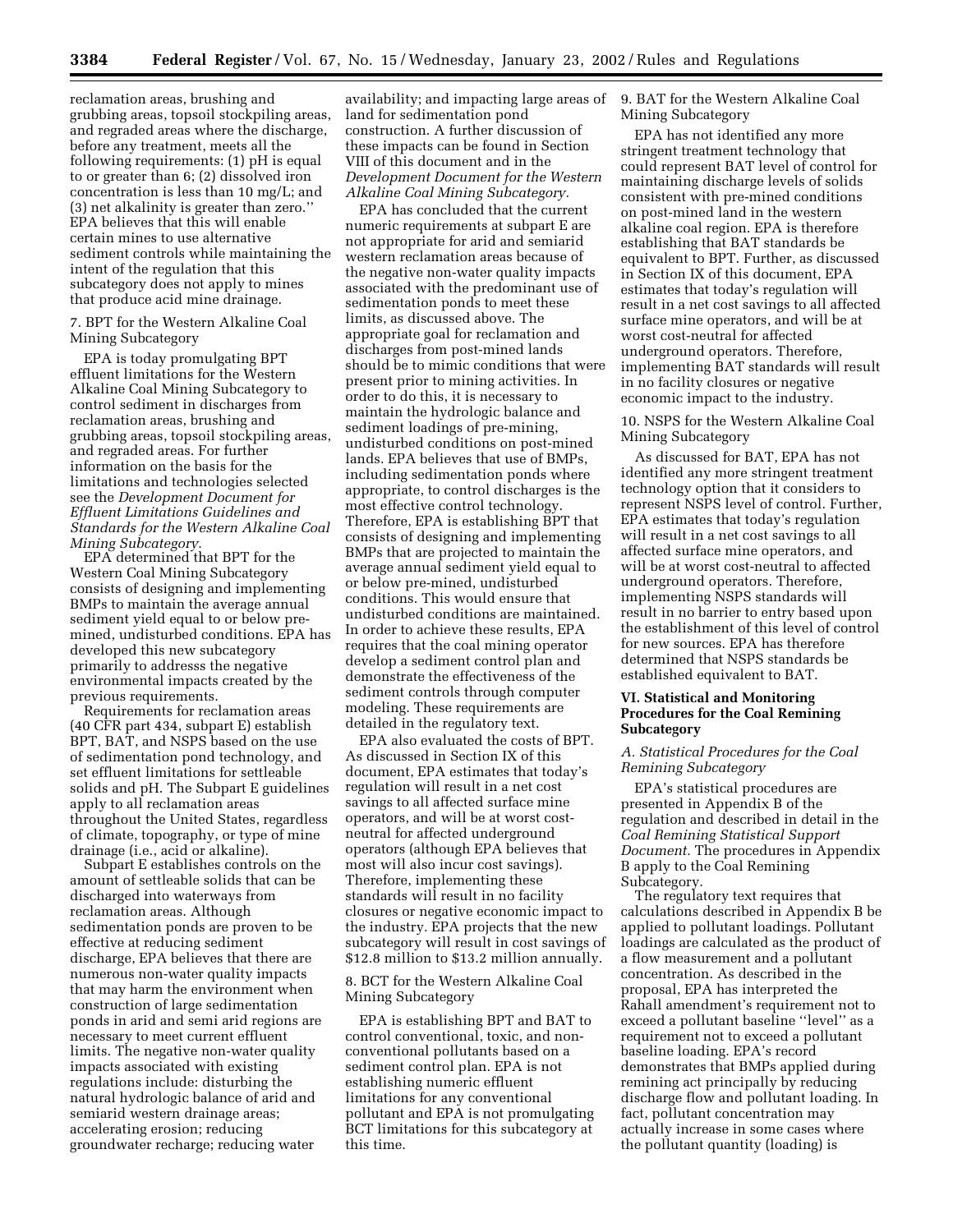reduced substantially. Setting limits based on concentrations would very likely inhibit beneficial remining projects and would be counterproductive and ineffective. To achieve pollutant reductions from remining, EPA concluded that it is essential to set limits for pollutant loadings rather than concentrations.

The objective of these statistical procedures is to provide a method for deciding when the pollutant levels of a discharge exceed baseline pollutant levels. These procedures are intended to detect a substantial, continuing state of exceedance, while reducing the likelihood of a ''false alarm.'' To do this, it is essential to a have an adequate duration and frequency of sample collection to determine baseline levels and to determine compliance with these levels.

In developing these procedures, EPA considered the statistical distribution and characteristics of discharge loadings data from pre-existing discharges, the suitability of parametric and nonparametric statistical procedures for such data, the number of samples required for these procedures to perform adequately and reliably, and the balance between false positive and false negative decision error rates. EPA also considered the cost involved with sample collection as well as delays in permit approval during the establishment of baseline, and considered the potential that increased sampling could discourage remining. In order to sufficiently characterize pollutant levels during baseline determination and during each annual monitoring period, EPA is requiring that the results of at least one sample be obtained per month for a period of 12 months.

EPA evaluated the statistical properties of eastern coal mine discharge data (EPA's Coal Remining Database, DCN 1335 and the *Statistical Analysis of Abandoned Mine Drainage in the Assessment of Pollution Load,* EPA (821–B–01–014). EPA verified its findings as discussed in the proposal on relative variability of pollutant loadings. EPA also characterized the serial correlation of loadings and flow. EPA found that (a) to a first approximation, loadings might reasonably be described by a first-order autoregressive model, and (b) the coefficient of serial correlation for loadings at a one-month time lag typically ranged from 0.35 to 0.65, with the median near 0.50.

EPA evaluated the proposed statistical procedures and a variety of parametric and non-parametric alternative procedures to determine their decision error rates, their suitability for serially

correlated data, and their ability to accommodate zero loadings and negative loadings. As a result of these evaluations, EPA modified the proposed statistical procedures so as to achieve the objective stated in the preamble to the proposed rule: to have a power of at least 0.75 for detecting an increase of one standard deviation in the average for loadings, while minimizing the chance of 'false alarms' in the event that the average loading decreases or remains unchanged.

Zero loadings are expected to occur, at least for some remining sites, after regrading and contouring when discharge flows may be reduced greatly; zero flows have been observed after remining at some mine sites (EPA's Coal Remining Database, DCN 1335 and the *Coal Remining BMP Guidance Manual*). Negative values of loadings are possible and have been observed for net acidity at some mine sites.

Serial correlation has a profound influence over the power of statistical procedures. The statistical procedures, as proposed, were more suitable for uncorrelated data than for serially correlated data. EPA modified the procedures so that they have the intended power when applied to serially correlated loadings data of the sort typical of remining sites in the eastern U.S. (Record section 11.1). The modifications consisted of (a) increasing the number of times in succession that the baseline trigger value must be exceeded for additional sampling or treatment to be required, (b) changing numeric constants used in the calculation of baseline trigger values, and (c) under proposed Procedure B, dropping the parametric statistical methods and providing a nonparametric calculation for the single-observation trigger.

In the preamble to the proposed rule, EPA discussed the potential problem of unrepresentative baseline years and optional measures that could mitigate the uncertainty of characterizing the baseline loadings. It is possible that one year of sampling may not accurately characterize baseline levels, because discharge flows can vary among years in response to inter-year variations in rainfall and ground water flow. There is some risk that the particular year chosen to characterize baseline flows and loadings will be a year of atypically high or low flow or loadings. There may be a need to evaluate differences among baseline years in loadings and flows. Therefore, EPA investigated optional procedures that could be used to account for the uncertainty in characterizing baseline from a one-year sample duration, or that could be used

to account for the unrepresentative character of a baseline sampling year. EPA evaluated correlations between discharge flow and various parameters of existing mine discharge data and indices for which data spanning over many years are available to the public (i.e., Palmer Indices, Standardized Precipitation Index, Crop Moisture Index, Surface Water Supply Index, and USGS Current and Historical Daily Streamflow). EPA concluded that historical stream flow data from a USGS gage station associated with a discharge could be used to test whether the given baseline year was significantly different from the previous years. This would be done by comparing the mean stream flow for the baseline year to the 2.5th and 97.5th percentiles of annual mean stream flows prior to the baseline year. If the mean stream flow for the baseline year falls below the 2.5th percentile or above the 97.5th percentile, corrective action can be taken on the baseline data, and EPA recommends that the operator or permitting authority conduct additional monitoring to establish a meaningful baseline. However, due to the site-specific nature of discharges and the variability of streamflow compared to discharge data, EPA was unable to establish any optional procedure that could incorporate existing data from public sources into a meaningful baseline calculation.

Stakeholders have commented that, occasionally, a pre-existing discharge may contain iron or manganese concentrations that are lower than the current subpart E effluent limitations established for active mine wastewater. In these circumstances, the baseline standards may be a disincentive for remining because the operator may have to treat a discharge to levels below those currently required by BAT for active mine discharges. This may be a disincentive for remining operations. Therefore, EPA has incorporated a methodology in the statistical procedure for determining baseline so that the BAT concentration limit is substituted for certain baseline measurements when a measured concentration is below the BAT limit.

#### *B. Evaluation of Statistical Triggers*

EPA evaluated the power of the statistical triggers in Section VIII of the proposed rule. Power can be defined in plain language as the frequency with which a statistical decision procedure will declare that remining loadings exceed baseline loadings when the remining loadings truly are greater than baseline loadings.

The ideal statistical procedure would always declare ''not larger'' when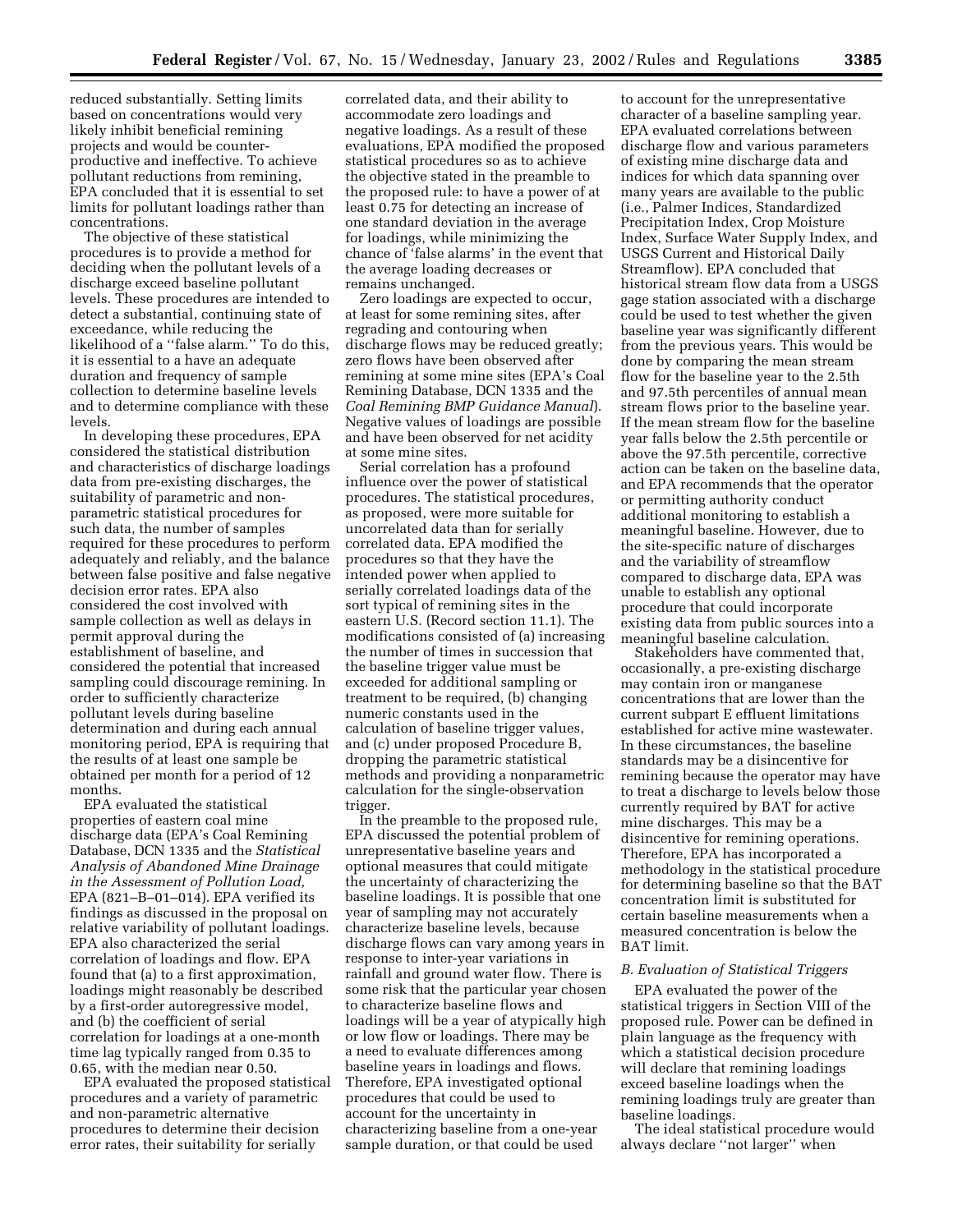remining pollutant loadings are less than or equal to baseline loadings, and would always signal ''larger'' when remining loadings exceeded baseline. No such ideal procedure exists. Instead, the rate of signaling ''larger'' will increase as the average difference between baseline and remining loadings increases in magnitude. Statistical triggers may be ''tuned'' by choosing their numeric constants so that a compromise is achieved between false alarms (that is, signaling ''larger'' when remining loadings are not larger than baseline loadings) and correct alarms (when remining loadings truly are greater).

Power of the statistical triggers was evaluated by simulating a 60-month monitoring program for 5000 discharges, and recording the frequency with which the triggers indicated that the remining loadings exceeded baseline. The evaluations of power led to a choice of numeric constants that achieve a reasonable balance between false alarms and correct alarms.

This reasonable balance was considered to be achieved when a trigger produced the following results:

(1) When there was no change in loadings from the baseline to remining time period, the power (''false alarm rate''; type-I error rate) was not larger than that for the triggers used by Pennsylvania's successful remining program;

(2) When there was a decrease of 0.5 standard deviations in the mean loading after the baseline period, the power (''false alarm rate,'' in this case the probability of concluding that loadings increased during remining when they actually decreased) was smaller than 5%;

(3) When the mean loading increased by 1 to 2 standard deviations after the baseline period, the power (''correct alarm rate'') was maximized.

EPA reached several conclusions about the proposed statistical triggers based on these evaluations.

(1) The proposed Cumulative Sum Control Chart (CUSUM) method under Procedure B did not add value to the simpler monthly and annual comparisons. Accordingly, the CUSUM method is omitted from Appendix B to the final rule.

(2) The magnitude of serial correlation has a substantial effect on power. Statistical triggers that have reasonable power when there is no serial correlation could be unreasonable when there is substantial serial correlation, because they could then have very high

rates of type I errors (false alarms). It was necessary to select numeric constants for the statistical triggers that are appropriate to data having autocorrelation. For evaluating and comparing statistical methods and triggers, EPA relied primarily upon the power in simulations for which the firstorder autocorrelation coefficient took the value of 0.5.

(3) The Single Observation Trigger of the proposed Procedure A had a high rate of declaring loadings to be larger than baseline when they were not. The Single Observation Trigger was therefore modified to agree with the method that has long been used successfully in the State of Pennsylvania. The statistical modification was to change the Single Observation Trigger at Step 5 from *''If any two observations exceed L during weekly monitoring, \* \* \*''* to the following: *''If all four weekly observations exceed L during weekly monitoring, \* \* \*''*

(4) Proposed Procedure B, ''E. Annual Comparisons,'' also had a high rate of declaring loadings to be larger than baseline when they were not. This part of proposed Procedure B was modified to require use of Tables for the 99.9% level (alpha = 0.001) rather than the  $95\%$  level (alpha = 0.05) for the Wilcoxon-Mann-Whitney Test.

(5) The Single Observation Limit of the proposed Procedure B was changed from a parametric to a nonparametric method which has similar power. The nonparametric method accommodates zero flows (which may occur during remining) and negatively-valued loading data (which may occur for net acidity) without requiring additional or complex modifications (as the proposed parametric method would).

(6) The annual (subtle trigger) and single-observation (quick trigger) triggers long used in Pennsylvania were included in the simulations. EPA believes that the error rates and power of these triggers were acceptable in practice because BMPs reduced discharge loadings substantially. Hawkins (1994) reviewed the application of these triggers to remining operations in Pennsylvania, and concluded that the rates of triggering were low because remining almost always reduced loadings substantially. EPA's *Coal Remining Best Management Practices Guidance Manual* includes an extensive analysis of remining discharges that supports this conclusion. EPA concluded that the statistical triggers that Pennsylvania

uses in its remining program are acceptable and effective. Method 1 of the Final Rule follows the Pennsylvania triggers exactly except that a different constant  $(1.815 = 1.96 * 1.25 / 1.35)$  is used in the formula for the Annual Procedure in order to decrease the likelihood of obtaining false positives. Pennsylvania uses a more stringent number (1.58 = 1.7  $*$  1.25 / 1.35). For a complete discussion of EPA's rationale and selection of statistical methodology, see the *Coal Mining Statistical Support Document.*

(7) The evaluation of power applies to a worst-case situation. In particular, the rate of declaring loadings to be larger than baseline when they are not is overstated by the results. It is evaluated in terms of the percentage of mines that would experience at least one finding that loadings exceed the baseline level over a period of five years (60 months), when in fact there has been no change from baseline. In practice, the area contributing to a discharge should be remined and regraded in less time, after which the discharge flow and loading will be substantially reduced. Thus, the time period during which one can expect loadings at the baseline level typically will be shorter than five years. This in turn will mean lower percentages than reported in Table 1 for the condition of no change from baseline loadings.

(8) The procedures as proposed had unreasonably high ''false alarm rates'' because they were designed for uncorrelated data. The modified procedures provided for the final regulation have reasonable performance when applied to serially-correlated, lognormally-distributed data typical of coal mine discharge loadings.

The power of statistical triggers for the final regulation is shown in Table VI.B.1. The results show that Method 1 and Method 2 have comparable power. The main difference stems from the Monthly Procedure, which has higher power when Method 1 is used. Note that the Annual Procedure used without the Monthly Procedure would not have a high rate of detecting an increase of one standard deviation above baseline. Used in combination, the monthly and annual triggers provide power over 90% to detect substantial increases above baseline at least once during five years, although in practice the power will be smaller for reasons discussed above under (7).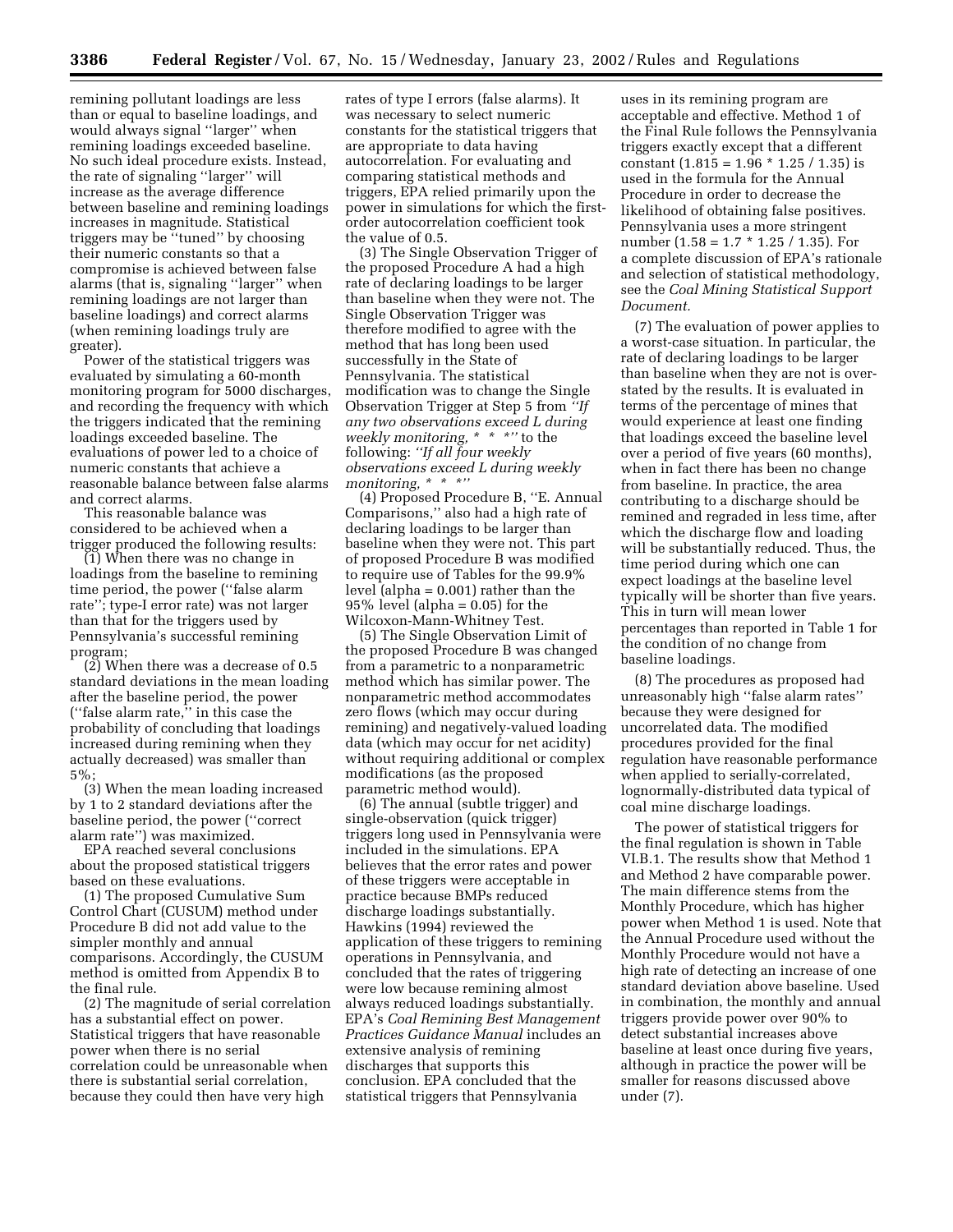TABLE VI.B.1.—STATISTICAL TRIGGERS AS MODIFIED FOR FINAL REGULATION: PERCENTAGE OF MINES DECLARED TO EXCEED BASELINE LEVEL (AT LEAST ONCE DURING 5 YEARS OF SIMULATED MONTHLY MONITORING) 1

|                             |                              | Shift from baseline to remining period <sup>2</sup> |                |                      |                         |  |  |  |
|-----------------------------|------------------------------|-----------------------------------------------------|----------------|----------------------|-------------------------|--|--|--|
| Annual trigger <sup>3</sup> | Monthly trigger <sup>4</sup> | $-0.5$                                              |                |                      |                         |  |  |  |
|                             |                              | 10<br>12                                            | 33<br>39<br>29 | 89<br>59<br>93<br>91 | 99<br>94<br>100<br>100  |  |  |  |
|                             |                              |                                                     | 22<br>28<br>38 | 86<br>65<br>91<br>93 | 100<br>97<br>100<br>100 |  |  |  |

1 Assumes monthly serial correlation of 0.5 for log(x), with x distributed lognormally. Percentages were rounded to the nearest 1%.<br><sup>2</sup> The shift was scaled in terms of standard deviation units (sigma symbol = standard dev

<sup>3</sup> Annual procedures: Method 1 of the final regulation is the Subtle Trigger under Procedure A of the proposed regulation, with the leading constant changed from 1.58 to 1.96. Method 2 of the final regulation is the Wilcoxon-Mann-Whitney Test under Procedure B (E. Annual Comparisons) of the proposed regulation, with the significance level changed from 0.05 to 0.0

<sup>4</sup> Monthly procedures: Method 1 of the final regulation is the Single-Observation Trigger under Procedure A of the proposed regulation. Method 2 of the final regulation is a nonparametric replacement for the parametric Single-Observation Trigger under Procedure A of the proposed regulation.

# *C. Sample Collection To Establish Baseline Conditions and To Monitor Compliance for the Coal Remining Subcategory*

EPA evaluated the duration and frequency of sampling necessary to apply the statistical procedures. Those procedures are used to compare the levels of baseline loadings to the levels of loadings during remining or the period when the discharge is permitted. Without an adequate duration and frequency of sampling, the statistical procedures would often fail to detect genuine exceedance of baseline conditions or could establish baseline levels that are established as either too low or too high.

Based on the considerations described below, EPA proposed that the smallest acceptable number and frequency of samples is 12 monthly samples, taken consecutively over the course of one year. In the proposal, EPA raised the possibility that seasonal stratification might have the potential to provide a basis for more precise estimates of baseline characteristics, if the sampling plan is designed and executed correctly and if results are calculated using appropriate statistical estimators, and that there may be alternative plans that could be based upon subdivision of the year into distinct time periods. These time periods might be sampled with different intensities, or could be based on other types of stratified sampling plans that attempt to account for seasonal variations. EPA received several comments stating that a baseline sampling period of less than 12 months may be appropriate.

EPA considers an adequate number of samples to be that number that would allow an appropriate statistical

procedure to detect an increase of one standard deviation in the mean or median loading between a baseline year and a monitoring year with a probability (power) of at least 0.75.

The power analysis used in the proposed statistical procedures was based on a two-sample t-test. The t-test can be an appropriate statistical procedure for a yearly comparison because loadings from mine discharges appear to be approximately distributed log-normally, and thus logarithms of loadings are expected to be approximately distributed normally. The (non-parametric) Wilcoxon-Mann-Whitney test is also appropriate for yearly comparisons and has a power nearly equal to that of the t-test when applied to normally distributed data. EPA determined that annual comparisons of baseline to remining years based upon 12 samples in each year were expected to have a power 0.75 to detect a difference of one standard deviation. While the t-test was dropped as a statistical procedure for assessing baseline in the Final Rule, the analyses defined in Appendix B, including the Wilcoxon-Mann-Whitney test, were designed to have similar power if 12 baseline samples were collected. If significant autocorrelation is present between samples (as discussed in section VI.B), the estimated power is likely to be less than 0.75; therefore, 12 samples should be considered the minimum acceptable for determining baseline.

An increase of one standard deviation can represent a large increase in loading, given the large variability of flows and loadings observed in mine discharges. The coefficient of variation (CV) is the ratio of the standard

deviation to the mean of the observations. Sample CVs for iron loadings range approximately from 0.25 to 4.00, and commonly exceed 1.00. Sample CVs for manganese loadings range approximately from 0.24 to 5.00. When the CV equals 1.00, an increase of the average loading by one standard deviation above baseline implies a doubling of the loading.

The duration, frequency, and seasonal distribution of sampling are important aspects of a sampling plan, and can affect the precision and accuracy of statistical estimates as much as can the number of samples. To avoid systematic bias, sampling, during and after baseline determination, should systematically cover all periods of the year during which substantially high or low discharge flows can be expected.

Unequal sampling of months could bias the baseline mean or median toward high or low loadings by oversampling of high-flow or low-flow months. However, unequal sampling of different time periods can be accounted for using statistical estimation procedures appropriate to stratified sampling. Stratified seasonal sampling, possibly with unequal sampling of different time periods, is a suitable alternative to regular monthly sampling, provided that correct statistical estimation procedures for stratified sampling are applied to estimate the mean, median, variance, interquartile range, and other quantities used in the statistical procedures, and provided that at least one sample be taken per month over the course of 1 year.

In conclusion, EPA is promulgating a statistical procedure that requires a minimum of 12 monthly samples, taken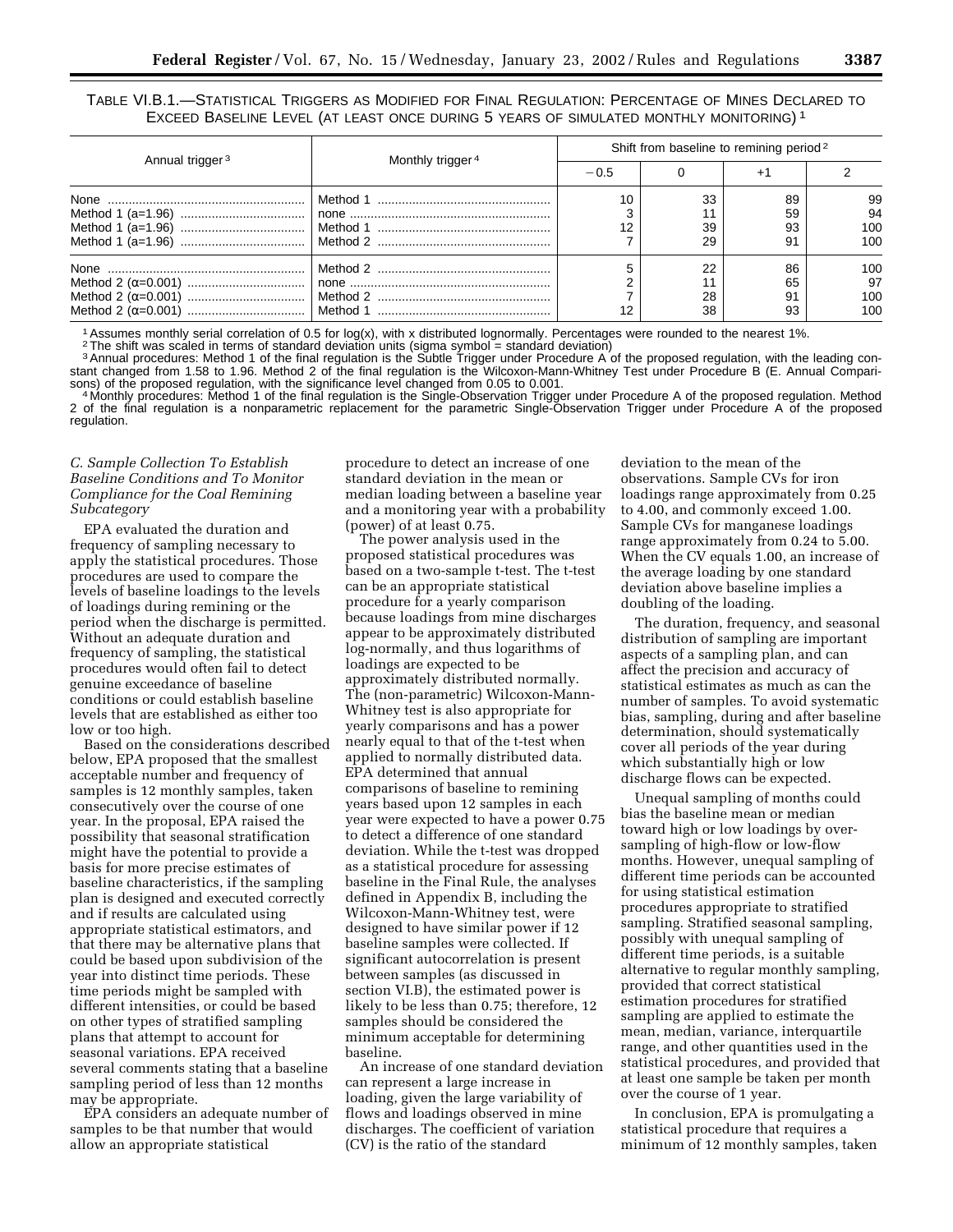consecutively over the course of one year to determine baseline.

# *D. Regulated Pollutant Parameters in Pre-Existing Discharges*

EPA proposed to regulate iron, manganese, and pH, which are the parameters addressed by the Rahall Amendment and are a subset of the parameters directly regulated in 40 CFR part 434. Additionally, EPA solicited comment in the proposal and NODA on regulating acidity instead of pH, on establishing alternative limits for sediment, and on establishing limitations or monitoring requirements for additional parameters such as sulfate. Based on comments received and on further data evaluation, EPA is establishing limitations for iron, manganese, net acidity, and solids. These issues are addressed below.

# 1. Acidity

The Rahall Amendment provides an exemption for remining operations from BAT effluent limitations for the pH level in pre-existing discharges. In the proposed rule, EPA solicited comment on the use of acidity instead of pH for pre-existing discharges. In very dilute or pure water, pH can be considered a measurement of acidity. In drainage from abandoned coal mines, however, pH is an indication of the instantaneous hydrogen ion concentration, and does not measure the potential of the solution to produce additional hydrogen from metals or carbon dioxide during neutralization or further oxidation. Because hydrogen ions are only one component of the acidity that can occur in acid mine drainage, there can be instances where, although the pH is nearly neutral, acidity exceeds alkalinity. Therefore, EPA concluded that the reduction of pollutant loadings can best be achieved by evaluating acidity, which includes pH.

In the final rule, pollutant loading is used to define baseline conditions for remining operations because loading captures both pollutant concentration and discharge flow. Although it is possible to determine a pH load (*i.e.*, load of  $H^+$  ions), it is not very meaningful because pH load does not account for the latent acidity that is present in the form of dissolved metals or carbon dioxide. Additionally, in cases where treatment of discharges is required, the amount of treatment is based on acidity or net alkalinity rather than on pH. For this reason, acidity data already are typically submitted with remining permit applications and reporting. Pollutant loading is also used to determine mass balances and the effects of a discharge on a receiving

waterbody. Such a determination is possible for acidity, net acidity, or alkalinity, but is not likely to be meaningful for pH because mixing can result in precipitation or dissolution of ions.

EPA notes that commenters were unanimous in their support for the use of acidity instead of pH. For these reasons, EPA has modified the limitations in the final rule to require compliance with baseline net acidity determinations.

#### 2. Sulfate

EPA also solicited comments and data regarding the merits of using sulfate as a parameter for assessment of pollution loading from pre-existing discharges. Commenters agreed that this is a useful parameter for determining whether or not a pre-existing discharge is affected by mine drainage, and how remining BMPs have affected the discharge. However, commenters noted that it should be assessed as part of the baseline and for the potential effects of remining, but should not be included as a baseline effluent limit.

EPA concluded that sulfate is a useful parameter for evaluating the effectiveness of BMPs implemented under a Pollution Abatement Plan, and is aware that current State remining programs request that sulfate data are submitted during permit application and periodic reporting. EPA encourages this practice, but EPA agrees with commenters that effluent limitations for sulfate are unnecessary to determine that pre-existing discharge loadings are not increased over baseline.

#### 3. Solids

EPA did not initially propose alternative limits for solids. However, due to comments received on the proposal, EPA issued a Notice of Data Availability (NODA) presenting commenters' concerns and new data submitted to EPA regarding solids levels in pre-existing discharges. EPA received numerous comments on the NODA which supported EPA's decision to adopt alternative limits for solids.

Based on the existing conditions of sediment present at some AML, EPA concluded that the benefits of remining may be severely limited if EPA does not address sediment in the final rule. Consistent with the intent of the Rahall Amendment, which seeks to encourage remining while ensuring that the remining activity will potentially improve and reclaim AML, EPA is establishing alternative limits for TSS such that the sediment load of the preexisting discharge cannot be increased

over baseline during remining and reclamation activities.

EPA believes that the final regulation is consistent with SMCRA which mandates the prevention of additional contribution of suspended solids to streamflow to the extent possible using the best technology currently available. EPA has adopted what is essentially a compliance schedule so that, during remining and reclamation activities, the operator cannot contribute sediment levels beyond the baseline discharge loading. After remining and reclamation has been completed, the operator must meet the standards for TSS and SS contained in subpart E—Post Mining areas prior to bond release. EPA concluded that the implementation of successful sediment control BMPs should, in most cases, be able to meet the BPT standards contained in subpart E—Post Mining areas regardless of whether the area has been disturbed due to remining or virgin mining.

Based on comments provided, however, EPA believes that there may be some exceptions where the postmining sediment standards may not be economically feasible and may be detrimental for remining areas. Therefore, EPA has provided an exclusion from the post-mining sediment standards for ''steep-slope'' areas and other areas where the permitting authority determines it is infeasible or impractical based on the site-specific conditions of soil, climate, topography, or baseline conditions. In these instances, the pre-existing discharge must still meet the alternative baseline standards.

An example of when it would be impractical to establish subpart E numeric standards would be a tract of AML in the pollution abatement area that is not disturbed by remining. In this case, voluntary vegetative growth may have already been established and sediment runoff may be minimal. In this case, however, the AML area may not support 100% plant coverage and the discharge may contain a moderate amount of sediment that does not meet the subpart E numeric standards. In this case, the NPDES permitting authority may decide that it would be excessively costly and may even be more harmful to disturb the area, reclaim the land, revegetate the area and incorporate BMPs to meet the subpart E standards. EPA believes that this exclusion establishes necessary flexibility to permit authorities to adopt the most environmentally beneficial and costeffective approach to reclamation.

During remining, the alternative limits for TSS are to be established in a manner consistent with the alternative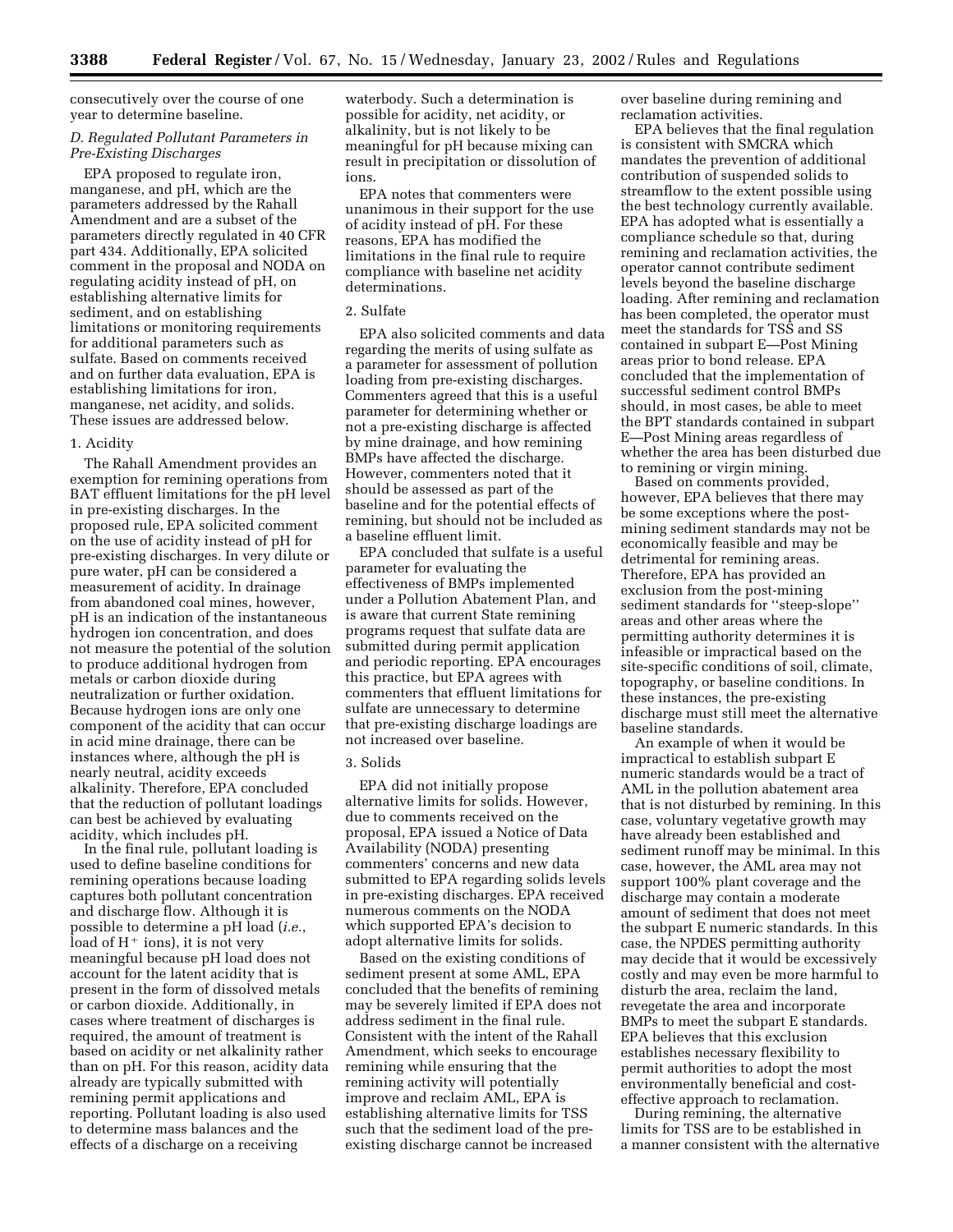limits established for acidity, iron, and manganese (*i.e.*, based on the statistical methodology provided in Appendix B of the final regulation). The statistical procedures are described in Section VI.A above. This protocol requires a minimum of 12 monthly samples to establish baseline. EPA recommends that baseline sediment sampling include precipitation events in order to adequately characterize the baseline where runoff contributes directly to the sediment load.

# **VII. Non-Water Quality Environmental Impacts of Final Regulations**

The elimination or reduction of pollution has the potential to aggravate non water quality environmental problems. Under sections 304(b) and 306 of the CWA, EPA is required to consider these non-water quality environmental impacts (including energy requirements) in developing effluent limitations guidelines and NSPS. In compliance with these provisions, EPA has evaluated the effect of this regulation on air pollution, solid waste generation, energy consumption, and safety. Today's rule does not require the implementation of treatment technologies that result in any increase in air emissions, in solid waste generation or in energy consumption over present industry activities.

Non-water quality environmental impacts are a major consideration for this rule because the rule is intended to improve or eliminate a number of existing non-water quality environmental and safety problems. Remining operations have improved or eliminated adverse non-water quality environmental conditions such as abandoned and dangerous highwalls, dangerous spoil piles and embankments, dangerous impoundments, subsidence, mine openings, and clogged streams that pose a threat to health, safety, and the general welfare of people. EPA projects that remining has the potential to eliminate nearly three million feet of dangerous highwall in the Appalachian and mid-Continent coal regions.

EPA also does not expect today's rule to have an adverse impact on health, safety, and the general welfare of people in the arid and semiarid western coal region. The intent of the rule is to allow runoff to flow naturally from disturbed and reclaimed areas. EPA believes that, in most cases, this is preferable to retention in sedimentation ponds that is accompanied by periodic releases of runoff containing sediment imbalances potentially disruptive to land stability. Alternate sediment control technologies in these regions address and alleviate

adverse non-water quality environmental conditions such as: quickly eroding stream banks, water loss through evaporation, soil and slope instability, and lack of vegetation.

Based on this evaluation, EPA concluded that the regulations being promulgated today under these new subcategories will improve existing AML conditions in the eastern United States and will improve the hydrologic imbalances produced by application of current regulations in the western arid and semiarid United States.

# **VIII. Environmental Benefits Analysis**

EPA presented estimates of the environmental benefits of today's regulation in Section IX of the proposal. The benefits assessment for the Coal Remining Subcategory is identical to the assessment performed at proposal. For the Western Alkaline Coal Mining Subcategory, the methodology for the assessment is identical to that performed at proposal. However, the calculations have changed due to the incorporation of additional data provided by two model mine studies submitted during the comment period.

EPA's complete benefits assessment can be found in *Benefits Assessment of Effluent Limitations Guidelines and Standards for the Coal Mining Industry: Remining and Western Alkaline Subcategories* (hereafter referred to as the ''Benefits Assessment''). A detailed summary is also contained in Chapter 8 of *Economic and Environmental Impact Analysis of Effluent Limitations Guidelines and Standards for the Coal Mining Industry: Remining and Western Alkaline Subcategories* (hereafter referred to as the ''EA'').

#### *A. Coal Remining Subcategory*

The water quality improvements associated with today's rule for remining depend on (1) changes in annual permitting rates for remining; (2) characteristics of sites selected for remining; and (3) the type and magnitude of the environmental improvements expected from remining. Remining permits in Pennsylvania increased by an estimated factor of three to eight following State implementation of a regulation that is similar to today's remining rule. EPA believes that implementing today's rule is likely to have a similar effect on other States with remineable coal reserves and similar abandoned mine drainage problems. The type and magnitude of site-specific water quality improvements under the final rule are not expected to be dramatically different than those that have occurred under existing requirements in Pennsylvania.

Of approximately 9,500 miles of acid mine drainage impacted streams in States where coal mining has previously occurred (Record Section 3.2.2), EPA estimates that remining operations have the potential to improve 2,900 to 4,800 miles of impacted streams, and that 1,100 to 2,100 miles of these streams may demonstrate significant improvement. EPA estimates that one to six miles of stream may see improvement for every 1,000 acres of abandoned mine land reclaimed. Based on an average of 38 acres of AML reclamation per permit, EPA estimates approximately 0.04 to 0.2 miles of stream improvement per remining project. EPA estimates that AML sites affected by the rule have an average of 70 highwall feet per acre. EPA also estimates that an additional 216,000 to 307,000 feet of highwall (41 to 58 miles) will be targeted for removal each year as a result of today's rule.

EPA assessed the potential impacts of remining BMPs on water quality using pollutant loadings data from preexisting discharges at 13 mines included in EPA's Coal Remining Database (Record Section 3.5.1). Approximately 58 percent of the post-baseline observations showed a decrease in mean pollutant loadings. Approximately half of these sites (27 percent of the postbaseline observations) showed a statistically significant decrease in loadings. The 13 mines examined by EPA are active remining operations; decreases in pollutant loads are expected to become more significant with time. In comparison, Pennsylvania's Remining Site Study of 112 closed remining sites (Record Section 3.5.3) found that the Pennsylvania program for these sites was effective in improving or eliminating acidity loading in 45 percent of the pre-existing discharges, total iron loading in 44 percent of the discharges, and total manganese in 42 percent of the discharges. The Pennsylvania Remining Site Study focused on sites reclaimed to at least Stage II bond release standards, so that the mitigating impacts of BMPs had ample time to take effect.

Remining generates human health benefits by reducing the risk of injury at AML sites and reducing discharge of acid mine drainage to waterways. However, the human health benefits associated with consumption of water and organisms are not likely to be significant because (1) acid mine drainage constituents are not bioaccumulative, and adverse health effects associated with fish consumption are therefore not expected; and (2) public drinking water sources are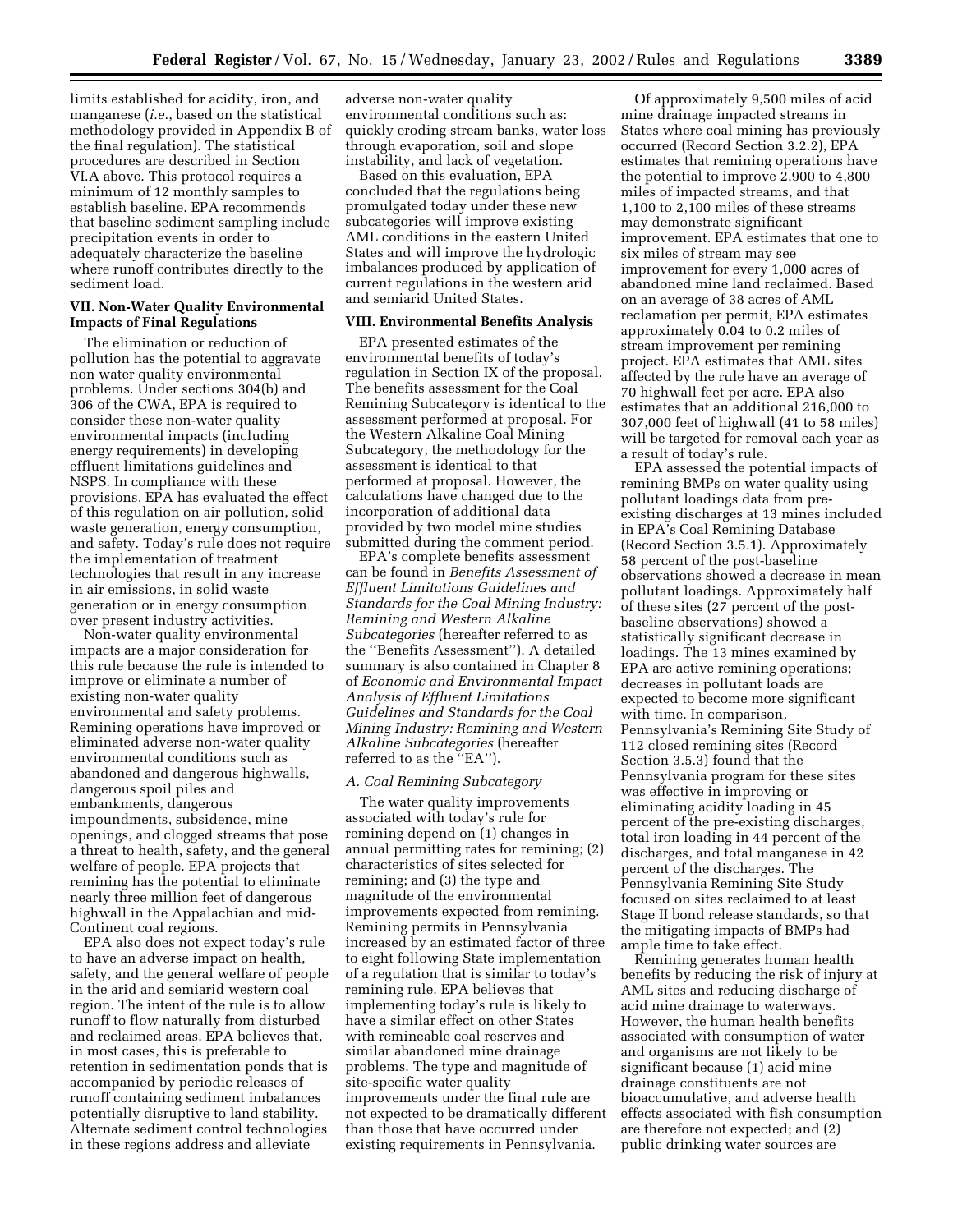treated for most acid mine drainage constituents associated with adverse health effects. Eliminating safety hazards by closing abandoned mine openings, eliminating highwalls, stabilizing unstable spoils, and removing hazardous waterbodies potentially prevents injuries and saves lives.

EPA evaluated the potential impacts to human and aquatic life by comparing the number of water quality criteria exceedances in receiving waterbodies in the baseline (pre-remining) and postbaseline sampling periods for 11 remining sites in the Coal Remining Database for which relevant data exist. Exceedances of the human health criterion for pH (water plus organism consumption, field pH) were eliminated at two sites while exceedances of chronic aquatic life criteria were eliminated for pH (field pH) and iron at two sites. Exceedances of the acute aquatic life criterion for manganese also were eliminated at two sites. Although surface water quality data examined indicate changes in the number of water quality exceedances due to remining, nine of the 11 sites consist of active remining operations where the full environmental impacts of BMPs have yet to be realized. Correlations between pre-existing discharge loads and pollutant concentrations in receiving water can be used to determine the extent to which remining BMPs are responsible for changes in surface water quality. However, the lack of sufficient data on relevant sources of acid mine drainage upstream from pre-existing discharges at the selected mine sites made it difficult to estimate these correlations.

Remining and the associated reclamation of AML is expected to generate ecological and recreational benefits by (1) improving terrestrial wildlife habitat, (2) reducing pollutant concentrations below levels that adversely affect aquatic biota, and (3) improving the aesthetic quality of land and water resources. EPA was able to quantify and monetize some of the benefits expected from increased remining using a benefits transfer approach. The benefits transfer approach relies on information from existing benefit studies applicable to assessing the benefits of improved environmental conditions at remining sites. Benefits are estimated by multiplying relevant values from the literature by the additional acreage reclaimed under the remining subcategory.

EPA used the following assumptions to estimate annual benefit values for ecological improvements: (1) 3,100 to

4,400 acres will be permitted annually under the subcategory; (2) 57 percent of the acres permitted will actually be reclaimed (1,800 to 2,500 acres) ; (3) 38 percent to 44 percent of acres reclaimed per year are expected to be associated with significant decreases in acid mine drainage (AMD) pollutant loads to surface water bodies; and (4) annualized benefits from remining begin to occur five years after permit issuance and are calculated for a five year period. EPA assumed that 57 percent of the acres permitted would actually be reclaimed based on a study of 105 remining permits in Pennsylvania (Hawkins, 1995, *Characterization and Effectiveness of Remining Abandoned Coal Mines in Pennsylvania*). The study found that on average, a remining site had 67 AML acres, of which 38 acres (or 57 percent) were actually reclaimed. The assumption that 38 to 44 percent of acres reclaimed would be associated with significant decreases in AMD pollutant loads was based on the results of Pennsylvania's study of 112 closed remining sites. A detailed explanation of all assumptions is provided in the Benefits Assessment document for the proposed rule.

EPA estimated water-related ecological benefits using the benefits transfer approach with values taken from a benefit-cost study of surface mine reclamation in central Appalachia by Randall et al. (1978, *Reclaiming Coal Surface Mines in Central Appalachia: A Case Study of the Benefits and Costs*). EPA's analysis is based on two values from the study: (1) Degradation of lifesupport systems for aquatic and terrestrial wildlife and recreation resources, valued at \$37 per acre per year (1998\$); and (2) aesthetic damages, valued at \$140 per acre per year (1998\$). EPA estimated nonuse benefits using a widely accepted approach developed by Fisher and Raucher (1984, *Intrinsic Benefits of Improved Water Quality: Conceptual and Empirical Perspectives*), where nonuse benefits are estimated as one-half of the estimated water-related recreational use benefits. The estimated water-related benefits range from \$0.53 to \$0.89 million per year.

Reclaiming the surface area at AML sites will enhance the sites' appearance and improve wildlife habitats, positively affecting populations of various wildlife species, including game birds. This is likely to have a positive effect on wildlife-oriented recreation, including hunting and wildlife viewing. EPA estimated land-related ecological benefits using the benefits transfer approach with values taken from a study of improved opportunities for hunting and wildlife viewing resulting

from open space preservation by Feather et al. (1999, *Economic Valuation of Environmental Benefits and the Targeting Conservation Programs*). EPA's analysis is based on two values from the study: (1) The average wildlife viewing value of \$21 per acre per year; and (2) the improved pheasant hunting value of \$7 per acre per year. Based on an aggregate value of \$28 per acre per year, EPA estimates land-related benefits of \$0.20 to \$0.29 million per year.

The sum of the estimated monetary values of the different benefit categories results in total annual benefits of \$0.73 to \$1.17 million from implementing the remining subcategory. This estimate does not include benefit categories that EPA was unable to quantify and/or monetize, which include human health and safety impacts. EPA examined a number of data sources to determine the annual rate of accidents associated with exposed highwall and other hazardous features of AML in order to estimate the benefits attributable to the decreased risk resulting from remining safety improvements. EPA contacted State and Federal agencies responsible for AML statistics as well as agencies responsible for maintaining public health statistics and concluded that the necessary information was not available to support such an analysis.

# *B. Western Alkaline Coal Mining Subcategory*

Only a small percentage of potentially affected western coal mines discharge to permanent or perennial water bodies. Information about receiving waters is available for 39 of the existing surface coal mines affected by this rule, and 30 of these discharge to intermittent or ephemeral creeks, washes, or arroyos. Only two of these mines list a permanent water body as the primary receiving water. It is therefore difficult to describe the benefits of the Western Alkaline Coal Mining Subcategory in terms of the use designations referenced in the section 101(a) goals of the Clean Water Act.

The environmental conditions and naturally high sediment yields in arid and semiarid coal regions were discussed in Section IV of the proposal. The potential impacts of the predominant use of sedimentation ponds to control settleable solids in these regions include reduced sediment loads to natural drainage features, reduced downstream flood peaks and runoff volumes, and downstream channel bed and bank changes. The environmental and water quality effects of these hydrologic impacts include: (1) Reducing ground water recharge, (2)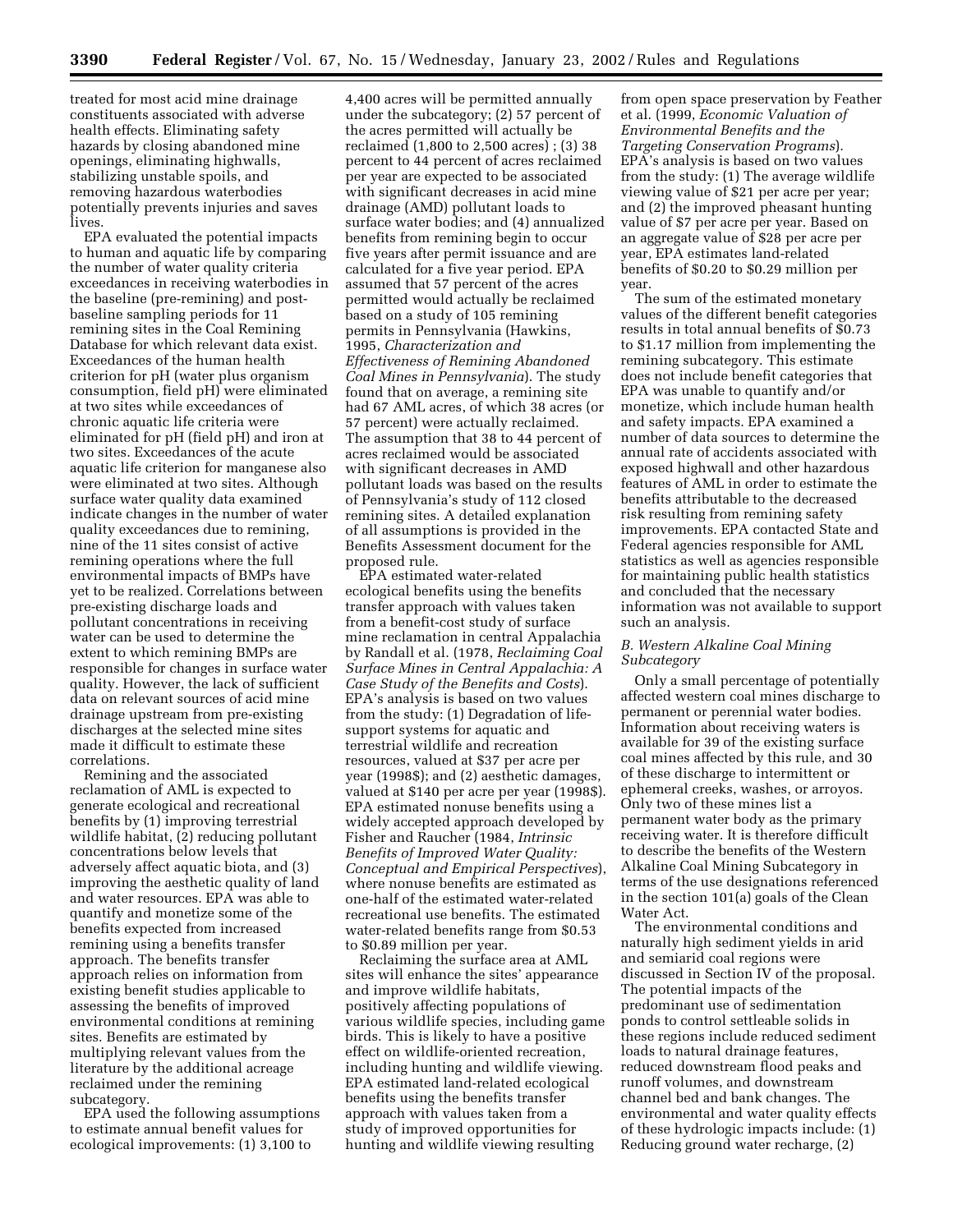shrinking biological communities consisting of and reliant upon riparian and hydrophytic vegetation, (3) degrading downstream channel beds by cleaner waters, resulting from retention of water and sediment runoff, and (4) accelerating erosion. Because of the depletion of runoff associated with such ponds, the potential impact to endangered fish species exists in some watersheds in the West. Therefore, construction of sedimentation ponds in Utah, Colorado or Southern Wyoming that results in an additional water depletion to the upper Colorado or Platte River system triggers formal Section 7 Endangered Species Act consultation with the U.S. Fish and Wildlife Service.

Site-specific alternative sediment control plans incorporating BMPs designed and implemented to control sediment and erosion have the potential to provide both land and water-related benefits. Land-related benefits include decreased surface area disturbance, increased soil conservation, and improved vegetation. Surface disturbance is estimated to decrease by approximately 600 acres per year across all existing potentially affected surface mine sites in the western region. Vegetative cover may increase by five percent when BMPs are used.

EPA was only able to monetize landrelated benefits associated with decreased surface area disturbance. Hunting benefits from increased availability of undisturbed open space were estimated to be between \$0.37 and \$2.46 per acre per year based on Feather et al. (1999) and Scott (Scott, M., G.R. Bilyard, S.O. Link, C.A. Ulibarri, H. Westerdahl, P.F. Ricci, and H.E. Seely. 1998. Valuation of Ecological Resources and Functions. *Environmental Management, Vol. 22, No 1:49–68*). Annual land-related benefits of the subcategory range from \$2,000 to \$13,000 per year, based on the value of enhanced hunting opportunities. However, this estimate does not account for a number of benefit categories, including nonuse ecological benefits that may account for the major portion of land-related benefits in relatively unpopulated areas such as those affected by this rule.

Water-related benefits include improved hydrologic and fluvial stability in the watersheds affected by western mining operations. These benefits will be site-specific and depend upon the nature of environmental quality changes; the current in-stream water uses, if any, and; the population expected to benefit from increased water quantity. EPA estimated water-related benefits using the estimated mean

''willingness to pay'' (WTP) values for preservation of perennial stream flows adequate to support abundant stream side plants, animals and fish from Crandall et al. (1992, *Valuing Riparian Areas: A Southwestern Case Study*). The WTP value is applied to water-based recreation consumers residing in counties affected by western mining operations discharging to, or affecting, water bodies with perennial flow. EPA identified seven perennial streams located in six counties that are likely to be affected by today's rule. The estimated monetary value of recreational water-related benefits for these streams ranges from \$25,000 to \$488,000. As noted above, EPA estimates that nonuse benefits are equal to one-half of the water-related recreational benefits, or \$12,500 to \$244,000 per year.

Total estimated annualized benefits for the subcategory range from \$39,500 to \$745,000. This estimate does not include benefit categories that EPA was unable to quantify and/or monetize, which include increased vegetative cover and some additional recreational and nonuse benefits associated with western alkaline coal mine reclamation areas. A more detailed discussion of the benefits analysis is contained in the EA.

#### **IX. Economic Analysis**

# *A. Introduction, Overview, and Sources of Data*

This section presents EPA's estimates of the economic impacts attributed to the final regulation. The economic impacts are evaluated for each subcategory for BPT, BCT, BAT, and NSPS as applicable. A description of the regulatory requirements for each subcategory is given in Section V of today's document. EPA's detailed economic impact assessment can be found in *Economic and Environmental Impact Analysis of Final Effluent Limitations Guidelines and Standards for the Coal Mining Industry: Remining and Western Alkaline Subcategories* (referred to as the ''EA''). Additional information can be found in *Coal Remining and Western Alkaline Mining: Economic and Environmental Profile,* which EPA prepared in support of the proposed rulemaking.

This section of today's document describes the segment of the coal industry that would be impacted by the final rule (*i.e.,* the number of firms and number of mines that would incur costs or realize savings under the final rule), the financial condition of the potentially affected firms, the aggregate cost or cost savings to that segment, and the economic impacts attributed to the final

rule. The section also discusses impacts on small entities and presents a costbenefit analysis. This discussion will form the basis for EPA's findings on regulatory flexibility, presented in Section X.B. All costs are reported in 1998 dollars unless otherwise noted.

EPA developed this regulation using an expedited rulemaking procedure. Therefore, EPA's economic analysis relied on industry profile information voluntarily provided by stakeholders, on data compiled from individual mining permits, and on data from publicly available sources. For the Coal Remining Subcategory, EPA obtained information on abandoned mine lands from the Abandoned Mine Lands Information System (AMLIS) maintained by the Office of Surface Mining (Record Section 3.5.2), the National Abandoned Lands Inventory System (NALIS) database maintained by the Pennsylvania Department of Environmental Protection (Record Section 3.5.5), and a survey of States conducted by the Interstate Mining Compact Commission (Record Section 3.2.2). For the Western Alkaline Coal Mining Subcategory, EPA relied on industry profile data developed and submitted to EPA by the Western Coal Mining Work Group as described in Section V of the proposal. Specifically, the work group provided data on coal mine operators, mine locations, annual production, reclamation permit numbers, acres of land reclaimed, and reclamation bond amounts. This information is included in Section 3.3 of the Record.

Data on the coal industry as a whole, including coal production, employment, and prices, as well as information on individual western alkaline underground mines, were obtained from various Energy Information Administration sources, including the 1997 *Coal Industry Annual,* the 1998 *Annual Energy Outlook,* and the 1992 *Census of Mineral Industries.* EPA used the Security and Exchange Commission's Edgar database, which provides access to various filings by publicly held firms, such as 8Ks and 10Ks, for financial data and information on corporate structures. EPA also used a database maintained by Dun & Bradstreet, which provides estimates of employment and revenue for many privately held firms, and obtained industry financial performance data from Leo Troy's *Almanac of Business and Industrial Financial Ratios.*

# *B. Method for Estimating Compliance Costs*

The costs and savings of the final regulation are associated with BMP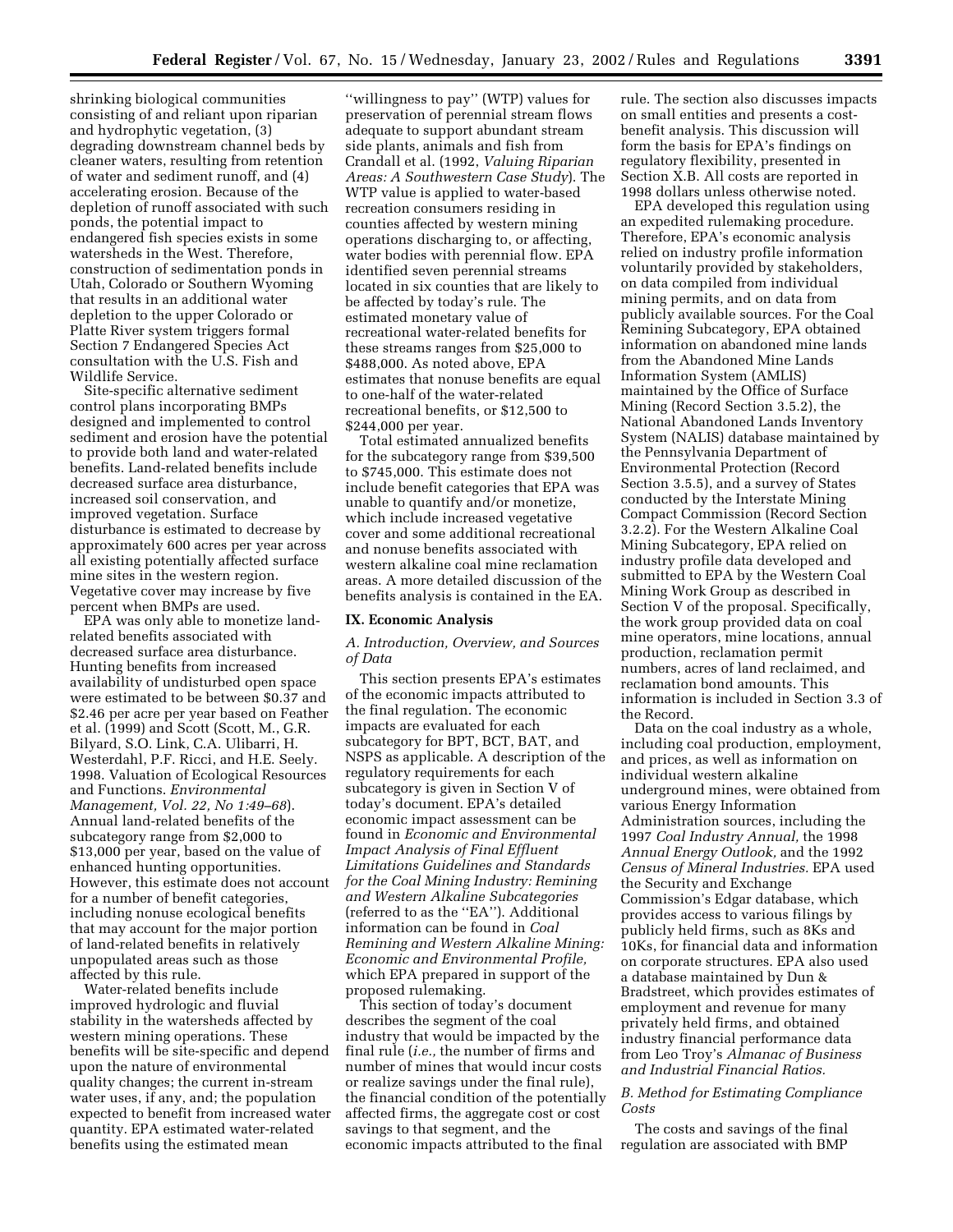implementation, baseline monitoring, and performance monitoring. For each subcategory, EPA estimated economic baseline conditions based on existing State and Federal regulations and current industry practices. For remining, EPA assumed as economic baseline conditions remining under a Rahall permit, pursuant to section 301(p).

# 1. Coal Remining Subcategory

As discussed in the proposal, EPA projected costs for each remining site by calculating the cost of monitoring requirements for determining baseline, the cost of potential increases in reclamation permit numbers, acres of land reclaimed, and reclamation bond amounts. This information is included in Section 3.3 of the Record.

Data on the coal industry as a whole, including coal production, employment, and prices, as well as information on individual western alkaline underground mines, were obtained from various Energy Information Administration sources, including the 1997 *Coal Industry Annual,* the 1998 *Annual Energy Outlook,* and the 1992 *Census of Mineral Industries.* EPA used the Security and Exchange Commission's Edgar database, which provides access to various filings by publicly held firms, such as 8Ks and

10Ks, for financial data and information on corporate structures. EPA also used a database maintained by Dun & Bradstreet, which provides estimates of employment and revenue for many privately held firms, and obtained industry financial performance data from Leo Troy's *Almanac of Business and Industrial Financial Ratios.*

# *B. Method for Estimating Compliance Costs*

The costs and savings of the final regulation are associated with BMP implementation, baseline monitoring, and performance monitoring. For each subcategory, EPA estimated economic baseline conditions based on existing State and Federal regulations and current industry practices. For remining, EPA assumed as economic baseline conditions remining under a Rahall permit, pursuant to section 301(p).

#### 1. Coal Remining Subcategory

As discussed in the proposal, EPA projected costs for each remining site by calculating the cost of monitoring requirements for determining baseline, the cost of potential increases in compliance monitoring requirements, and the potential costs associated with implementing the required pollution abatement plan. To assess the increased baseline determination and monitoring

requirements of the rule, EPA evaluated current State requirements for operations permitted under the Rahall provision and calculated the costs under this final regulation that exceed the current State requirements. Current State sample collection requirements for determining and monitoring baseline are included in the Record at Section 3.4.

Although EPA estimated that the Coal Remining Subcategory would be applicable to 64 to 91 remining sites and 3,810 to 5,400 acres annually, EPA projects that fewer sites would realize costs or benefits from this proposal. As noted throughout the proposal, the Commonwealth of Pennsylvania has an advanced remining program and EPA does not believe that the rule will have a measurable impact on Pennsylvania's remining activities. Therefore, EPA did not include Pennsylvania's remining sites in the estimation of costs or benefits. EPA's cost and benefit analysis were calculated for a total of 43 to 61 sites representing 3,100 to 4,400 permitted acres each year. EPA estimates that approximately 1,800 to 2,500 of these acres would actually be reclaimed each year. Table IX. B.1 shows the various estimates EPA used in the estimation of costs and benefits (these are the same estimates used in the proposal).

# TABLE IX. B.1: ANNUAL ESTIMATES OF AFFECTED REMINING SITES USED IN THE ECONOMIC ANALYSES

| Additional sites permitted                                                                                                                 | Number of<br>sites | Acres           | Used in analysis of                                                                                                         |
|--------------------------------------------------------------------------------------------------------------------------------------------|--------------------|-----------------|-----------------------------------------------------------------------------------------------------------------------------|
|                                                                                                                                            | 64-91              | 3,812-5,401     |                                                                                                                             |
|                                                                                                                                            | $43 - 61$          | $3,111 - 4,407$ | Monitoring costs for selected States; NPDES permit-<br>ting authority costs.                                                |
| 10% of surface & underground sites only (no coal<br>refuse piles), excluding PA.                                                           | $3.9 - 5.6$        | 309-438         | Costs of additional BMPs.                                                                                                   |
| Additional acres reclaimed: (57% of acres permitted,<br>all types excluding PA).                                                           |                    | 1,773-2,512     | Benefits from recreational use of reclaimed land.                                                                           |
| Additional acres reclaimed expected to have significant<br>decreases in AMD pollutant loads (37.6-44.4% of<br>additional reclaimed acres). |                    | 667-1,115       | Benefits from recreational use of improved water bod-<br>ies; Aesthetic improvements in water bodies; Non-<br>use benefits. |

# 2. Western Alkaline Coal Mining Subcategory

EPA's *Coal Remining and Western Alkaline Mining: Economic and Environmental Profile* prepared for proposal provides profile information on the 47 surface coal mines and 24 underground coal mines initially believed to be in scope of the subcategory. As discussed in the proposal, EPA determined that one of the surface mines profiled was already in the final reclamation stage and would not be affected by the rule. EPA also determined that any savings to underground producers were likely to

be small given the limited acreage and lack of complexity associated with these reclamation areas, and did not calculate these benefits. The remainder of this section considers only the 46 active existing surface mines in its discussion.

In the proposal, the only incremental cost attributed to the subcategory was associated with the watershed modeling requirements. Although information provided by OSMRE during the comment period (Record Section 7.2) indicates that all coal mine operators already perform modeling (to support their SMCRA permit applications) that is sufficient for purposes of this

rulemaking, EPA has chosen to maintain the proposed costing approach that conservatively allows for some additional modeling costs due to this regulation.

# *C. Costs and Cost Savings of the Final Rule*

#### 1. Coal Remining Subcategory

Under the final rule, EPA is requiring operators to conduct one year of monthly sampling to determine the baseline pollutant levels for net acidity, iron (total), TSS, and manganese (total) (see part 434 Appendix B). Although most States with remining activities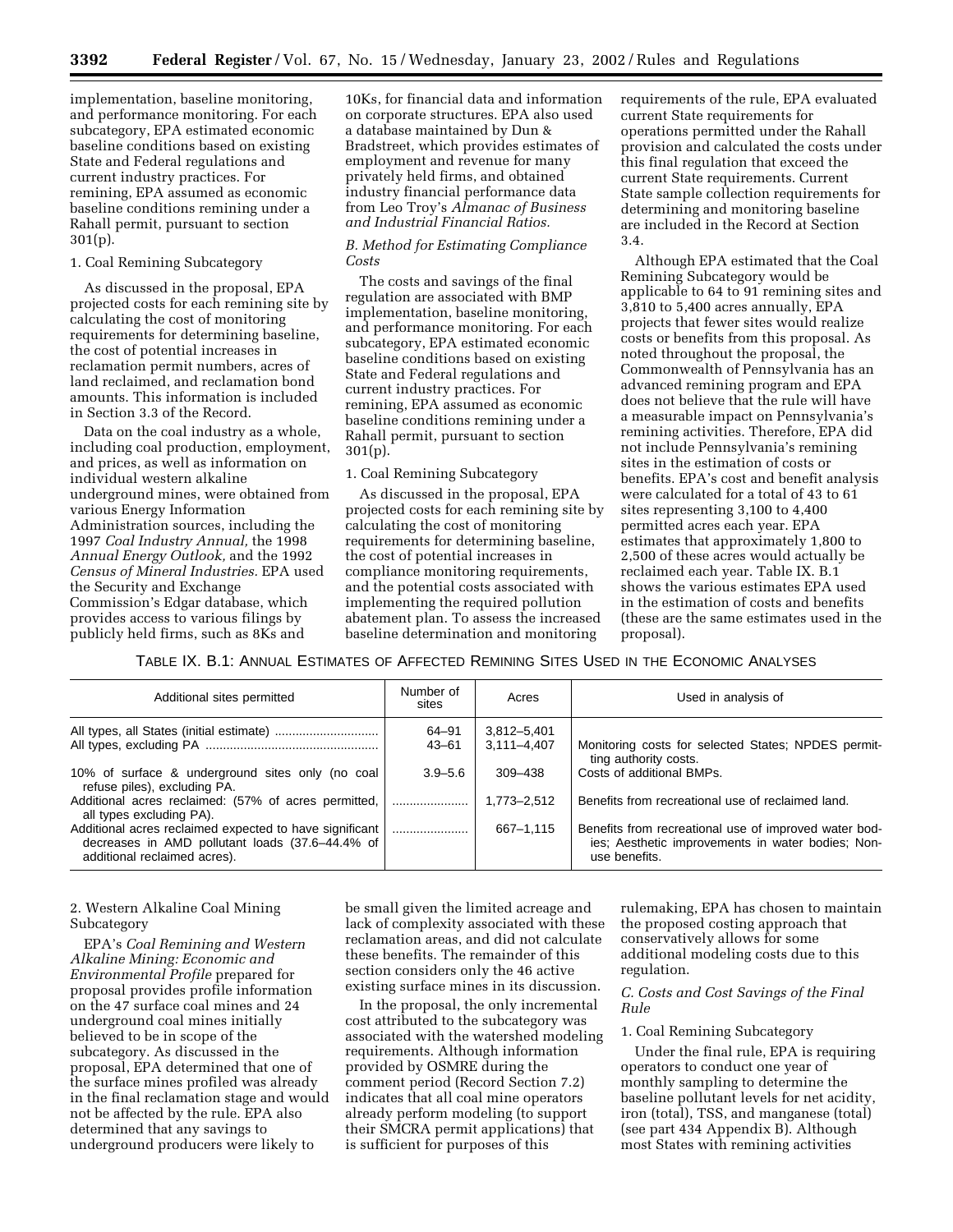have similar requirements, remining sites in Alabama and Kentucky will be required to add six samples annually. EPA did not have data for Illinois, Indiana, or Tennessee because the remining operations that occur in these States do not incorporate Rahall provisions for pre-existing discharges. EPA has conservatively assumed sample collection costs for 12 additional samples annually for these States. Information representing current state sampling requirements is included in the Record at Section 5.

EPA has generated compliance costs based on monthly monitoring. Most States already have similar requirements, with the exception of Ohio, which currently requires quarterly modeling. Again, EPA did not have data for Illinois, Indiana, or Tennessee because these States do not incorporate Rahall provisions in their remining permits. For these States, EPA has conservatively assumed that an additional 12 compliance monitoring samples per year would be required for five years.

Because each remining site will typically have more than one preexisting discharge, EPA reviewed Pennsylvania remining sites to estimate the average number of pre-existing discharges per site. EPA used this calculated average of four pre-existing discharges per site for estimating baseline determination and compliance monitoring costs (Record Section 3.3.1). Additionally, EPA assumed that remining operators would have to

purchase and install flow weirs to comply with the baseline monitoring requirements in the States that do not currently incorporate Rahall provisions in their remining permits. These assumptions result in an upper-bound estimate of additional monitoring costs for the 43 to 61 potentially affected sites per year.

EPA estimates the total annual incremental monitoring costs to be in the range of \$133,500 to \$193,500. Of this, between \$83,000 and \$120,000 is associated with incremental baseline monitoring requirements and between \$50,500 and \$73,500 results from incremental compliance monitoring during the five-year mining period. Detailed assumptions and calculations are presented in the EA.

In addition to baseline determination and compliance monitoring, remining operators must develop and implement a site-specific pollution abatement plan for each remining site. In many cases, EPA believes that the requirements for the pollution abatement plan will be satisfied by an approved SMCRA plan. However, EPA recognizes that some operators may be required to implement additional or more intensive BMPs under the rule beyond what is included in a SMCRA-approved pollution abatement plan.

EPA developed a general estimate of the potential costs of additional BMPs based on review of the existing remining permits contained in the Coal Remining Database (Record Section 3.5.1) , and on information provided in the *Coal*

*Remining BMP Guidance Manual.* EPA determined that the most likely additional BMP that NPDES permit writers might require would be a onetime increase in the amount of alkaline material used as a soil amendment to prevent or ameliorate the formation of acid mine drainage. EPA assumed that an average mine facility requiring additional BMPs would need to increase its alkaline addition by a rate of 50 to 100 tons per acre to meet the additional NPDES permit review requirements. EPA estimated an average cost for alkaline addition of \$12.90/ton, and assumed that 10 percent of surface and underground remining sites would be required to incur these additional BMP costs. Because the typical BMP for coal refuse piles is simply removal of the pile, no incremental BMP costs would be incurred for these sites. Based on EPA's estimate that between 309 and 438 acres could be required to implement additional or more intensive BMPs each year, the estimated annual cost of additional BMP requirements would range from \$199,500 to \$565,000.

Based on the above assumptions, the total estimated incremental costs associated with the final rule range from \$333,000 to \$758,500 per year for the Coal Remining Subcategory. These costs are based on EPA's estimates of what is likely to happen in the future, and they would be incurred by new remining operations. Table IX. C.1 summarizes the incremental costs associated with the subcategory. These are the same estimates presented in the proposal.

# TABLE IX. C.1.—ANNUAL COSTS FOR THE REMINING SUBCATEGORY [1998\$]

| <b>Monitoring Costs</b> | \$133.500-\$193.500 |
|-------------------------|---------------------|
| <b>Additional BMPs</b>  | \$199.500-\$565.000 |
| Total Compliance Costs  | 758.500             |

# 2. Western Alkaline Coal Mining Subcategory

The cost impacts of the subcategory will vary, depending on site-specific conditions at each eligible coal mine. However, based on available data and information, EPA believes that the costs of reclamation under today's rule will be less than or equal to reclamation costs for Subpart E for each individual operator, and thus for the subcategory as a whole.

EPA expects that the sediment control plan will consist entirely of materials generated as part of the SMCRA permit application. The SMCRA permit application process requires that a coal mining operator submit an extensive reclamation plan, documentation and

analysis to OSMRE or the permitting authority for approval. Based on these requirements, EPA believes that plans developed to comply with SMCRA requirements will fulfill the EPA requirements for sediment control plans. The requirement to use watershed modeling techniques is not inconsistent SMCRA permit application requirements. As discussed in the proposal, EPA believes that none of the coal mine operators will incur incremental modeling costs. However, because modeling requirements for this regulation may differ in some circumstances from SMCRA requirements, EPA has conservatively assumed that each surface mine operator will incur \$50,000 in

watershed modeling costs in the economic impact analysis. Total incremental modeling costs (annualized at seven percent over ten years) for the 46 surface mines are estimated to be \$327,000 based on this assumption.

EPA projects that cost savings for this subcategory would result from lower capital and operating costs associated with implementing the BMP plans, and from an expected reduction in the reclamation bonding period. The cost savings for controls based on BMPs were calculated for three representative model mines differentiated by geographic region: Desert Southwest (DSW), Intermountain (IM), and Northern Plains (NP). The cost models were submitted by the Western Coal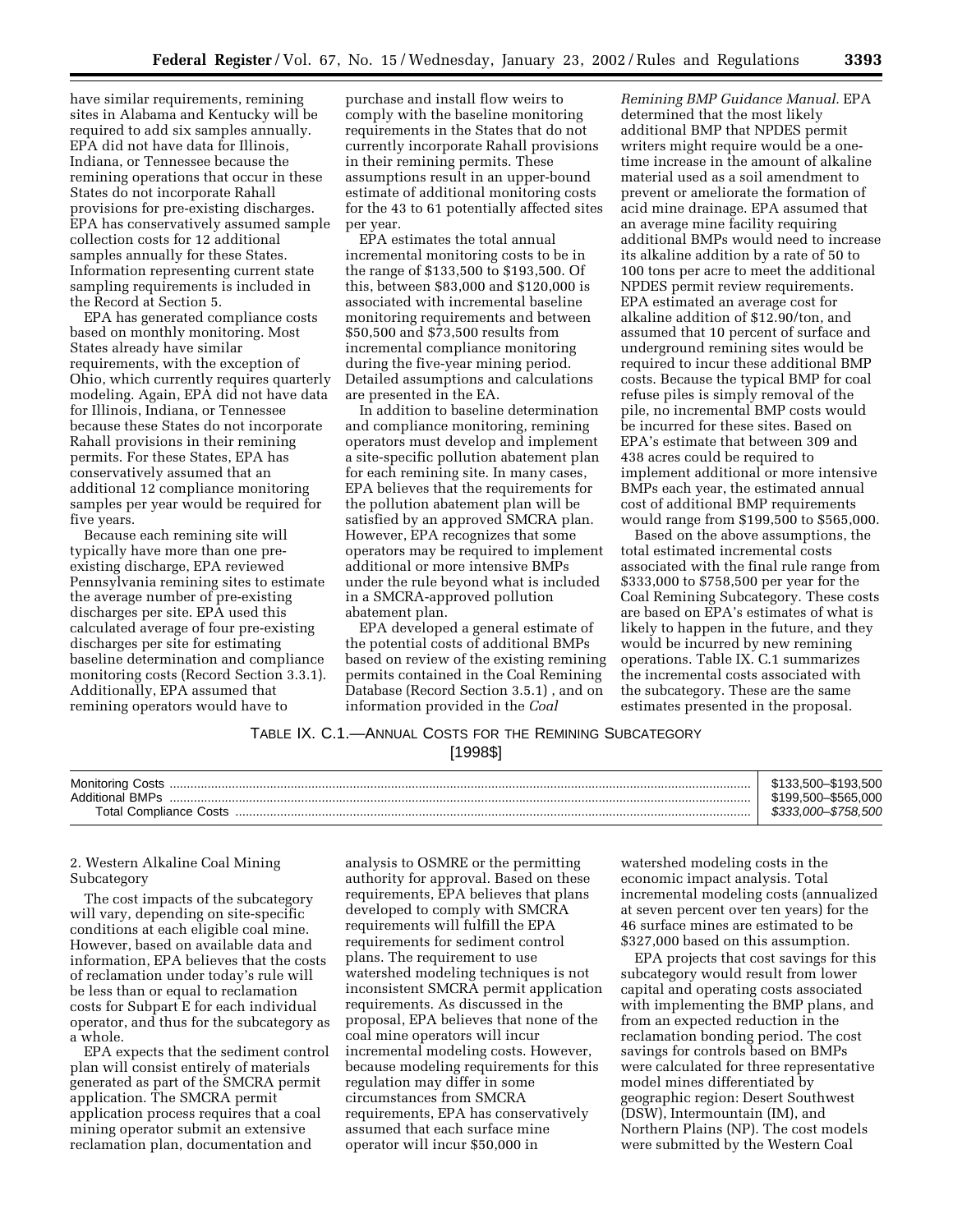Mining Work Group (WCMWG, 1999a, 2001). The cost models are discussed in detail in the *Development Document for Final Effluent Limitations Guidelines and Standards for the Western Alkaline Coal Mining Subcategory* and are included in the Record at Section 3.3.2. The cost estimates for each model mine relied on data taken from case study mine permit applications, mine records, technical resources and industry experience. The models estimated capital costs (design, construction and removal of ponds and implementation of BMPs) and operating costs (inspection, maintenance, and operation) over the anticipated bonding

EPA classified each mine by region within the subcategory (DSW, IM, or NP). Cost savings for reclamation at each mine were calculated by extrapolating the cost savings per disturbed acre calculated for the appropriate model mine. Costs are discounted at a seven percent real rate over a ten-year period. Although individual input data changed with the addition of the two new representative model mine types, EPA's methodology did not change from proposal. The present value of cost savings for the DSW model mine was calculated to be \$672,000 (\$1,760 per acre). For the IM model mine, the present value of expected cost savings is \$199,000 (\$522 per acre). Finally, the NP model mine is expected to achieve a present value of cost savings of \$235,000 (\$617 per acre)

under the new subcategory. EPA used the projected disturbance acreage divided by the remaining mine life to estimate the annual acres reclaimed at each existing mine site. This information was available for 26 mines: two DSW mines, one IM mine, and 23 NP mines. The 20 mines without data available on expected mine life and

disturbance acres are located in the NP (18 mines) and IM (two mines) regions. EPA used the average annual acres reclaimed for mines with available data in these two regions (305 acres per year) to estimate reclamation cost savings. For each mine site, annual acres reclaimed were multiplied by the present value of savings per acre for the appropriate regional model mine and totaled. Estimated annual reclamation cost savings total \$12.7 million for the 46 producing surface mines in the subcategory, significantly smaller than the estimate for proposed rulemaking of \$30.8 million. The decrease in total estimated annual reclamation savings is primarily due to the lower savings per acre at IM and NP mines which comprise the majority of the subcategory. A detailed analysis of this difference as it relates to the additional model mines that account for different geographical features is contained in the EA.

EPA has also calculated cost savings that may result from earlier Phase II bond release. The OSMRE hydrology requirement to release performance bonds at Phase II, requires compliance with the previously applicable 0.5 ml/L effluent standard for SS (30 CFR part 800.40(c)(1)). The Western Coal Mining Work Group, in its draft Mine Modeling and Performance Cost Report (Record Section 3.3.2) estimates that the typical post-mining Phase II bonding period can be ten years or more under the previous effluent guidelines. Reclamation areas must achieve considerable maturity before they are capable of meeting this standard. The BMP-based approach in today's rule uses the inspection of BMP design, construction, operation and maintenance to demonstrate compliance instead of the current sampling and

analysis of surface water drainage for reclamation success evaluations. The report estimates that the BMP-based approach would reduce the time it takes reclaimed lands to qualify for Phase II bond release by about five years. 3

EPA used the following assumptions to estimate cost savings due to earlier Phase II bond release: (1) A post-mining Phase II bonding period of ten years under the numeric effluent guidelines and five years under the new subcategory; (2) twenty-five percent of the reported bond amount would be released at the end of Phase II; and (3) surety bonds were used, with annual fees between \$3.75 and \$5.50 per thousand. Twenty-six mines provided information necessary to calculate associated bond savings. The total estimated savings for these mines range from \$0.2 to \$0.3 million when annualized at seven percent over the five-year permit period. EPA assumes that the remaining 20 mines for which savings could not be calculated would achieve the average savings per mine (\$7,200 to \$10,600) resulting in total annualized savings between \$0.1 and \$0.2 million. Detailed assumptions and calculations are contained in the EA. Projected bond savings for the entire subcategory thus total from \$0.3 to \$0.5 million. These estimated bond savings are about 2 percent less than the estimated bond savings presented at proposal. The difference in the two estimates is entirely attributable to lower expected disturbance acres per permit period in IM and NP mines.

The estimated net savings in compliance costs associated with the subcategory, considering the savings to mining operations in sediment control and bonding costs, is estimated to be approximately \$12.8 million, as shown in Table IX. C.2.

TABLE IX. C.2.—ANNUAL COST SAVINGS FOR THE WESTERN ALKALINE COAL MINING SUBCATEGORY [\$1998]

| (S. 327,000)              |
|---------------------------|
| \$12,721,000              |
| \$341,900-\$501,400       |
| \$12,735,900-\$12,895,400 |

#### *D. Economic Impacts of the Final Rule*

# 1. Economic Impacts for the Coal Remining Subcategory

As discussed in Section V, EPA is promulgating BPT, BCT, BAT, and NSPS that have the same technical basis. EPA believes that the final rule will not impact existing remining permits. For new permits, remining operators will have the ability to choose

among potential remining sites, and will only select sites that they believe are economically achievable to remine. Furthermore, any additional BMPs required by the NPDES authority under the final rule will be site-specific. Today's requirements will not create any barriers to entry in coal remining, but instead are specifically designed to encourage new remining operations. Hence, the Agency finds no significant

negative impacts to the industry associated with the subcategory.

The implementation of a pollution abatement plan containing BMPs may impose additional costs beyond what is included in a SMCRA-approved pollution abatement plan. At the same time, the profits may increase at remining sites because the new regulations provide an incentive to mine coal from abandoned mine land areas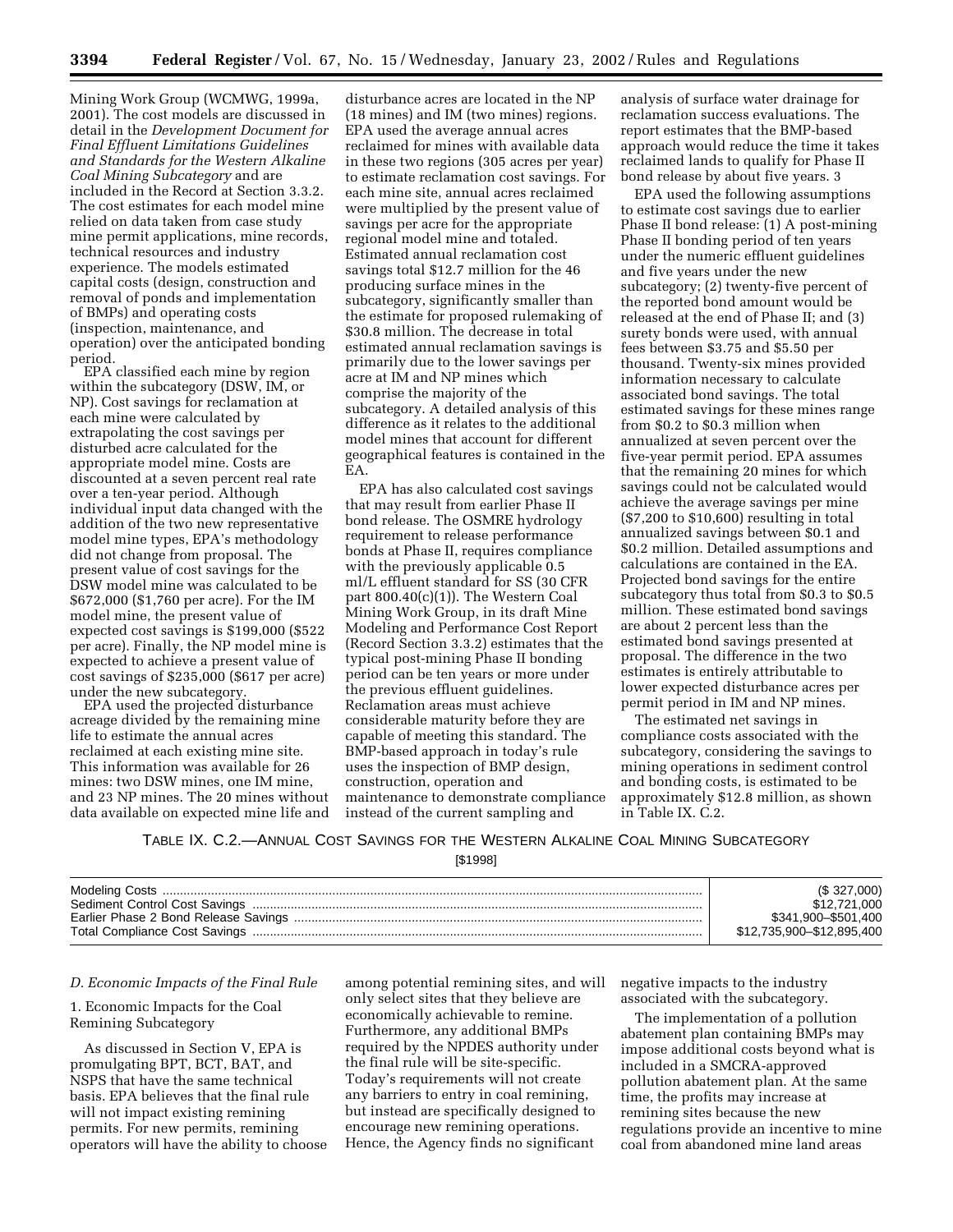that may have been avoided in the absence of implementing regulations. The subcategory will also affect the relative profitability of remining different types of sites, with the potential to encourage remining of the sites with the worst environmental impacts. An analysis by the Department of Energy (DOE) of potential remining sites estimated an average coal recovery of between 2,300 and 3,300 tons per acre of remined land (1993, *Coal Remining: Overview and Analysis*). At these coal recovery rates, the estimated steady state annual increase in acres being remined would produce between 7.1 and 14.5 million tons of coal per year. This represents only 1.5 to 3.1 percent of total 1997 Appalachian coal production of 468 million tons. The same DOE report noted that, given the general excess capacity in the coal market, it is likely that coal produced from new remining sites will simply displace coal produced elsewhere, with no net increase in production overall. The Coal Remining Subcategory is therefore not expected to have a significant impact on overall coal production or prices.

2. Economic Impacts for the Western Alkaline Coal Mining Subcategory

As discussed in Section V, EPA is promulgating BPT, BAT, and NSPS limitations that have the same technical basis. EPA concludes that all economic impacts are positive, that compliance will result in a cost savings to the industry, and that the rule is economically achievable. Because reclamation costs under today's rule will be less than or equal to those previously incurred by all individual operators, and thus, to the subcategory as a whole, no facility closures or direct job losses associated with postcompliance closure are expected. However, EPA did estimate potential changes in labor requirements attributable to the rule caused by changes in labor hours associated with the types of erosion and sediment control structures used.

EPA based its estimates of changes in labor requirements on the detailed cost estimates developed for the three model mines submitted by the WCMWG (1999, 2001). Dividing the full time equivalent (FTE) reduction for each model mine by the 10 year project life results in an estimated annual reduction of 0.22 FTE at the DSW model mine, 0.11 FTE at the NP model mine, and 0.09 FTE at the IM model mine. Applying these reductions in FTE to each mine in the appropriate region results in an estimated annual reduction of 5.2 FTEs per year. This represents less than 0.1 percent of the

total 1997 coal mine employment (6,862 FTEs) in the western alkaline region States.

The cost savings associated with the subcategory are not expected to have a substantial impact on the industry average cost of mining per ton of coal, and therefore are not expected to have major impacts on coal prices. While the savings are substantial in the aggregate (and for some individual mine operators), on average they represent a small portion of the total value of coal produced from the affected mines. As described in the EA, the overall estimated cost savings are, on average, 3 cents per ton or about 0.4 percent of the value of production. In addition, the value of production reflects the value of coal at the minehead. Transportation costs of coal, especially from the western alkaline region to the Midwestern utilities and other consumers, are significant and the estimated savings as a percent of delivered price will be smaller than 0.4 percent. Thus, as with the Coal Remining Subcategory, the Western Alkaline Coal Mining Subcategory is not expected to result in significant industry-level changes in coal production or prices.

EPA is promulgating NSPS equivalent to the limitations for BPT and BAT for the Western Alkaline Coal Mining Subcategory. In general, EPA believes that new sources will be able to comply at costs that are similar to or less than the costs for existing sources, because new sources can apply control technologies more efficiently than sources that need to retrofit for those technologies. Specifically, to the extent that existing sources have already incurred costs associated with installing sedimentation ponds, new sources would be able to avoid such costs. There is nothing about today's rule that would give existing operators a cost advantage over new mine operators; therefore, NSPS limitations will not present a barrier to entry for new facilities.

#### *E. Additional Impacts*

1. Costs to the NPDES Permitting Authority

Additional costs will be incurred by the NPDES permitting authority to review new permit applications and issue revised permits based on the rule. Under the final rule, NPDES permitting authorities will review baseline pollutant levels and pollution abatement plans for the Coal Remining Subcategory and watershed modeling results and sediment control plans for the Western Alkaline Coal Mining Subcategory.

EPA estimates that permit review will require an average of 35 hours of a permit writer's time per site and that permit writers receive an hourly wage of \$31.68. Based on these assumptions, total annual costs to the NPDES permitting authorities range from \$47,500 to \$67,500 for the 43 to 61 additional sites that can be expected to be permitted under the Coal Remining Subcategory. An upper-bound estimate of costs associated with implementing the western subcategory assumes that all 46 existing surface mine permits are renewed. The total incremental annual cost would be \$12,500 when annualized over a 5-year permit (using a seven percent discount rate). Total additional permit review costs for the rule are therefore estimated to be between \$60,000 and \$80,000 per year. A detailed analysis is contained in the EA.

#### 2. Community Impacts

EPA considered whether the rule would significantly alter the competitive position of coal produced in different regions of the country, or lead to growth or reductions in employment in different regions and communities. EPA concluded that the final rule would not have a significant impact on relative coal production in the West versus the East. The annualized cost savings estimates for Western Alkaline surface mines affected by today's regulation average about \$0.033 per ton, or only 0.4 percent of the value of coal production from these mines. Data from the Department of Energy indicate that the average cost of rail transportation for coal from western to midwestern States is approximately \$0.00912 per ton-mile. Therefore, the potential cost savings that would be realized by this rule in western mines would not affect the price competitiveness of coal because Western Alkaline mines would be able to ship their coal about 4 additional miles while maintaining the same delivered price. The coal from western mines appears to compete directly with eastern coal in about eight States, where the \$0.033 savings per ton comprises only 0.13 percent of the average delivered price (the average delivered price of coal was about \$25.51 per ton in 1998). Therefore, EPA concluded that the cost savings generated for Western Alkaline Coal Mines as a result of today's rule will have minimal impact on coal production in the West versus the East coal regions.

For the Coal Remining Subcategory, it is likely that production and employment will shift toward eligible abandoned mine lands, but will not to increase national coal production and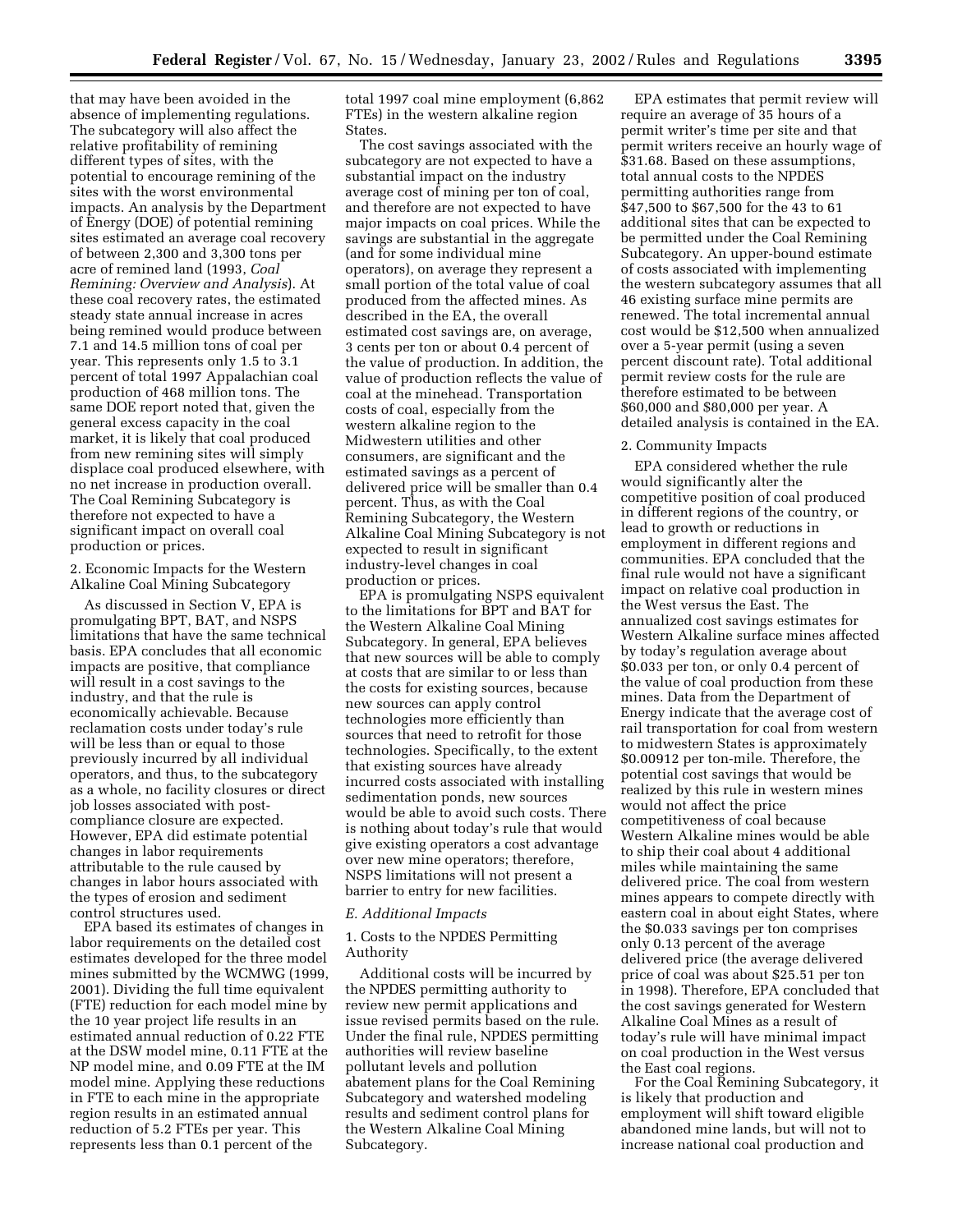employment or affect coal prices significantly overall.

EPA projects that impacts of the Western Alkaline Coal Mine Subcategory on mine employment will also be minor. As discussed above, EPA estimated a reduction in labor requirements of 5.2 FTEs per year by extrapolating from the model mine results for each region. This represents less than 0.1 percent of the total 1997 coal mine employment in the western alkaline region States. The estimated annual 5.2 FTE direct mine job losses would result in an additional 8.7 FTE indirect job losses based on RIMSII regional employment multipliers (U.S. Bureau of Economic Analysis, *Regional Input-Output Modeling Systems, ''RIMSII''*). Therefore, the total impact on employment, direct and indirect, that may result from the Western Alkaline Coal Mining Subcategory is a reduction of approximately 13.9 FTEs per year. This reduction in employment might be offset if lower costs under the subcategory encourage growth in coal mining in the western alkaline region.

# 3. Foreign Trade Impacts

EPA does not project any foreign trade impacts as a result of the final effluent limitations guidelines and standards. U.S. coal exports consist primarily of Appalachian bituminous coal, especially from West Virginia, Virginia and Kentucky (U.S. DOE/EIA, Coal Data: A Reference; U.S. DOE/EIA Coal Industry Annual 1997). Coal imports to the U.S. are insignificant. Impacts are difficult to predict, since coal exports are determined by economic conditions in foreign markets and changes in the international exchange rate for the U.S. dollar. However, no foreign trade impacts are expected given the relatively small projected increase in production and projected lack of impact on costs of production or prices.

# *F. Cost Effectiveness Analysis*

Cost-effectiveness calculations are used during the development of effluent limitations guidelines and standards to compare the efficiency of regulatory options in removing toxic and nonconventional pollutants. Costeffectiveness is calculated as the incremental annual cost of a pollution control option per incremental pollutant removal. The results for an option are considered relative to another option or to a benchmark, such as existing treatment. In EPA's cost-effectiveness analysis for effluent guidelines, pollutant removals are measured in toxicity normalized units called ''pounds-equivalent.'' The costeffectiveness value, therefore, represents the unit cost of removing an additional pound-equivalent of pollutants. In general, the lower the cost-effectiveness value, the more cost-efficient the technology will be in removing pollutants, taking into account their toxicity. While not required by the CWA, cost-effectiveness analysis is a useful tool for evaluating regulatory options for the removal of toxic pollutants.

While cost-effectiveness results are usually reported in the Notice of Final Rulemaking for effluent guidelines, such results are not presented in today's document because of the nature of the two subcategories. For the Coal Remining Subcategory, EPA is unable to predict pollutant reductions that would be achieved at future remining operations. As described in Section V, it is difficult to project the results, in terms of measured improvements in pollutant discharges, that will be produced through the application of any given BMP or group of BMPs at a particular site. EPA is therefore unable to calculate cost-effectiveness. For the Western Alkaline Coal Mining Subcategory, cost-effectiveness was not calculated because there are no incremental costs attributed to the rule.

#### *G. Cost Benefit Analysis*

EPA estimated and compared the costs and benefits for each of the subcategories. Both subcategories have the potential to create significant environmental benefits at little or no additional cost to the industry. The monetized annual benefit estimates for the Coal Remining Subcategory (\$734,000 to \$1,175,500) substantially outweigh the projected annual costs (\$380,500 to \$826,000).

In addition to the monetized benefits, the increase in remining is projected to result in the removal of some 216,000 to 307,000 feet of highwall each year. As described in the EA, EPA was not able to find reliable data to evaluate the decreased risk of serious injury or death resulting from remining safety improvement. It is clear that AMLs are dangerous sites and that implementation of the Coal Remining Subcategory will result in benefits by making these sites less hazardous. The increase in remining also has the potential to recover an estimated 7.1 to 14.5 million tons of coal per year that might otherwise remain unrecovered, with a value of approximately \$188.5 to \$385.0 million (based on an average 1997 value per ton of coal in Appalachia of \$26.55).

The Western Alkaline Coal Mining Subcategory is projected to result in net cost savings while increasing environmental benefits. The industry compliance cost savings associated with the final rule arise from reduced costs for sediment control and earlier Phase II bond release. Total annual cost savings to society are expected to be approximately \$13 million. Annual environmental benefits are valued between \$39,500 and \$745,000—with the majority of benefits resulting from recreational use of waters with improved water flow. Table IX.G.1 summarizes the total social costs/cost savings and benefits attributed to today's rulemaking.

TABLE IX.G.1.—TOTAL ANNUAL SOCIAL COSTS/(COST SAVINGS) AND BENEFITS OF THE RULE

[\$1998]

| Social Costs/Cost Savings: |                             |
|----------------------------|-----------------------------|
|                            | \$380,500 - \$826,000       |
|                            | (\$12,723,500-\$12,882,500) |
|                            | (\$12,343,000-\$12,056,500) |
| Monetized Social Benefits: |                             |
|                            | \$734,000-\$1,175,500       |
|                            | \$39,500-\$745,000          |
|                            | \$773,500-\$1,920,500       |
|                            |                             |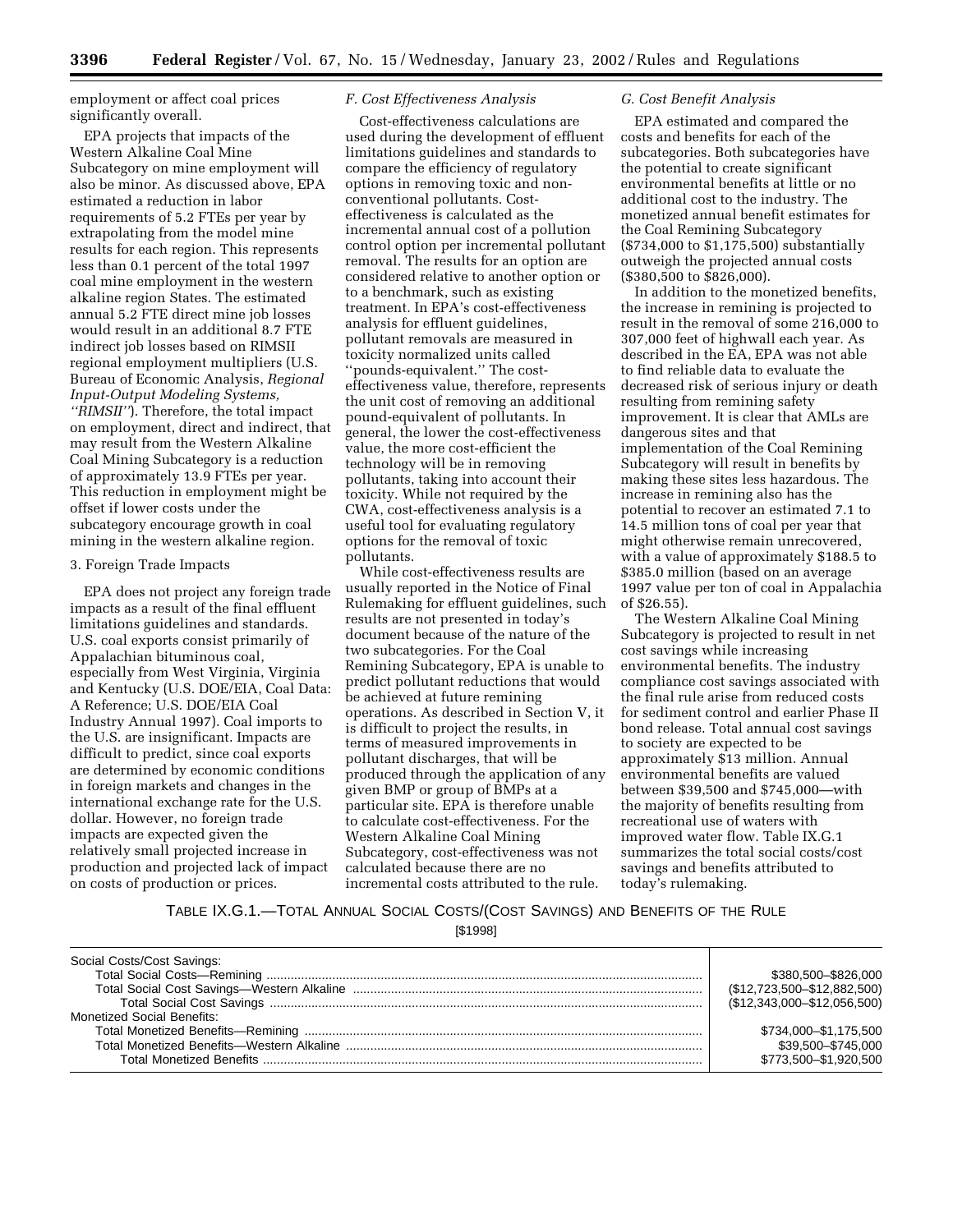# **X. Regulatory Requirements**

# *A. Executive Order 12866: Regulatory Planning and Review*

Under Executive Order 12866 (58 FR 51735 (October 4, 1993)), the Agency must determine whether the regulatory action is ''significant'' and therefore subject to OMB review and the requirements of the Executive Order. The Order defines ''significant regulatory action'' as one that is likely to result in a rule that may:

(1) Have an annual effect on the economy of \$100 million or more or adversely affect in a material way the economy, a sector of the economy, productivity, competition, jobs, the environment, public health or safety, or State, local, or Tribal governments or communities;

(2) Create a serious inconsistency or otherwise interfere with an action taken or planned by another agency;

(3) Materially alter the budgetary impact of entitlements, grants, user fees, or loan programs or the rights and obligations of recipients thereof; or

(4) Raise novel legal or policy issues arising out of legal mandates, the President's priorities, or the principles set forth in the Executive Order.

It has been determined that this rule is not a ''significant regulatory action'' under the terms of Executive Order 12866 and is therefore not subject to OMB review.

# *B. Regulatory Flexibility Act (RFA), as amended by the Small Business Regulatory Enforcement Fairness Act of 1996 (SBREFA)*

The Regulatory Flexibility Act generally requires an agency to prepare a regulatory flexibility analysis for any rule subject to notice and comment rulemaking requirements under the Administrative Procedure Act or any other statute unless the agency certifies that the rule will not have a significant economic impact on a substantial number of small entities. Small entities include small businesses, small organizations, and small governmental jurisdictions.

For purposes of assessing the impacts of today's rule on small entities, small entity is defined as: (1) A small business that has 500 or fewer employees (based on SBA size standards); (2) a small governmental jurisdiction that is a government of a city, county, town, school district or special district with a population of less than 50,000; and (3) a small organization that is any not-forprofit enterprise which is independently owned and operated and is not dominant in its field.

After considering the economic impact of today's final rule on small entities, I certify that this action will not have significant economic impact on a substantial number of small entities. In determining whether a rule has significant economic impact on a substantial number of small entities, the impact of concern is any significant *adverse* economic impact on small entities, since the primary purpose of the regulatory flexibility analysis is to identify and address regulatory alternatives ''which minimize any significant economic impact of the rule on small entities.'' 5 U.S.C. 603 and 604. Thus, an agency may certify that a rule will not have a significant economic impact on a substantial number of small entities if the rule relieves regulatory burden, or otherwise has a positive economic effect on all of the small entities subject to the rule.

EPA projects that the new subcategory for western alkaline mines results in cost savings for all small surface mine operators. For all small underground mine operators, EPA projects no incremental costs, and the Agency believes that many are likely to experience some cost savings. Section IX of this document discusses the likely cost savings associated with the subcategory in more detail. As described in Section V of this document, the previous regulations at 40 CFR part 434 create a disincentive for remining by imposing limitations on pre-existing discharges for which compliance is cost prohibitive. Despite the statutory authority for exemptions from these limitations provided by the Rahall Amendment, coal mining companies and States remain hesitant to pursue remining without formal EPA guidelines. The remining subcategory provides standardized procedures for developing effluent limits for preexisting discharges, thereby eliminating the uncertainty involved in interpreting and implementing current Rahall requirements. This subcategory is intended to remove barriers to the permitting of remining sites with preexisting discharges, and is therefore expected to encourage remining activities by small entities. Thus, we have concluded that today's final rule will relieve regulatory burden for all small entities.

#### *C. Congressional Review Act*

The Congressional Review Act, 5 U.S.C. 801 *et seq.*, as added by the Small Business Regulatory Enforcement Fairness Act of 1996, generally provides that before a rule may take effect, the agency promulgating the rule must submit a rule report, which includes a

copy of the rule, to each House of the Congress and to the Comptroller General of the United States. EPA will submit a report containing this rule and other required information to the U.S. Senate, the U.S. House of Representatives, and the Comptroller General of the United States prior to publication of the rule in the **Federal Register**. A major rule cannot take effect until 60 days after it is published in the **Federal Register**. This action is not a ''major rule'' as defined by 5 U.S.C. 804(2). This rule will be effective February 22, 2002.

# *D. Paperwork Reduction Act*

The Office of Management and Budget (OMB) has approved the information collection requirements contained in this rule under the provisions of the *Paperwork Reduction Act*, 44 U.S.C. 3501 *et seq.* and has assigned OMB control number 2040–0239.

Today's rule requires an applicant to submit baseline monitoring and a pollution abatement plan for coal mining operations involved in remediation of abandoned mine lands and the associated acid mine drainage during extraction of remaining coal resources. In addition, today's rule requires an applicant involved in reclamation of coal mining areas in arid regions to submit a sediment control plan for sediment control activities. Information collection is needed to determine whether these plans will achieve the reclamation and environmental protection pursuant to the Surface Mining Control and Reclamation Act and the Clean Water Act. Without this information, Federal and State regulatory authorities cannot review and approve permit application requests. Data collection and reporting requirements associated with these activities are substantively covered by the ''Surface Mining Permit Applications—Minimum Requirements for Reclamation and Operation Plan—30 CFR part 780'' ICR, OMB Control Number 1029–0036. Data collection and reporting requirements from today's rule that may not be included in the 30 CFR part 780 ICR are: some incremental baseline and annual monitoring and some sediment yield modeling.

The initial burden for coal mining and remining sites under the rule is estimated at 1,890 hours and \$314,538 for baseline determination monitoring at coal remining sites. The initial burden associated with preparation of a site's pollution abatement plan or sediment control plan is already covered by an applicable SMCRA ICR. The annual burden for coal mining and remining sites under the rule is estimated at 3,024 hours per year and \$189,302 per year for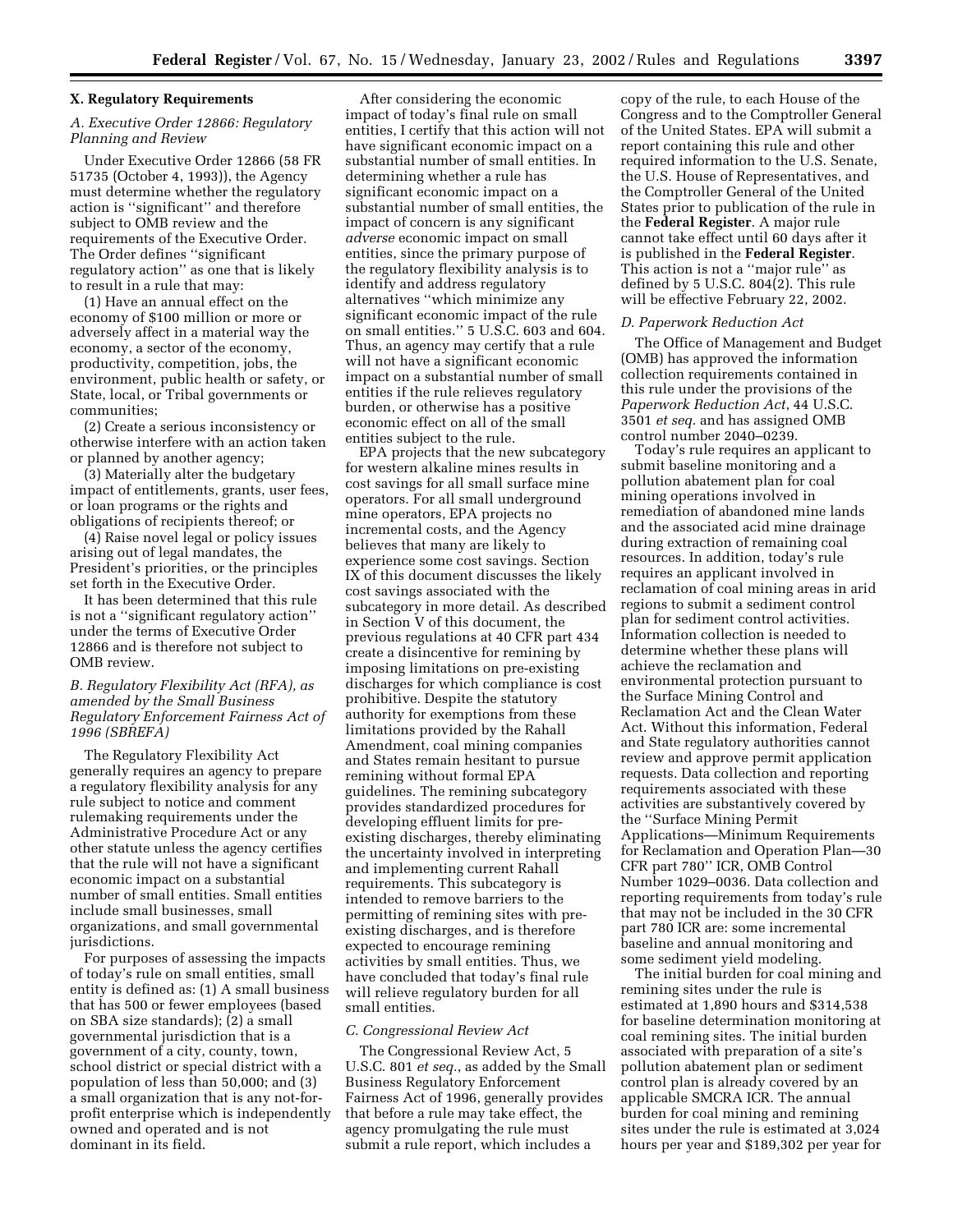annual monitoring at coal remining sites.

The initial burden for NPDES control authorities is estimated at 9,800 hours and \$310,464 for review of SMCRA remining and reclamation plans (which include BMPs) and preparation of the NPDES permit. The annual burden for NPDES control authorities is estimated at 2,340 hours per year and \$74,131 per year for review of annual monitoring data at coal remining sites.

For the Coal Remining Subcategory, the reporting burden is estimated to average 15.6 hours per respondent per year ( $(1,890 \text{ hours}/3 \text{ years} + 3,024$ ) hours/year)/234 coal remining sites). This estimate includes time for collecting and submitting baseline and annual monitoring results. For the Western Alkaline Coal Mining Subcategory, there is projected to be no additional reporting burden.

Burden means the total time, effort, or financial resources expended by persons to generate, maintain, retain, or disclose or provide information to or for a Federal agency. This includes the time needed to review instructions; develop, acquire, install, and utilize technology and systems for the purposes of collecting, validating, and verifying information, processing and maintaining information, and disclosing and providing information; adjust the existing ways to comply with any previously applicable instructions and requirements; train personnel to be able to respond to a collection of information; search data sources; complete and review the collection of information; and transmit or otherwise disclose the information.

An Agency may not conduct or sponsor, and a person is not required to respond to a collection of information unless it displays a currently valid OMB control number. The OMB control numbers for EPA's regulations are listed in 40 CFR part 9 and 48 CFR chapter 15. EPA is amending the table in 40 CFR part 9 of currently approved ICR control numbers issued by OMB for various regulations to list the information requirements contained in this final rule.

#### *E. Unfunded Mandates Reform Act*

Title II of the Unfunded Mandates Reform Act of 1995 (UMRA), Public Law 104–4, establishes requirements for Federal agencies to assess the effects of their regulatory actions on State, local, and Tribal governments and the private sector. Under section 202 of the UMRA, EPA generally must prepare a written statement, including a cost-benefit analysis, for proposed and final rules with ''Federal mandates'' that may

result in expenditures to State, local, and Tribal governments, in the aggregate, or to the private sector, of \$100 million or more in any one year. Before promulgating an EPA rule for which a written statement is needed, Section 205 of the UMRA generally requires EPA to identify and consider a reasonable number of regulatory alternatives and adopt the least costly, most cost-effective or least burdensome alternative that achieves the objectives of the rule. The provisions of section 205 do not apply when they are inconsistent with applicable law. Moreover, section 205 allows EPA to adopt an alternative other than the least costly, most cost-effective or least burdensome alternative if the Administrator publishes with the final rule an explanation why that alternative was not adopted. Before EPA establishes any regulatory requirements that may significantly or uniquely affect small governments, including Tribal governments, it must have developed under section 203 of the UMRA a small government agency plan. The plan must provide for notifying potentially affected small governments, enabling officials of affected small governments to have meaningful and timely input in the development of EPA regulatory proposals with significant Federal intergovernmental mandates, and informing, educating, and advising small governments on compliance with the regulatory requirements.

EPA has determined that this final rule does not contain a Federal mandate that may result in expenditures of \$100 million or more for State, local and Tribal governments, in the aggregate, or the private sector in any one year. Although the rule will impose some permit review and approval requirements on regulatory authorities, EPA has determined that this cost burden will be less than \$80,000 annually. Accordingly, today's regulation is not subject to the requirements of sections 202 and 205 of UMRA. EPA has determined that this regulation contains no regulatory requirements that might significantly or uniquely affect small governments. Thus, it is not subject to the requirements of Section 203 of the UMRA. The regulation does not establish requirements that apply to small governments.

# *F. Executive Order 13175: Consultation and Coordination with Indian Tribal Governments*

Executive Order 13175, entitled ''Consultation and Coordination with Indian Tribal Governments'' (65 FR 67249, November 6, 2000), requires EPA

to develop an accountable process to ensure ''meaningful and timely input by Tribal officials in the development of regulatory policies that have tribal implications.'' ''Policies that have tribal implications'' is defined in the Executive Order to include regulations that have ''substantial direct effects on one or more Indian Tribes, on the relationship between the Federal government and the Indian Tribes, or on the distribution of power and responsibilities between the Federal government and Indian Tribes.''

This final rule does not have tribal implications. It will not have substantial direct effects on Tribal governments, on the relationship between the Federal government and Indian Tribes, or on the distribution of power and responsibilities between the Federal government and Indian Tribes, as specified in Executive Order 13175. Although EPA has identified sites in the western United States with existing coal mining operations that are located on Tribal lands, EPA projects that this regulation will generate a net cost savings for these mine sites. Thus, Executive Order 13175 does not apply to this rule.

Nevertheless, EPA consulted with representatives of tribal governments. EPA has identified sites in the western United States with existing coal mining operations that are located on Tribal lands. With assistance from its American Indian Environmental Office, EPA has identified five Tribes as having lands in the western U.S. with, or having an interest in, coal mining activities. The Tribes are the Navajo Nation, the Hopi Tribe, the Crow Tribe, the Southern Ute Indian Tribe, and the Northern Cheyenne Tribe. EPA representatives met with Tribal officials from the Navajo Nation during coal mine site visits in New Mexico and Arizona in August 1998 to review environmental conditions and the applicability of the proposed regulation. In December 1999, EPA sent meeting invitations to Tribal Chairmen, Directors of Tribal Environmental Departments, and other representatives of the five Tribes with existing or potential interest in coal mining, and met with Tribal representatives from the Navajo Nation and Hopi Tribes in Albuquerque, NM on December 16, 1999 to consult on the proposed amendments to the existing effluent limitations guidelines, and to discuss plans for involvement at public meetings in western locations. As a result of this consultation, EPA agreed to an initial comment period on the proposal of 90 days. EPA later granted an extension to the comment period of 60 days. EPA provided a copy of the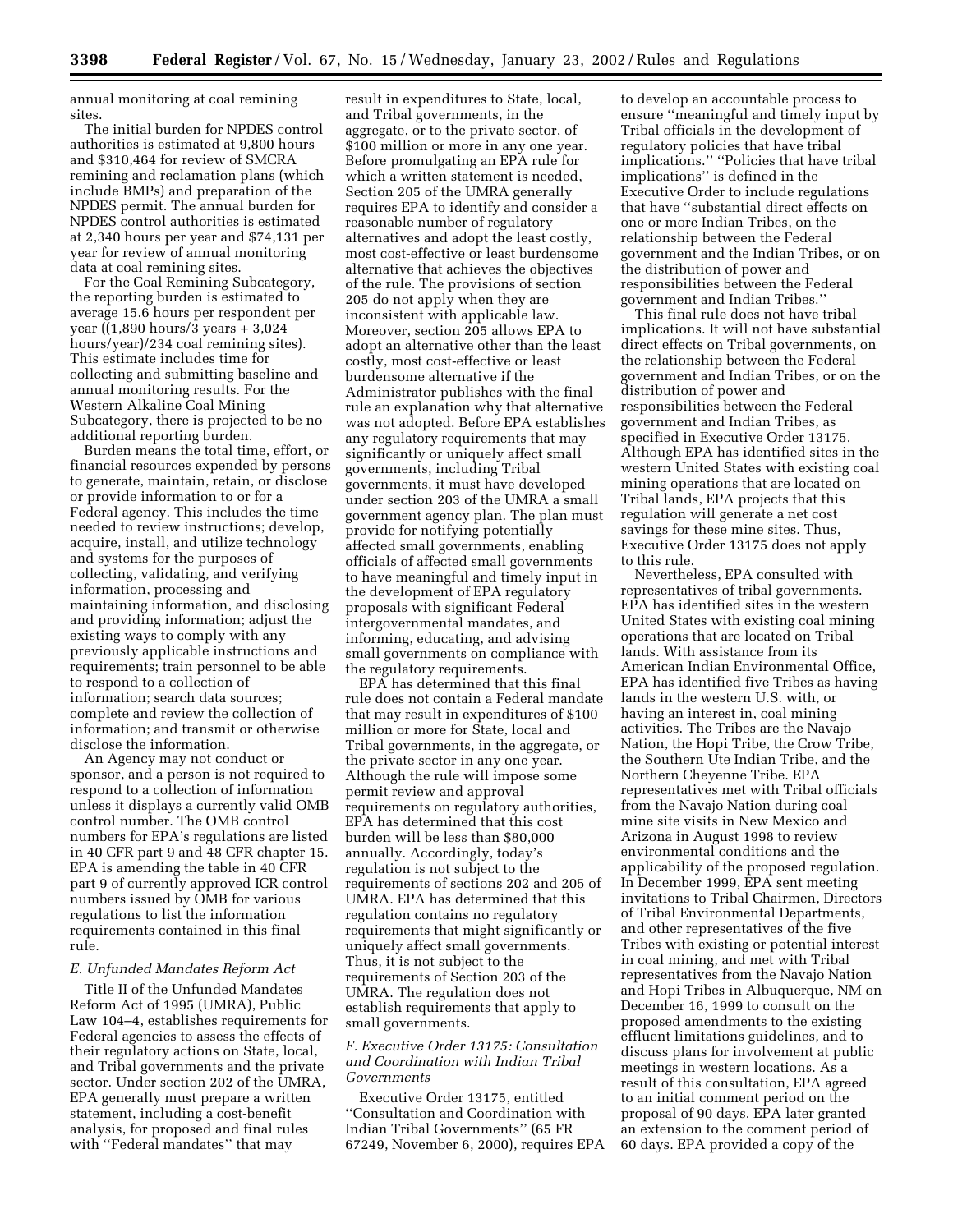relevant portions of the Rulemaking Record at the western location identified in the **ADDRESSES** section of this document to be available for Tribal representatives. During the comment period, EPA held public meetings in three locations that were convenient for attendance by Tribal representatives. No significant issues were raised by the Tribes. In response to the proposed rule, EPA received written comments from the Navajo EPA, which indicated general support for the Western Alkaline Coal Mining Subcategory.

# *G. Executive Order 13132: Federalism*

Executive Order 13132, entitled ''Federalism'' (64 FR 43255, August 10, 1999) requires EPA to develop an accountable process to ensure ''meaningful and timely input by State and local officials in the development of regulatory policies that have federalism implications.'' ''Policies that have federalism implications'' is defined in the Executive Order to include regulations that have ''substantial direct effects on the States, on the relationship between the national government and the States, or on the distribution of power and responsibilities among the various levels of government.''

This final rule does not have federalism implications. It will not have substantial direct effects on the States, on the relationship between the national government and the States, or on the distribution of power and responsibilities among the various levels of government, as specified in Executive Order 13132. The rule will not impose substantial costs on States and localities. The rule establishes effluent limitations imposing requirements that apply to coal mining facilities. The rule does not apply directly to States and localities and will only affect State and local governments when they are administering CWA permitting programs. The rule, at most, imposes minimal administrative costs on States that have an authorized NPDES program. (These States must incorporate the new limitations and standards in new and reissued NPDES permits). Thus, Executive Order 13132 does not apply to this rule. Although Executive Order 13132 does not apply to this rule, EPA did consult with representatives of State governments throughout this regulatory development. State authorities raised numerous issues which are discussed in Section XII of this document. In the spirit of Executive Order 13132, and consistent with EPA policy to promote communications between EPA and State and local governments, EPA specifically solicited

comment on the proposed rule from State and local officials.

# *H. National Technology Transfer and Advancement Act*

As noted in the proposed rule, section 12(d) of the National Technology Transfer and Advancement Act (NTTAA) of 1995, Public Law No. 104– 113 section 12(d) (15 U.S.C. 272 note) directs EPA to use voluntary consensus standards in its regulatory activities unless to do so would be inconsistent with applicable law or otherwise impractical. Voluntary consensus standards are technical standards (*e.g.*, materials specifications, test methods, sampling procedures, business practices, etc.) that are developed or adopted by voluntary consensus standard bodies. The NTTAA directs EPA to provide Congress, through the Office of Management and Budget (OMB), explanations when the Agency decides not to use available and applicable voluntary consensus standards.

Today's rule does not establish any technical standards, thus, NTTAA does not apply to this rule. It should be noted, however, that today's rule requires dischargers to monitor for total suspended solids (TSS), settleable solids (SS), manganese, iron, and acidity. Facilities monitoring for these analytes need to use previously-approved technical standards already specified in the tables at 40 CFR 136.3.

# *I. Executive Order 13045: Protection of Children From Environmental Health Risks and Safety Risks*

The Executive Order ''Protection of Children from Environmental Health Risks and Safety Risks'' (62 FR 19885, April 23, 1997) applies to any rule that: (1) Is determined to be ''economically significant'' as defined under Executive Order 12866, and (2) concerns an environmental health or safety risk that EPA has reason to believe may have a disproportionate effect on children. If the regulatory action meets both criteria, the Agency must evaluate the environmental health or safety effects of the planned rule on children; and explain why the planned regulation is preferable to other potentially effective and reasonably feasible alternatives considered by the Agency. This rule is not subject to Executive Order 13045 because it is neither ''economically significant'' as defined under Executive Order 12866, nor does it concern an environmental health or safety risk that EPA has reason to believe may have a disproportionate effect on children.

# *J. Executive Order 13211: Actions Concerning Regulations That Significantly Affect Energy Supply, Distribution, or Use*

This rule is not subject to Executive Order 13211, ''Actions Concerning Regulations That Significantly Affect Energy Supply, Distribution, or Use'' (66 FR 28355 (May 22, 2001)) because it is not a significant regulatory action under Executive Order 12866.

#### **XI. Regulatory Implementation**

Upon promulgation of these regulations, the effluent limitations for the appropriate subcategory must be applied in all Federal and State NPDES permits issued to affected facilities in the Western Alkaline Coal Mining Subcategory and Coal Remining Subcategory. This section discusses upset and bypass provisions, variances and modifications, and monitoring requirements.

#### *A. Upset and Bypass Provisions*

A ''bypass'' is an intentional diversion of waste streams from any portion of a treatment facility. An ''upset'' is an exceptional incident in which there is unintentional and temporary noncompliance with technology-based permit effluent limitations because of factors beyond the reasonable control of the permittee. EPA's regulations concerning bypasses and upsets are set forth at 40 CFR 122.41(m) and (n), and 40 CFR 403.16 (upset) and 403.17 (bypass).

#### *B. Variances and Modifications*

The CWA requires application of the effluent limitations established pursuant to section 301 or the pretreatment standards of section 307 to all direct and indirect dischargers. However, the statute provides for the modification of these national requirements in a limited number of circumstances. Moreover, the Agency has established administrative mechanisms to provide an opportunity for relief from the application of national effluent limitations guidelines and pretreatment standards for categories of existing sources for priority, conventional and nonconventional pollutants.

# 1. Fundamentally Different Factors Variances

EPA will develop effluent limitations guidelines or standards different from the otherwise applicable requirements if an individual existing discharging facility is fundamentally different with respect to factors considered in establishing the guidelines or standards applicable to the individual facility. Such a modification is known as a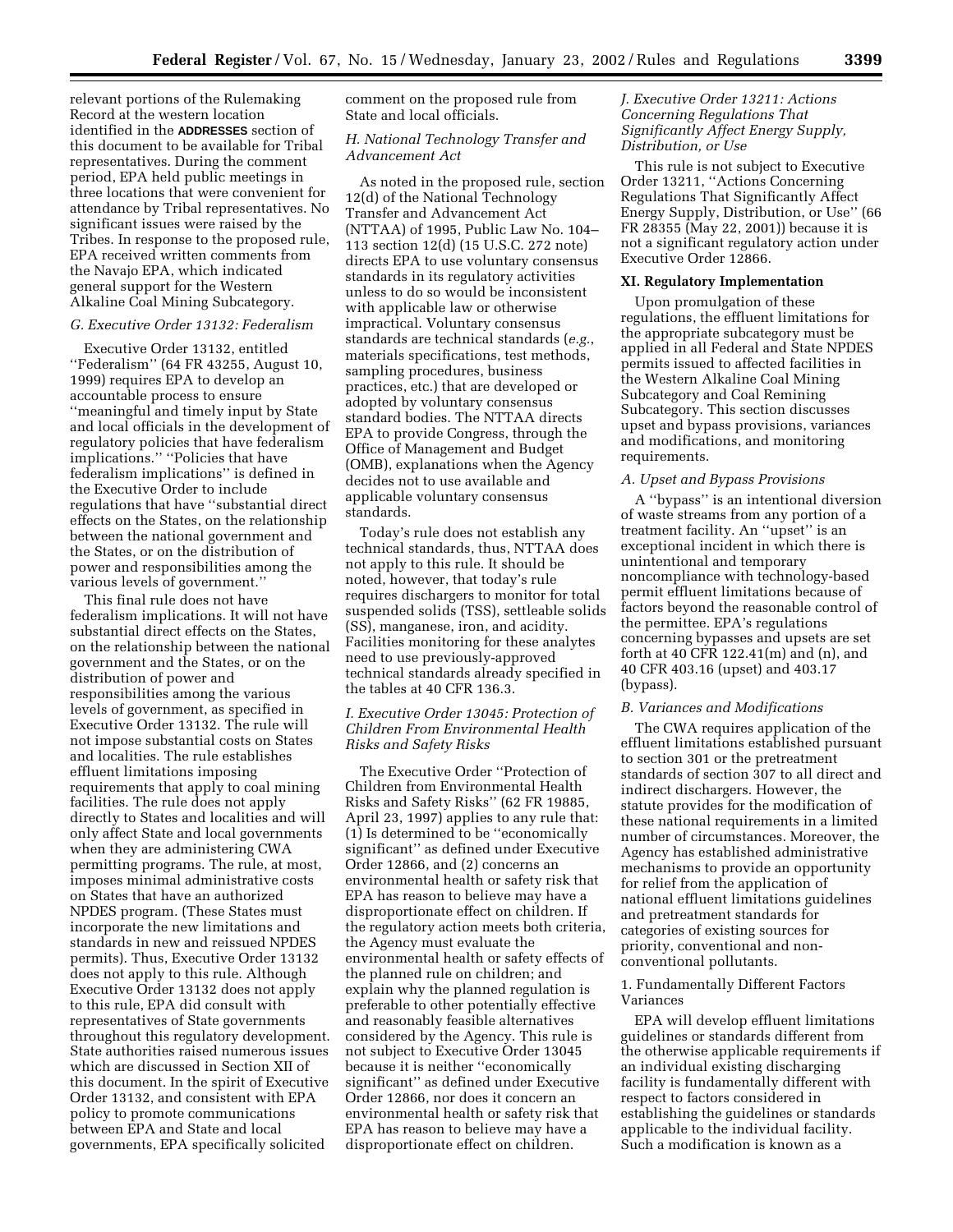''fundamentally different factors'' (FDF) variance.

Early on, EPA, by regulation, provided for FDF modifications from BPT effluent limitations, BAT limitations for priority and nonconventional pollutants and BCT limitation for conventional pollutants for direct dischargers. FDF variances for priority pollutants were challenged judicially and ultimately sustained by the Supreme Court. (*Chemical Manufacturers Ass'n* v. *NRDC*, 479 U.S. 116 (1985)).

Subsequently, in the Water Quality Act of 1987, Congress added section 301(n) explicitly to authorize modification of the otherwise applicable BAT effluent limitations or categorical pretreatment standards for existing sources if a facility is fundamentally different with respect to the factors specified in section 304 (other than costs) from those considered by EPA in establishing the effluent limitations or pretreatment standards. Section 301(n) also defined the conditions under which EPA may establish alternative requirements. Under section 301(n), an application for approval of an FDF variance must be based solely on (1) information submitted during the rulemaking raising the factors that are fundamentally different or (2) information the applicant did not have an opportunity to submit. The alternate limitation or standard must be no less stringent than justified by the difference and must not result in markedly more adverse non-water quality environmental impacts than the national limitation or standard.

EPA regulations at 40 CFR part 125, subpart D, authorizing the Regional Administrators to establish alternative guidelines and standards, further detail the substantive criteria used to evaluate FDF variance requests for existing direct dischargers. Thus, 40 CFR 125.31(d) identifies six factors (*e.g.*, volume of process wastewater, age and size of a discharger's facility) that may be considered in determining if a facility is fundamentally different. The Agency must determine whether, on the basis of one or more of these factors, the facility in question is fundamentally different from the facilities and factors considered by EPA in developing the nationally applicable effluent guidelines. The regulation also lists four other factors (*e.g.*, infeasibility of installation within the time allowed or a discharger's ability to pay) that may not provide a basis for an FDF variance. In addition, under 40 CFR 125.31(b)(3), a request for limitations less stringent than the national limitation may be approved only if compliance with the

national limitations would result in either (a) a removal cost wholly out of proportion to the removal cost considered during development of the national limitations, or (b) a non-water quality environmental impact (including energy requirements) fundamentally more adverse than the impact considered during development of the national limits. EPA regulations provide for an FDF variance for existing indirect dischargers at 40 CFR 403.13. The conditions for approval of a request to modify applicable pretreatment standards and factors considered are the same as those for direct dischargers.

The legislative history of section 301(n) underscores the necessity for the FDF variance applicant to establish eligibility for the variance. EPA's regulations at 40 CFR 125.32(b)(1) are explicit in imposing this burden upon the applicant. The applicant must show that the factors relating to the discharge controlled by the applicant's NPDES permit which are claimed to be fundamentally different are, in fact, fundamentally different from those factors considered by EPA in establishing the applicable guidelines. FDF variance requests with all supporting information and data must be received by the permitting authority within 180 days of publication of the final effluent limitations guideline. The specific regulations covering the requirements for and the administration of FDF variances are found at 40 CFR 122.21(m)(1), and 40 CFR 125 Subpart D. FDF variances are not available for new sources.

#### 2. Permit Modifications

Even after EPA (or an authorized State) has issued a final NPDES permit to a direct discharger, the permit may still be modified under certain conditions. (When a permit modification is under consideration, however, all other permit conditions remain in effect.) A permit modification may be triggered in several circumstances. These could include a regulatory inspection or information submitted by the permittee that reveals the need for modification. There are two classifications of modifications: major and minor. From a procedural standpoint, they differ primarily with respect to the public notice requirements. Major modifications require public notice while minor modifications do not. Virtually any modification that results in less stringent conditions is treated as a major modification, with provisions for public notice and comment. Conditions that would necessitate a major modification of a permit are described in 40 CFR

122.62. Minor modifications are generally non-substantive changes. The conditions for minor modifications are described in 40 CFR 122.63.

# *C. Relationship of Effluent Limitations to NPDES Permits and Monitoring Requirements*

Effluent limitations act as a primary mechanism to control the discharges of pollutants to waters of the United States. These limitations are applied to individual facilities through NPDES permits issued by EPA or authorized States under section 402 of the Act.

The Agency has developed the limitations for this regulation to cover the discharge of pollutants for these industrial categories. In specific cases, the NPDES permitting authority may elect to establish technology-based permit limits for pollutants not covered by this regulation. In addition, if State water quality standards or other provisions of State or Federal law require limits on pollutants not covered by this regulation (or require more stringent limits on covered pollutants), the permitting authority must apply those limitations.

All mining operations subject to today's regulation must also comply with SMCRA requirements. EPA has worked extensively with OSMRE in the preparation of this rule in order to ensure that today's requirements are consistent with OSMRE requirements. EPA believes that, in most cases, CWA requirements for a pollution abatement plan and sediment control plan will be satisfied by the requirements contained in an approved SMCRA permit.

EPA believes that compliance determinations under today's rule will encourage coordination and cooperation between SMCRA and NPDES authorities. EPA believes that, in some cases, the NPDES permit authority may not have the mining expertise or resources to adequately review pollution abatement plans, sediment control plans and associated modeling efforts and recognizes that the requirements for permit application provided under SMCRA, section 507, reclamation plans under SMCRA section 508, and inspections and monitoring provided under SMCRA section 517 are, in most cases, substantial and adequate. EPA envisions that approval by OSMRE or the delegated authority on the modeling effort and sediment control plan will often be sufficient review to satisfy the NPDES permitting authority. The coordination of regulatory agencies may require a memorandum of understanding to be developed between regulatory agencies or other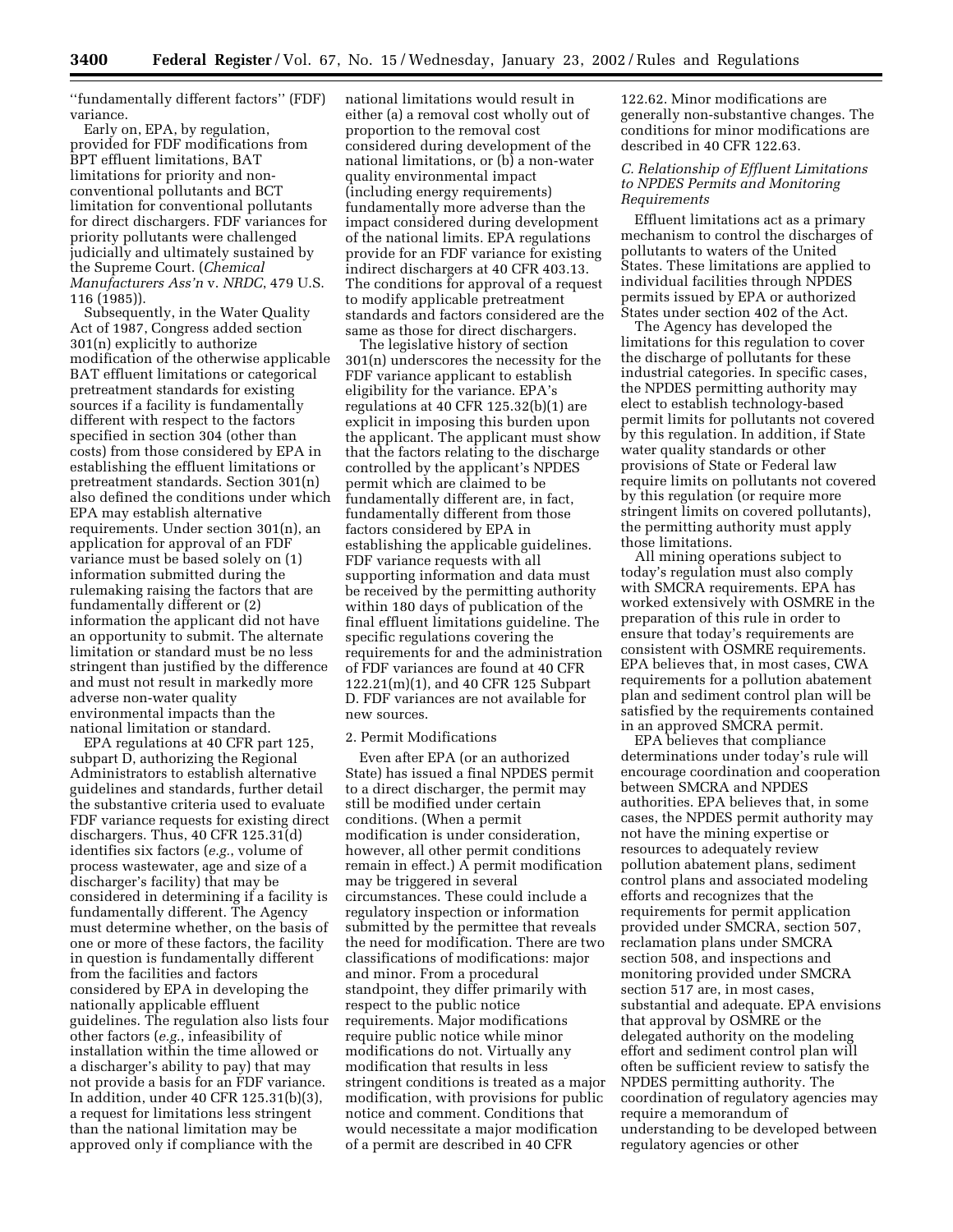mechanisms in order to implement alternative sediment control standards efficiently.

# *D. Analytical Methods*

Section 304(h) of the Clean Water Act directs EPA to promulgate guidelines establishing test methods for the analysis of pollutants. Facilities use these methods to determine the presence and concentration of pollutants in wastewater, and EPA, State and local control authorities use them for compliance monitoring and for filing applications for the NPDES program under 40 CFR 122.21, 122.41, 122.44 and 123.25.

The final rule requires facilities in the Coal Remining Subcategory to monitor for net acidity, TSS, SS, iron, and manganese. EPA has previously approved test methods for all these pollutants at 40 CFR 136.3.

# **XII. Summary of EPA Responses to Significant Comments on Proposal**

The following section summarizes significant comments received on the proposed rule and the NODA, and a summary of EPA's response. Thirty-two stakeholders provided comments on the April 11, 2000 proposal addressing over 40 separate issues, and ten stakeholders provided comment on the NODA.

The complete comment summary and response document can be found in the public record for this final rule (DCN 3056). In selecting comments and responses for summary, the Agency selected those major and controversial issues that received considerable comment. Alternatively, comments and responses on other less controversial issues and issues where EPA essentially agrees with the commenters are not included below.

## *A. Coal Remining Subcategory*

*Comment:* The implications of the language concerning bond release for remining operations could be debilitating if the language is interpreted to mean that any time passive treatment is incorporated into the pollution abatement plan, the operator will be perpetually liable for the operation and maintenance of the treatment facility. The ultimate result could be that the operator is never able to achieve complete bond release due to the existence of a passive treatment system.

*Response:* EPA understands the concern regarding perpetual liability for remining operations implementing passive treatment operations. EPA clarifies that for those remining operations that include passive treatment as an inherent portion of an

approved Pollution Abatement Plan, the passive treatment operation should be considered a BMP and treated as part of implementing the Pollution Abatement Plan. See section V.A.4 of this document.

*Comment:* The requirements for baseline data collection for remining sites with pre-existing discharges should be no more stringent than baseline data collection requirements for permit applications that do not include remining. If existing water quality and seasonal variation requirements are more stringent, burdensome, and expensive for remining applicants, this will present another barrier for remining.

*Response:* There are no baseline data collection requirement for NPDES permit applications. However, EPA is aware that baseline data collection requirements for coal mining permits under SMCRA that do not include remining may be less stringent than those for remining permits. For mining permits that do not include remining operations, baseline information is typically collected from undisturbed areas and is used for a number of purposes. These purposes include: indicating overburden quality; predicting post-mining water quality; establishing background conditions for affected and unaffected groundwater (for permit decision making); providing background data for water supplies; and establishing circumstances for which a mining operation resulted in environmental improvement or degradation. The baseline data collected for these mining permits is not used to establish effluent limitations, and the collection of baseline data is not required for establishing effluent limitations.

Part 434 does not require baseline data collection for mines not involved in remining. The differing baseline sampling requirements reflect the different purpose and use of the baseline data in each circumstance. In the case of remining, baseline pollutant discharge samples are collected for the establishment of baseline conditions which are then used to establish sitespecific effluent limitations for the preexisting discharge. The effluent limitations based on this data collection are incorporated into the NPDES permit. Therefore, EPA believes that an adequate baseline sampling program must be used in order to accurately characterize baseline conditions that are used to establish effluent limitations. Therefore, EPA believes that the baseline data collection for Coal Remining Subcategory, while more stringent than that associated with nonremining permits, is necessary due to the site-specific nature of the Coal Remining Subcategory NPDES effluent limitations.

*Comment:* Where incentives are offered to encourage remining, those incentives should not include a lowering of environmental protection standards, but rather should focus on financial incentives that encourage remining without compromising the post-remining environmental quality of the area. Predictably, the resulting proposed rule is skewed towards assisting coal operators to cut costs in remining previously disturbed areas, while sacrificing the ability to achieve meaningful improvements in baseline conditions from previously mined areas.

*Response:* EPA agrees that coal operators should be provided financial incentives that encourage remining without compromising the postremining environmental water quality. However, EPA does not agree that it has lowered environmental standards in order to achieve this goal. The issue with AML is that there is no responsible party for cleaning abandoned mine land, and discharges from abandoned mine lands continue to be a very serious problem affecting many areas of the Appalachian coal region. As noted in the proposal, there are over 1.1 million acres of abandoned coal mine lands in the United States which have produced over 9,709 miles of streams polluted by acid mine drainage.

Under SMCRA, a fund was established to pay for damage associated with abandoned mine lands. Expenditures from this fund are authorized through the regular congressional budgetary and appropriations process. Additionally, the funds are prioritized to fix problems that pose immediate health and safety risks, such as highwalls and open mine shafts. In 1999, \$2.5 billion of the \$3.6 billion of high priority coal related AML problems in OSMRE's AML inventory had yet to be funded and reclaimed. Due to the vast expense of reclaiming all AML, EPA believes that remining is a timely and cost-efficient means of reclaiming AML.

EPA does not agree that the remining regulations are sacrificing the ability to achieve meaningful environmental improvements. As noted in comments submitted by the Commonwealth of Pennsylvania, over 100 sites containing over 200 pollution discharges and 34,000 acres have been successfully reclaimed as a result of remining. This has been done at no expense to the taxpayer and has resulted in the reduction of discharge of acid loading by 15,918 pounds/day. A detailed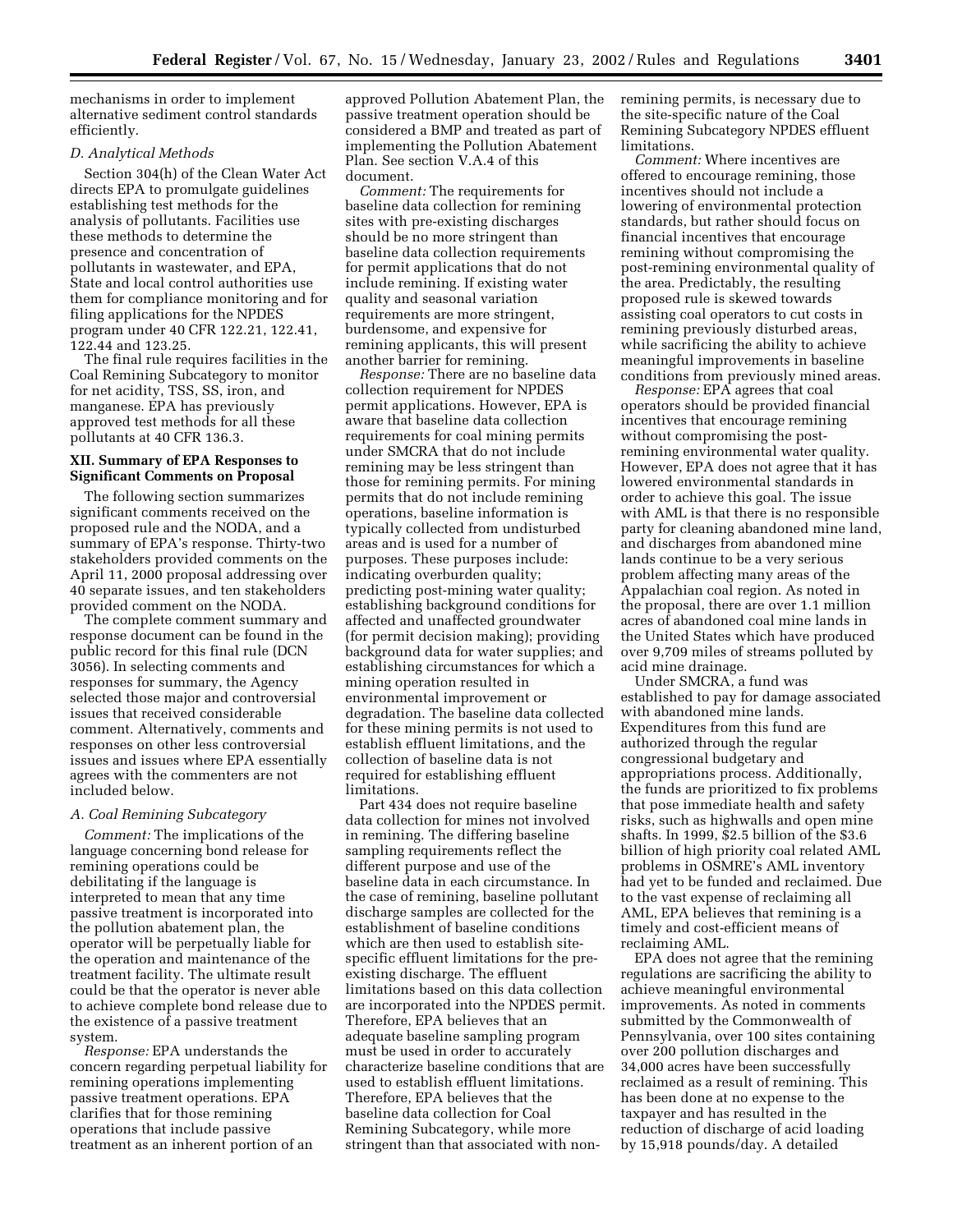assessment of the water quality improvements and BMP implementation at these sites was provided in EPA's proposed rulemaking record and in Chapter 6 of EPA's *Coal Remining BMP Guidance Manual.*

*Comment:* The rule should include provision for BMP-based permit requirements in lieu of specific loadingbased effluent limits for remining sites because remining is virtually certain to result in improvement.

*Response:* The goal of this rule is to improve water quality. EPA agrees that in most cases, remining operations will result in improved water quality. In fact, EPA's record on the rule contains data that overwhelmingly demonstrate improvement in water quality and environmental conditions resulting from remining operations. At these remining operations, most pre-existing discharges demonstrated a significant improvement in water quality. However, numerous pre-existing discharges demonstrated no change in water quality, and a small number demonstrated a decrease in water quality. At these sites, other nonwater quality benefits may have been achieved. Therefore, EPA concluded that implementing BMPs is not a guarantee of success, and EPA concluded that numeric monitoring is necessary in most cases to ensure that a mine operator is not contributing additional quantities of pollutant loads to the nation's waterways. While EPA believes that there is a high likelihood of improvement in pre-existing discharges due to remining, EPA also acknowledges that improper or inadequate BMPs may increase pollutant loadings. EPA concluded that it is necessary for mine operators to adequately demonstrate that they are not increasing pollutant loadings over baseline, as required by the Rahall amendment.

EPA does not believe that monitoring poses an undue burden on the mine operator. EPA notes that monitoring costs are less than \$3000 per year per discharge. If BMPs are appropriately incorporated into the plan and implemented accordingly, then the mine operator should be able to comply with the baseline numeric limits established in this regulation without incurring additional cost. Therefore, EPA has concluded that numeric limits, in addition to a pollution abatement plan, is the Best Available Technology for the Coal Remining Subcategory.

EPA has included a provision in the final rule for BMP-based effluent limitations where numeric limitations are infeasible. EPA believes this provision will allow improvement of AML that otherwise would continue to

remain unreclaimed. EPA has determined that in certain specific cases, it is infeasible to calculate and monitor baseline pollutant levels in preexisting discharges.

*Comment:* Under the current language in the law the States have some flexibility on how they would approach their respective remining programs. This enables a State program to develop rules and policies in concert with their State water quality authority that work for their specific region. A one-size-fitsall approach as contained in this rule does not necessarily work for all of the States' mining areas.

*Response:* In this final rule, EPA is balancing the need to provide guidance and clarification of the provisions of the Rahall Amendment with a recognition of the authority and flexibility given States to allow alternative requirements for remining permits. EPA is specifying the minimum requirements necessary for determining baseline. The permit authority then has the discretion to determine appropriate remining standards (which can be set at baseline or better) and site-specific BMPs. EPA is providing guidance on appropriate BMPs, but is not specifying the actual selection of BMPs. Thus, the final rule assumes that the coal remining expertise available from State and regional agencies will be used heavily in the review and approval of appropriate BMPs for each remining site's Pollution Abatement Plan.

*Comment:* A twelve-month sampling program to determine baseline pollution loads is a significant disincentive to remining due to the cost and time involved.

*Response:* The comment asserts that the monitoring requirements of a minimum of 12 monthly samples is too restrictive and will serve as disincentives to remining. EPA disagrees with this assertion. EPA has considered the findings by R.D. Zande & Associates and the Ohio Coal Development Office, which included responses to a questionnaire given to mine operators. While the responses did identify the number of samples as a disincentive to remining, responses also expressed concern over ''the risk operators take that the information they are getting from the sampling will not give an accurate picture of how the remining will affect the effluent for the NPDES discharge,'' which is precisely the reason EPA has established the requirement for at least 12 representative baseline samples. Although EPA agrees there are likely to be some circumstances where the requirements for baseline sample collection may discourage remining,

there are clearly other disincentives for remining that this rule will reduce. Namely, this regulation will establish formal EPA procedures for remining procedures based on standardized statistical procedures and the use of BMPs.

Moreover, EPA does not agree with the commenter's assertion that the requirement for 12 monthly baseline samples is a significant deterrent to obtaining a mining permit because this would cause an unreasonable delay in getting a permit. This has not been the experience of Ohio's neighbor, Pennsylvania, which has required 12 monthly samples since 1986. As explained in one of the documents supporting the proposed rule (*i.e.,* Coal Remining Statistical Support Document (EPA 821–R–00–011)), since 1985, PADEP has issued approximately 300 remining permits, with a 98 percent success rate. This document defines a successful remining site as one that has been mined without incurring treatment liability as the result of exceeding the baseline pollution load of the preexisting discharges. The comment does not explain why the requirement for 12 monthly samples would act as disincentives in Ohio when Pennsylvania has demonstrated its success.

EPA further notes that planning, collecting data, completing the paperwork, and processing SMRCA mine permits is a time-consuming process of about a year during which the baseline samples can be collected. In particular, meeting the SMCRA requirements before preparing and submitting a permit application will require several months, during which a mine operator has the opportunity to begin baseline sampling. For example, the PA DEP requires at least three samples to have been collected prior to submission of a remining permit application. In theory, this can be accomplished within 60 days (by sampling on days 1, 30 and 60). EPA also believes, optimistically, that it will take at least 2 months for an operator to prepare a permit application due to the necessity of complying with SMCRA, and a minimum of 6 months for permit review and approval. Thus, if the permit were approved in an unusually short time, a mine operator would need to obtain an additional 2 or 3 monthly samples in order to accumulate 12 months of baseline data, and more likely, a 12-month sampling program could be completed before permit approval. Thus, because of the SMCRA requirements and Pennsylvania's success, EPA does not believe that requiring 12 monthly samples places an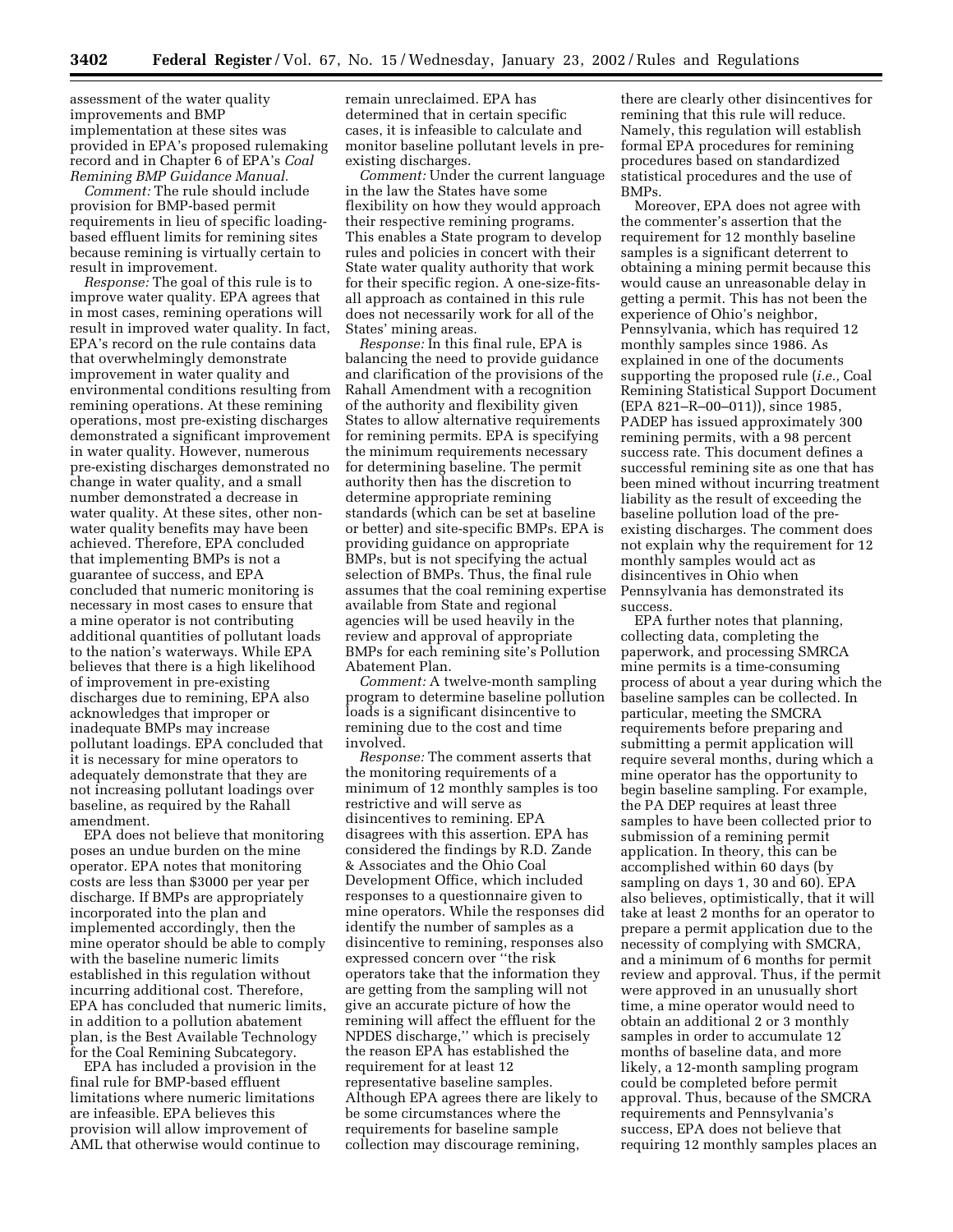undue burden on mine operators, and EPA believes it is more likely that a mine operator will be able to obtain 12 samples during the permitting process if the operator identifies and plans for baseline sampling early in the remining process.

In addition, EPA notes that the baseline sample collection requirements of this rule protect both the remining operator and the environment. If baseline characterization of pre-existing pollutant discharges is inadequate (for example, if it is based on too few samples), there is a chance that an operator could consistently face noncompliance by discharging pollutant loadings above an underestimated baseline that did not adequately incorporate natural variation in pollutant loading. In addition, there is the chance that environmental improvement could be jeopardized by allowing for pollutant loading discharges at high levels that still fall below an overestimated baseline.

Finally, as discussed in the Coal Remining Statistical Support Document (EPA–821–B–01–011), and in Statistical Analysis of Abandoned Mine Drainage in the Assessment of Pollution Load (EPA–821–B–01–014), EPA believes that 12 monthly samples are the minimum to derive a statistically sound estimate of baseline.

*Comment:* EPA should consider expanding the rule to allow for alternative remining limits for other parameters, including suspended solids and settleable solids. The same rationale justifying alternative limits for acid mine drainage should apply to all existing water quality problems from abandoned mine lands. For instance, in Virginia, the State's 1998 303(d) list identifies fifteen streams in the coalfields impaired by resource extraction. Only two of those streams are identified as impaired by AMD and only one by active coal mining. The majority of the impaired streams have been impacted by discharges from abandoned underground mines or drainage from unreclaimed surface mines containing high levels of dissolved, settleable, and suspended solids. Coal companies will continue to be discouraged from assuming these significant drainage and discharge liabilities without some alternative effluent limitations.

*Response:* Based on the baseline conditions of sediment present at some AML, EPA believes that the benefits of remining may be severely limited if EPA does not address sediment in the final rule. In accordance with the intent of the Rahall Amendment, which seeks to encourage remining while ensuring that

the remining activity will potentially improve and reclaim AML, and due to comments received on the NODA, EPA is establishing alternative limits for sediment in pre-existing discharges.

*Comment:* EPA does not have the authority to promulgate alternative standards for sediment because this is inconsistent with the Rahall amendment.

*Response:* The authority for today's rule is section 304(b) of the Clean Water Act, which requires the Agency to adopt and revise regulations providing guidelines for effluent limitations as appropriate. The Rahall Amendment, section 301(p) of the Act, provided specific authority for modified, less stringent effluent limitations for specified coal remining operations. Because the effluent limitations guidelines for the Coal Mining Point Source Category did not provide any different requirements for coal remining operations, the Rahall Amendment provided the only basis for issuing permits containing modified requirements to remining operations. In promulgating today's regulations adopting effluent limitation guidelines for the coal remining subcategory, EPA is adopting requirements that are consistent with, but not necessarily identical to, the provisions of the Rahall Amendment. The applicability of these effluent limitation guidelines to remining operations in AML abandoned after the enactment of SMCRA is within EPA's discretion under section 304(b).

#### *B. Western Alkaline Coal Mining Subcategory*

*Comment:* EPA documents related to the rule assume that the proposed Western Alkaline Coal Mining Subcategory would have no ''significant impacts on relative coal production in the West versus the East'' but fail to detail the basis for this assumption.

*Response:* EPA further examined the potential impact of the proposed guidelines on the competitiveness of coal production in the East relative to coal production in the West. This analysis supported EPA's conclusions that the rule would have no significant impact on competitiveness. The revised estimated cost savings comprise an average of about \$0.033 saved per ton of coal produced in western alkaline surface mines or about 0.4 percent of the value of coal production. This relatively small percentage decrease in delivered price, combined with the effect of transportation costs, suggest that the impact of the savings on the relative competitiveness of eastern and western coal should be very small. A detailed analysis of this issue is presented in the

economic analysis, included in the rulemaking record.

*Comment:* The commenter believes that if modeling can demonstrate compliance it does not matter where the runoff originates. The commenter supports the expansion of the Western Alkaline Coal Mining Subcategory to include drainage from active mining areas.

*Response:* The Agency has considered the use of alternative sediment controls for non-process areas in addition to reclamation areas. EPA determined that alternative sediment controls were appropriate for reclamation areas for several reasons. These reasons included that sediment is a natural component of runoff in arid watersheds, that sediment is typically the only parameter of concern in runoff from western alkaline reclamation areas, that BMPs are proven to be effective at controlling sediment, and that computer modeling procedures are able to accurately predict sediment runoff conditions. Due to comments received in support of expanding the area of alternative sediment controls, EPA evaluated additional non-process areas under the same set of circumstances. Based on this rationale, in addition to comments and data received on the proposal, EPA determined that similar circumstances exist for runoff from some non-process mine areas including brushing and grubbing areas, topsoil stockpiling areas, and regraded areas. In each of these areas, sediment is typically the only parameter of concern, BMPs can be implemented to maintain sediment levels below baseline, and modeling procedures are appropriate. Therefore, EPA has expanded the Western Alkaline Coal Mining Subcategory to include these areas in addition to the mining reclamation area. However, EPA decided not to include spoil piles in the Western Alkaline Coal Mining Subcategory due to the lack of applicable BMPs, the lack of adequate modeling procedures for an unconsolidated land area, and the potential for contamination of the runoff. See section V.B.3 for further explanation.

*Comment:* If indeed there are serious negative impacts to retaining sedimentation ponds after active mining has ceased, then EPA has chosen the wrong solution. The obvious remedy is to enforce the existing regulations, not change them to accommodate these negative impacts that violate Federal and State mining laws.

*Response:* EPA notes that it has received comments from other stakeholders which have both agreed and disagreed with EPA's assertion that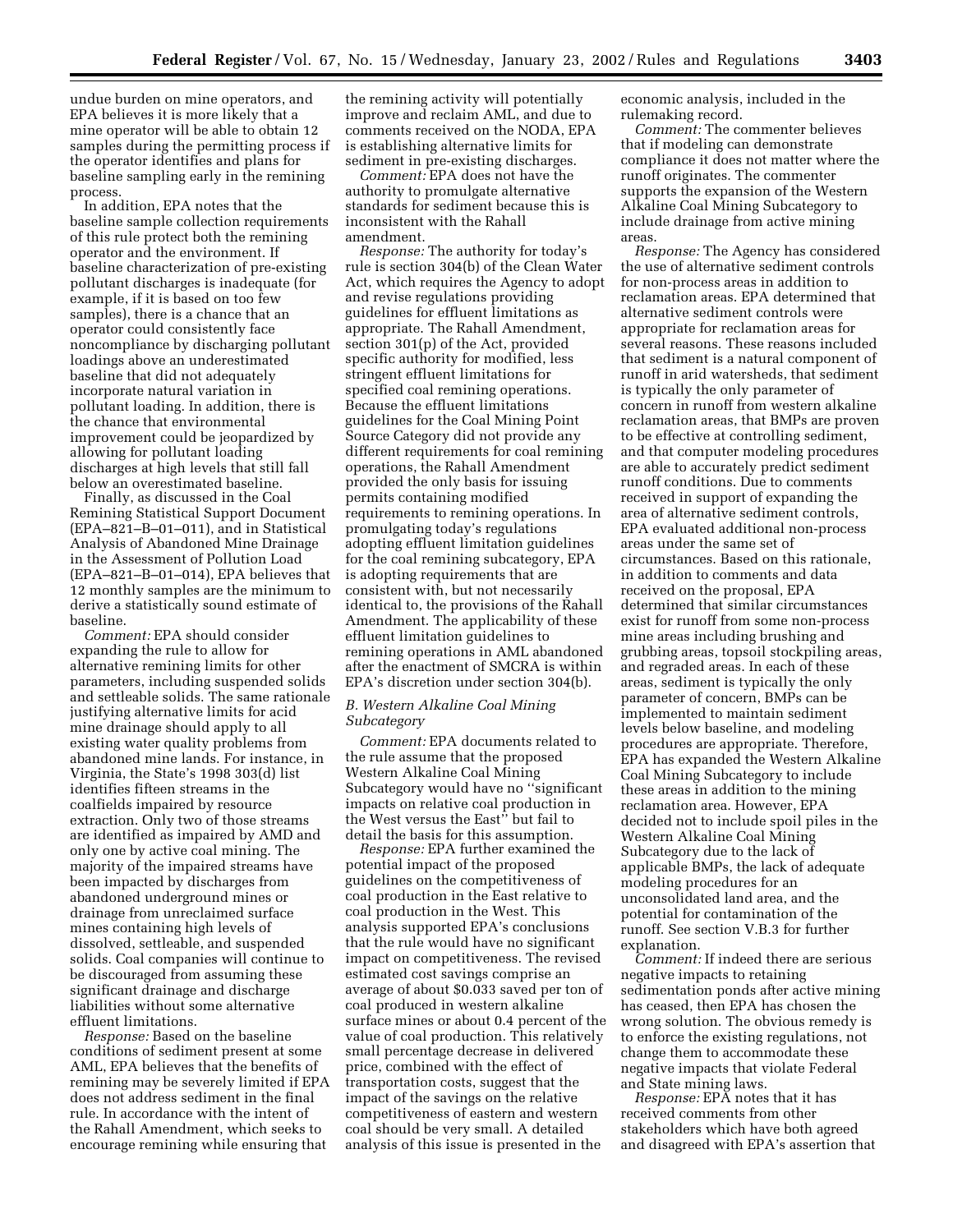sedimentation ponds may be causing negative environmental impacts. EPA believes that sedimentation ponds, when constructed to meet numeric discharge standards, may cause negative environmental impacts in certain circumstances. EPA listed the potential impacts in the proposal which include loss of water due to evaporation, additional land disturbance, accelerated erosion, and upset of the natural hydrologic balance. While in many cases sedimentation ponds are not causing negative impacts, EPA also believes that there are instances where sedimentation ponds are causing upsets to the natural hydrologic balance. As discussed in the preamble, EPA believes that the most environmentally responsible goal is to maintain sediment loads at pre-disturbed conditions.

The negative impacts caused by the exclusive use of sedimentation ponds cannot necessarily be remedied by enforcing existing regulations. For example, water loss from a sedimentation pond cannot reasonably be controlled. Additionally, land must be disturbed during the construction, maintenance, and removal of the sedimentation ponds. Although this land must eventually be reclaimed in order to meet existing regulations, EPA estimates that 600 acres per year will not be disturbed due to implementation of the sediment control plan required by the Western Alkaline Coal Mining Subcategory.

OSMRE regulations require that mine operators ''minimize the disturbances to the prevailing hydrologic balance at the mine-site and in associated offsite areas and to the quality and quantity of water in surface and ground water systems both during and after surface coal mining operations and during reclamation \* \* \*'' (SMCRA section 515(b)(10)). While existing EPA regulations at 40 CFR part 434, subpart E Post-Mining Areas require that wastewater discharges from reclamation areas contain less than 0.5 ml/L settleable solids, EPA has concluded that background sediment concentrations in the arid and semiarid west are significantly higher than the 0.5 ml/L standard. EPA has recognized this discrepancy by adopting the Western Alkaline Subcategory.

*Comment:* In Colorado, all of the coal mines rely extensively on approved and permitted sedimentation ponds to ensure compliance with applicable discharge standards, to control sediment and to protect downstream water quality. Colorado's topography and hydrologic regime generally dictate the need for sedimentation ponds to achieve this compliance and protection. The

proposed alternative standards and practices may also be applicable in some cases and such options should be allowed. However, we recommend that the rules clearly include a ''grandfather clause'' which states that mines can continue to utilize, now and in the future, sedimentation ponds with numeric standard methods.

*Response:* EPA notes that in many cases, sedimentation ponds may be necessary to meet water quality standards or to protect receiving streams and has concluded that the use of sedimentation ponds should be determined on a site by site basis in accordance with computer modeling, NPDES permit authorities and SMCRA permit authorities. EPA does not believe that a ''grandfather clause'' is necessary to address the commenter's concerns. EPA has clearly stated in the proposed and final preamble that sedimentation ponds are considered a BMP which may be necessary in certain circumstances to protect water quality. EPA also believes that numeric limitations may be necessary in certain circumstances to protect water quality, and recognizes that the NPDES authority can impose numeric effluent limits on point source discharges from reclamation areas where necessary to meet water quality standards.

*Comment:* A commenter would like further clarification regarding the use of the term ''natural'' in reference to sediment loading, background levels and undisturbed conditions. In New Mexico most land cannot be considered ''natural'' since it has been disturbed some way. There is nothing that could be considered ''natural''.

*Response:* EPA agrees with the commenter that ''natural'' conditions are not the same as ''background'' conditions because much of the applicable land has been disturbed in some way by activities such as grazing or development. EPA erroneously used these two terms interchangeably in the proposal. EPA has revised its language in the final preamble and rule to correct this error by using the term ''pre-mined, undisturbed'' to indicate the level of sediment present prior to disturbance by surface coal mining.

*Comment:* The successful enforcement of both SMCRA and Clean Water Act requirements on the coal industry is, at best, a tenuous situation. EPA proposes to eliminate numeric effluent limitations in the western alkaline coal mining subcategory and instead place its trust in control plans based on computer modeling. This rather subjective standard would be difficult to enforce.

*Response:* As documented by comments submitted by the Office of Surface Mining, State and Tribal regulatory authorities, and mine operators, EPA does not agree that enforcement of both SMCRA and CWA requirements will be difficult. In fact, EPA believes that the new subcategory requirements will be much easier to enforce than numeric limits. As described in the proposal, implementation of a sediment control plan based on computer modeling will allow inspectors to determine compliance at any time, regardless of whether or not precipitation has occurred. Additionally, EPA does not agree that computer modeling produces a ''subjective'' standard. The RUSLE and SEDCAD models are well documented models based on many years of experience. As documented by comments submitted, these models are commonly used by regulatory authorities to determine sediment loadings.

*Comment:* The requirements for the proposed western alkaline coal mining subcategory have the potential to duplicate many permitting, inspection, and enforcement provisions of SMCRA.

*Response:* EPA does not intend for the new subcategory requirements to result in a duplication of work. Rather, EPA believes that compliance determinations under today's rule will encourage coordination and cooperation between SMCRA and NPDES authorities. EPA believes that, in many cases, the NPDES permit authority may not have the expertise or resources to adequately review mining related sediment control plans and associated modeling efforts. EPA recognizes that the requirements for permit application provided under SMCRA section 507, reclamation plans provided under SMCRA section 508, and inspections and monitoring provided under SMCRA section 517 are, in most cases, substantial and adequate. EPA envisions that approval by OSMRE or the delegated authority on the modeling effort and sediment control plan will often be sufficient to satisfy the NPDES permitting authority. As stated in Section XI.2.C of this document, this may require a Memorandum of Understanding to be developed to further the cooperation between regulatory agencies.

*Comment:* Some experience with sedimentation ponds in the arid and semiarid West is that downstream erosion caused by ''clear water discharge,'' while theoretically possible, is not generally a problem because storm runoff at most western mines is stored and rarely discharges from these ponds. Water is mostly lost to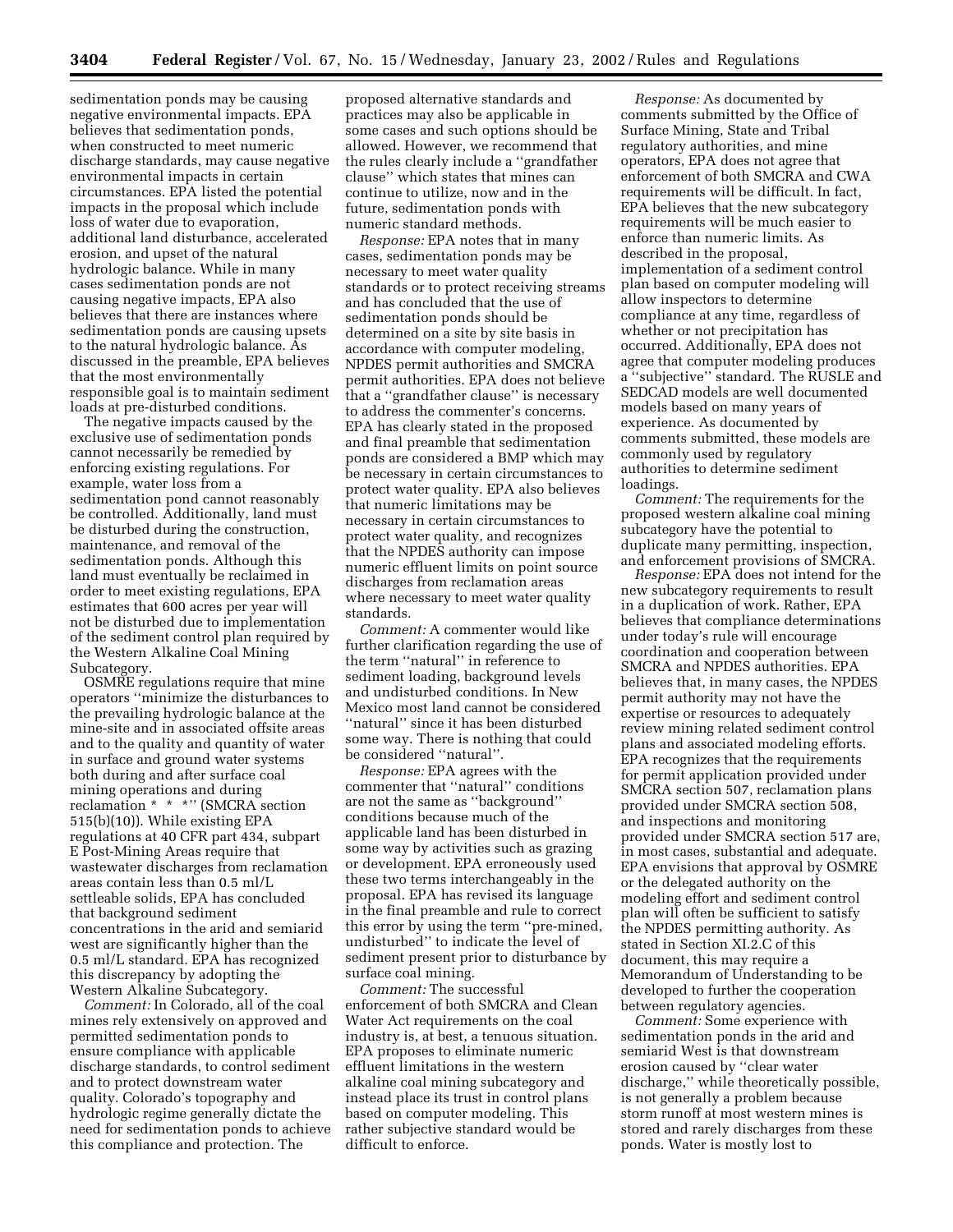evaporation and seepage. Also, in northwest Colorado, coal mine operators may also discharge into streams that, by contrast, are shrub lined, stable and not subject to additional erosion or scouring. Thus, sedimentation ponds produce environmental benefits and are generally used by coal mine operators in the Uinta Basin to meet applicable discharge requirements.

*Response:* EPA thanks the commenter for clarification that ''clear water discharge'' may not typically be a problem. Comment on this issue has been varied. Some commenters have supported the claim that sedimentation ponds disturb downstream hydrologic balances and the ''clear water'' discharge from such ponds can cause erosion to receiving streams. Other commenters have noted that they have not found this to be the case.

EPA agrees that sedimentation ponds do not necessarily result in adverse environmental impacts. EPA believes that ponds may be necessary in certain circumstances to ensure that sediment levels are maintained below pre-mine levels. EPA notes that ponds are one of a suite of BMPs that a mine may install in order to meet reclamation standards. However, ponds may not be necessary in all circumstances and the use of other BMPs such as check dams, vegetation, silt fences, and other construction practices may be equally protective of the environment. One advantage of using BMPs in lieu of, or in addition to, ponds is that less land is disturbed for pond construction and removal.

EPA also acknowledges there are differences in background conditions among sites in the West. For this reason, EPA has established a regulatory structure for the Western Alkaline Coal Mining Subcategory that allows mine sites to design site-specific sediment control plans that demonstrate that the discharge of sediment will not be greater than pre-mined, undisturbed conditions. Therefore, the sediment control plan and discharge limitations for a mine in northwest Colorado will likely be different from a mine site in New Mexico.

*Comment:* Models are constantly in a state of upgrade, thus model predictions written into an operator's permit application package can become outdated. New models may be released that better predict sediment yield for reclaimed areas than one used for the original reclamation and hydrologic analysis. The commenter recommends that EPA stipulate in the final regulation flexibility with regard to models that OSMRE validates for developing sediment yield standards.

*Response:* EPA proposed and finalized the following language regarding acceptable computer models: ''The operator must use the same watershed model that was or will be used to acquire the SMCRA permit .'' EPA intends this to mean that a mine can use the upgraded version of a computer model that was used in the original application. For example, if the mine used SEDCAD 4.0 in their application, then the mine operator could use SEDCAD 5.0 in subsequent modeling procedures. This does not mean that the operator could switch to an entirely new model that was not approved in the original mine permit. EPA believes that this language provides the necessary flexibility that the commenter desires to use the most recent and appropriate modeling procedure.

# **Appendix A: Definitions, Acronyms, and Abbreviations Used in This Document**

Act—Clean Water Act

- Agency—U.S. Environmental Protection Agency
- Alkaline mine drainage—mine drainage which, before any treatment, has a pH equal to or greater than 6.0 and total iron concentration of less than 10 mg/l.
- AMD—Acid mine drainage, which means mine drainage which, before any treatment, either has a pH of less than 6.0 or a total iron concentration equal to or greater than 10 mg/l.
- AML—Abandoned mine land
- BAT—The best available technology economically achievable, under section 304(b)(2)(B) of the Clean Water Act
- BCT—Best conventional pollutant control technology under section 304(b)(4)(B) of the Clean Water Act
- BMP—Best management practice
- BPT—Best practicable control technology currently available, under section 304(b)(1) of the Clean Water Act

Brushing and grubbing area—The area where woody plant materials that would interfere with soil salvage operations have been removed or incorporated into the soil that is being salvaged.

- CFR—Code of Federal Regulations
- Clean Water Act—Federal Water Pollution Control Act Amendments (33 U.S.C. 1251 *et seq.*)
- Conventional pollutants—Constituents of wastewater as determined by Section 304(a)(4) of the Clean Water Act, including pollutants classified as biochemical oxygen demanding, suspended solids, oil and grease, fecal coliform, and pH
- CWA—Clean Water Act
- EPA—U.S. Environmental Protection Agency
- FTE—Full-time employees
- ICR—Information Collection Request
- NAICS—North American Industry Classification System
- NPDES—National Pollutant Discharge Elimination System
- NSPS—New source performance standards under Section 306 of the Clean Water Act OMB—Office of Management and Budget OSMRE —Office of Surface Mining,
- Reclamation and Enforcement Pollution abatement area—The part of the permit area that is causing or contributing to the baseline pollution load of preexisting discharges. The pollution abatement area must include, to the extent practicable, areas adjacent to and nearby the remining operation that also must be affected to reduce the pollution load of the pre-existing discharges and may include the immediate location of the pre-existing discharges.
- POTW—Publicly-owned treatment works PPA—Pollution Prevention Act of 1990
- Pre-existing discharge—Any discharge resulting from mining activities that have been abandoned prior to the time of the remining permit application.
- Pre-mined, undisturbed—The conditions present at the time of a mining permit application.
- PSNS—Pretreatment standards for new sources
- Reclamation area—the surface area of a coal mine that has been returned to required contour and on which revegetation (specifically, seeding or planting) work has been commenced.
- Regraded area—The surface area of a coal mine which has been returned to required contour.
- Remining—Coal remining refers to a coal mining operation at a site on which coal mining was previously conducted and where the site has been abandoned or the performance bond has been forfeited.
- RFA—Regulatory Flexibility Act
- RUSLE—Revised Universal Soil Loss Equation
- SBA—Small Business Administration
- SBREFA—Small Business Regulatory Enforcement Fairness Act
- Sediment—All undissolved organic and inorganic material transported or deposited by water.
- Sediment Yield—The sum of the soil losses from a surface minus deposition in macrotopographic depressions, at the toe of the hillslope, along field boundaries, or in terraces and channels sculpted into the hillslope.
- SIC—Standard Industrial Classifications
- SMCRA—Surface Mining Control and Reclamation Act
- SS—Settleable Solids
- Topsoil stockpiling area—The area outside the mined-out area where topsoil is temporarily stored for use in reclamation, including containment berms.
- Toxic Pollutants—The pollutants designated by EPA as toxic in 40 CFR 401.15.
- TSS—Total Suspended Solids
- UMRA—Unfunded Mandates Reform Act
- U.S.C.—United States Code
- WTP—Willingness to pay

#### **List of Subjects**

*40 CFR Part 9*

Reporting and recordkeeping requirements.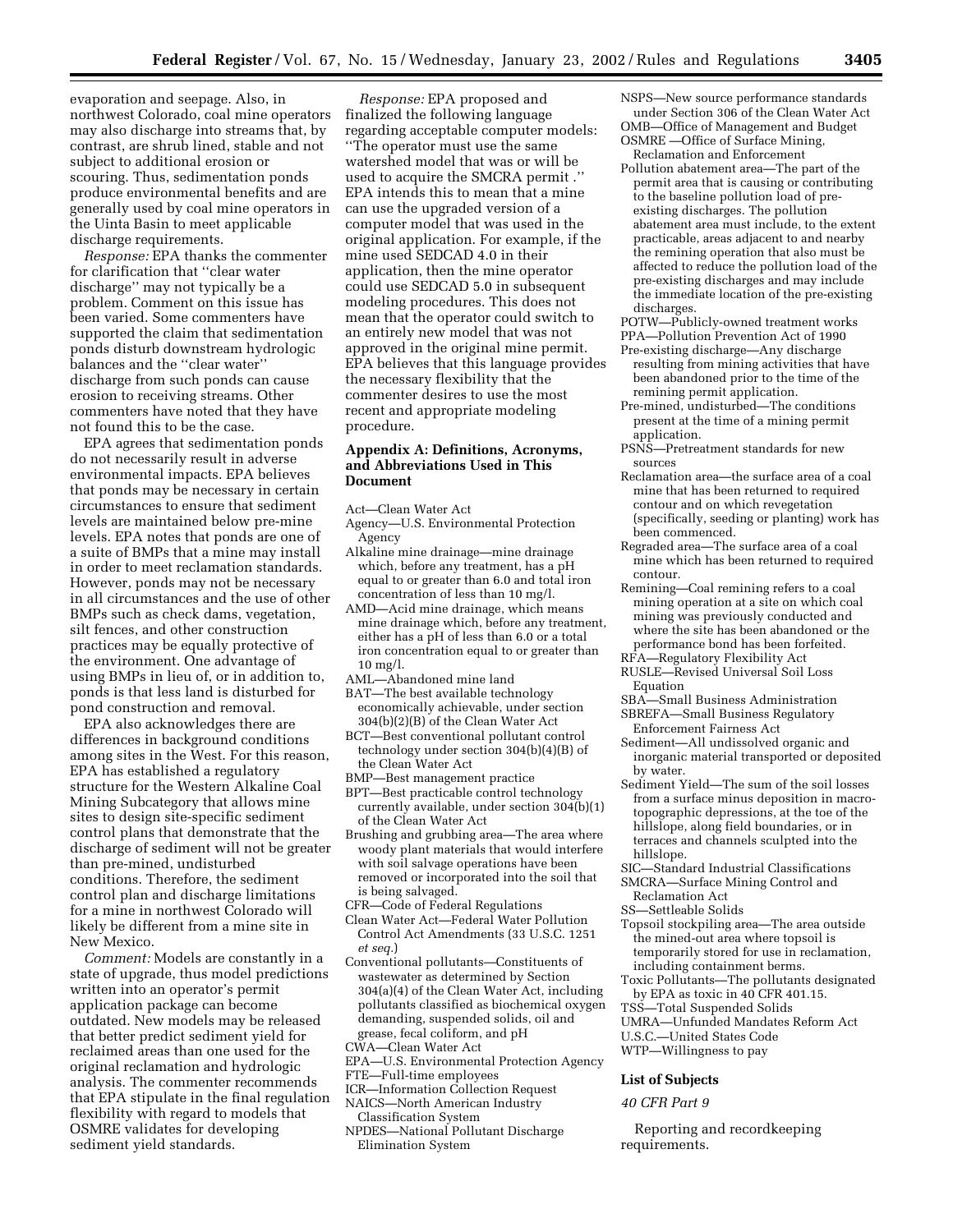#### *40 CFR Part 434*

Environmental protection, Mines, Reporting and recordkeeping requirements, Waste treatment and disposal, Water pollution control.

Dated: December 27, 2001.

# **Christine Todd Whitman,**

*Administrator.*

For the reasons set forth in the preamble, 40 CFR Parts 9 and 434 are amended as follows:

# **PART 9—[AMENDED]**

1. The authority citation for part 9 continues to read as follows:

**Authority:** 7 U.S.C. 135 et seq., 136–136y; 15 U.S.C. 2001, 2003, 2005, 2006, 2601–2671; 21 U.S.C. 331j, 346a, 348; 31 U.S.C. 9701; 33 U.S.C. 1251 et seq., 1311, 1313d, 1314, 1318, 1321, 1326, 1330, 1342, 1344, 1345 (d) and (e), 1361; E.O. 11735, 38 FR 21243, 3 CFR, 1971–1975 Comp. p. 973; 42 U.S.C. 241, 242b, 243, 246, 300f, 300g, 300g–1, 300g–2, 300g–3, 300g–4, 300g–5, 300g–6, 300j–1, 300j–2, 300j–3, 300j–4, 300j–9, 1857 et seq., 6901–6992k, 7401–7671q, 7542, 9601–9657, 11023, 11048.

2. In § 9.1 the table is amended by adding a new heading with entries in numerical order to read as follows:

#### **§ 9.1 OMB approvals under the Paperwork Reduction Act.**

| ÷       | ÷ | ÷                 | ÷ | ÷       |                                          |                    |
|---------|---|-------------------|---|---------|------------------------------------------|--------------------|
|         |   | 40 CFR citation   |   |         |                                          | OMB control<br>No. |
| $\star$ |   | $\star$           |   | $\star$ | $\star$                                  |                    |
|         |   |                   |   |         | <b>Coal Mining Point Source Category</b> |                    |
|         |   | $434.72 - 434.75$ |   |         |                                          | 2040-0239          |
|         |   |                   |   |         |                                          | 2040-0239          |
|         |   |                   |   |         |                                          | 2040-0239          |
|         |   |                   |   |         |                                          | 2040-0239          |
| $\star$ |   |                   |   |         |                                          |                    |

# **PART 434—[AMENDED]**

2. The authority citation for part 434 continues to read as follows:

**Authority:** 33 U.S.C. 1311, 1314(b), (c), (e), and (g), 1316(b) and (c), 1317(b) and (c), and 1361.

3. Revise § 434.50 to read as follows:

#### **§ 434.50 Applicability.**

The provisions of this subpart are applicable to discharges from postmining areas, except as provided in subpart H—Western Alkaline Coal Mining of this part.

4. Revise § 434.60 to read as follows:

# **§ 434.60 Applicability.**

The provisions of this subpart F apply to this part 434 as specified in subparts B, C, D, E and G of this part.

5. Add subpart G, consisting of §§ 434.70 through 434.75, to read as follows:

# **Subpart G—Coal Remining**

Sec.

- 434.70 Specialized definitions.
- 434.71 Applicability.
- 434.72 Effluent limitations attainable by the application of the best practicable control technology currently available (BPT).
- 434.73 Effluent limitations attainable by application of the best available technology economically achievable (BAT).
- 434.74 Effluent limitations attainable by application of the best conventional pollutant control technology (BCT).
- 434.75 New source performance standards (NSPS).

# **Subpart G—Coal Remining**

#### **§ 434.70 Specialized definitions.**

(a) The term *coal remining operation* means a coal mining operation at a site on which coal mining was previously conducted and where the site has been abandoned or the performance bond has been forfeited.

(b) The term *pollution abatement area* means the part of the permit area that is causing or contributing to the baseline pollution load of pre-existing discharges. The pollution abatement area must include, to the extent practicable, areas adjacent to and nearby the remining operation that also must be affected to reduce the pollution load of the pre-existing discharges and may include the immediate location of the pre-existing discharges.

(c) The term *pre-existing discharge* means any discharge resulting from mining activities that have been abandoned prior to the time of a remining permit application. This term shall include a pre-existing discharge that is relocated as a result of the implementation of best management practices (BMPs) contained in the Pollution Abatement Plan.

(d) The term *steep slope* means any slope above twenty degrees or such lesser slope as may be defined by the regulatory authority after consideration of soil, climate, and other characteristics of a region or State. This term does not apply to those situations in which an operator is mining on flat or gently rolling terrain, on which an occasional steep slope is encountered and through which the mining operation is to proceed, leaving a plain or predominantly flat area.

(e) The term *new source remining operation* means a remining operation at a coal mine where mining first commences after February 22, 2002 and subsequently becomes an abandoned mine.

# **§ 434.71 Applicability.**

(a) This subpart applies to preexisting discharges that are located within or are hydrologically connected to pollution abatement areas of a coal remining operation.

(b) A pre-existing discharge that is intercepted by active mining or that is commingled with waste streams from active mining areas for treatment is subject to the provisions of § 434.61 Commingling of waste streams. For the purposes of this subpart, § 434.61 requires compliance with applicable BPT, BAT, BCT, and NSPS effluent limitations in subparts C, D, and F of this part. Section 434.61 applies to the commingled waste stream only during the time when the pre-existing discharge is intercepted by active mining or is commingled with active mine wastewater for treatment or discharge. After commingling has ceased, the pre-existing discharge is subject to the provisions of this part.

(c) In situations where coal remining operations seek reissuance of an existing remining permit with BPJ limitations and the regulatory authority determines that it is not feasible for a remining operator to re-establish baseline pollutant levels in accordance with the statistical procedures contained in Appendix B of this part, pre-existing discharge limitations at existing remining operations shall remain subject to baseline pollutant levels established during the original permit application.

(d) The effluent limitations in this subpart apply to pre-existing discharges until the appropriate SMCRA authority has authorized bond release.

### **§ 434.72 Effluent limitations attainable by the application of the best practicable control technology currently available (BPT).**

(a) The operator must submit a sitespecific Pollution Abatement Plan to the permitting authority for the pollution abatement area. The plan must be approved by the permitting authority and incorporated into the permit as an effluent limitation. The Pollution Abatement Plan must identify characteristics of the pollution abatement area and the pre-existing discharges. The Pollution Abatement Plan must be designed to reduce the pollution load from pre-existing discharges and must identify the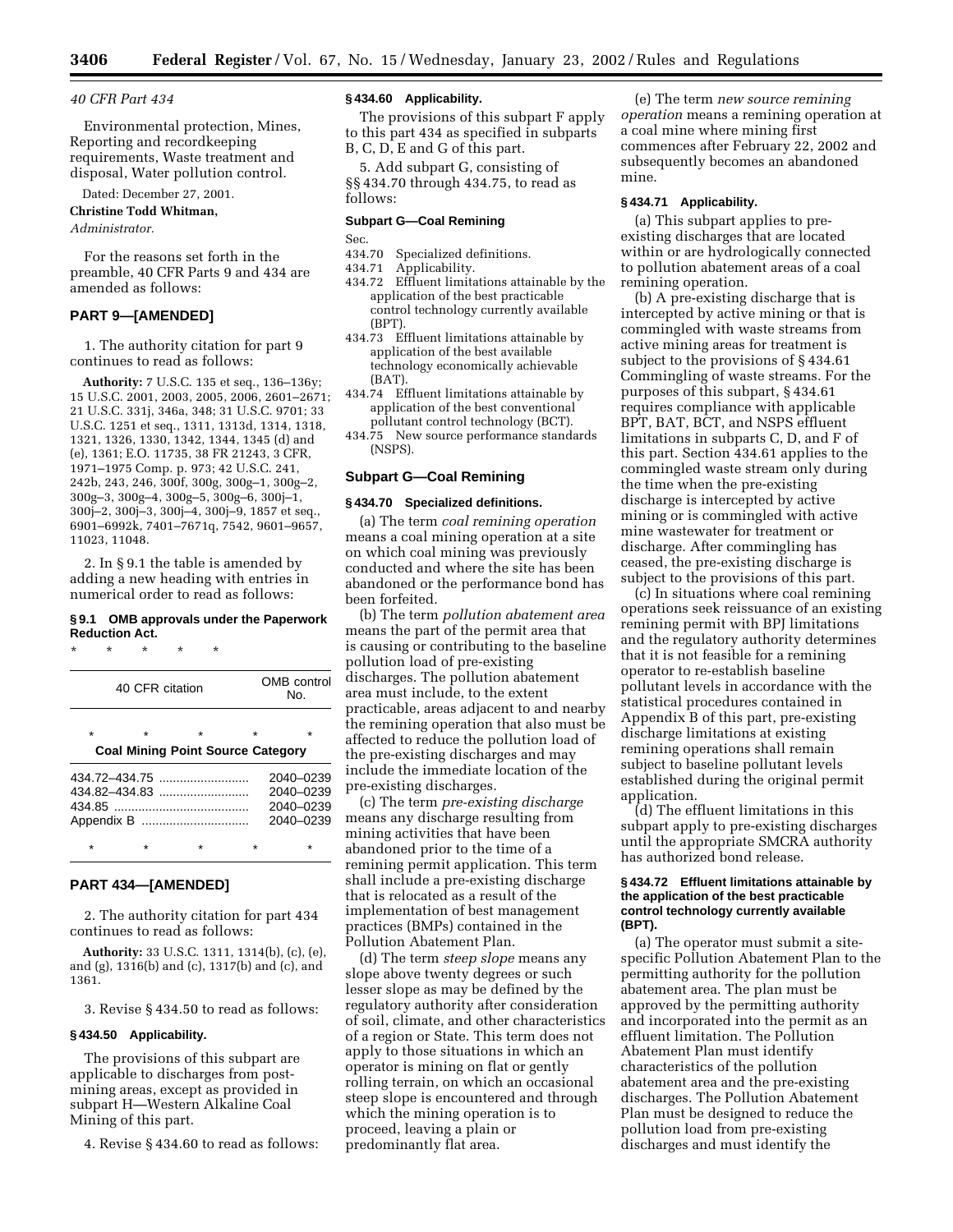selected best management practices (BMPs) to be used. The plan must describe the design specifications, construction specifications, maintenance schedules, criteria for

monitoring and inspection, and expected performance of the BMPs. The BMPs must be implemented as specified in the plan.

(b) (1) Except as provided in 40 CFR 125.30 through 125.32 and paragraph (b)(2) of this section, the following effluent limits apply to pre-existing discharges:

# EFFLUENT LIMITATIONS

| Pollutant | Requirement                                                                                                                      |  |  |  |  |  |
|-----------|----------------------------------------------------------------------------------------------------------------------------------|--|--|--|--|--|
|           | May not exceed baseline loadings (as defined by Appendix B of this<br>part).                                                     |  |  |  |  |  |
|           | May not exceed baseline loadings (as defined by Appendix B of this<br>part).                                                     |  |  |  |  |  |
|           | May not exceed baseline loadings (as defined by Appendix B of this<br>part).                                                     |  |  |  |  |  |
|           | During remining and reclamation, may not exceed baseline loadings<br>(as defined by Appendix B of this part).                    |  |  |  |  |  |
|           | Prior to bond release, the pre-existing discharge must meet the appli-<br>cable standards for TSS or SS contained in Subpart E.1 |  |  |  |  |  |

1A pre-existing discharge is exempt from meeting standards in Subpart E of this part for TSS and SS when the permitting authority determines that Subpart E standards are infeasible or impractical based on the site-specific conditions of soil, climate, topography, steep slopes, or other baseline conditions provided that the operator demonstrates that significant reductions of TSS and SS will be achieved through the incorporation of sediment control BMPs into the Pollution Abatement Plan as required by paragraph (a) of this section.

(2) If the permitting authority determines that it is infeasible to collect samples for establishing the baseline pollutant levels pursuant to paragraph (b)(1) of this section, and that remining will result in significant improvement that would not otherwise occur, then the numeric effluent limitations in paragraph (b)(1) of this section do not apply. Pre-existing discharges for which it is infeasible to collect samples for determination of baseline pollutant levels include, but are not limited to, discharges that exist as a diffuse groundwater flow that cannot be assessed via sample collection; a base flow to a receiving stream that cannot be monitored separate from the receiving stream; a discharge on a steep or hazardous slope that is inaccessible for sample collection; or, a number of preexisting discharges so extensive that monitoring of individual discharges is infeasible.

#### **§ 434.73 Effluent limitations attainable by application of the best available technology economically achievable (BAT).**

Except as provided in 40 CFR 125.30 through 125.32 and 434.72(b)(2), a preexisting discharge must comply with the effluent limitations listed in § 434.72(b) for net acidity, iron and manganese. The operator must also submit and implement a Pollution Abatement Plan as required in § 434.72(a) .

#### **§ 434.74 Effluent limitations attainable by application of the best conventional pollutant control technology (BCT).**

Except as provided in 40 CFR 125.30 through 125.32 and 434.72(b)(2), a preexisting discharge must comply with the effluent limitations listed in § 434.72(b) for total suspended solids. The operator

must also submit and implement a Pollution Abatement Plan as required in § 434.72(a).

# **§ 434.75 New source performance standards (NSPS).**

Except as provided in § 434.72(b)(2), a pre-existing discharge from a new source remining operation must comply with the effluent limitations listed in § 434.72(b) for iron, manganese, acidity and total suspended solids. The operator must also submit and implement a Pollution Abatement Plan as required in § 434.72(a).

6. Add subpart H, consisting of §§ 434.80 through 434.85, to read as follows:

# **Subpart H—Western Alkaline Coal Mining**

- Sec.<br>434.80 434.80 Specialized definitions.<br>434.81 Applicability.
- Applicability.
- 434.82 Effluent limitations attainable by the application of the best practicable control technology currently available (BPT).
- 434.83 Effluent limitations attainable by application of the best available technology economically achievable (BAT).
- 434.84 Effluent limitations attainable by application of the best conventional pollutant control technology (BCT). [Reserved]
- 434.85 New source performance standards (NSPS).

# **Subpart H—Western Alkaline Coal Mining**

# **§ 434.80 Specialized definitions.**

(a) The term *brushing and grubbing area* means the area where woody plant materials that would interfere with soil salvage operations have been removed

or incorporated into the soil that is being salvaged.

(b) The term *regraded area* means the surface area of a coal mine that has been returned to required contour.

(c) The term *sediment* means undissolved organic and inorganic material transported or deposited by water.

(d) The term *sediment yield* means the sum of the soil losses from a surface minus deposition in macro-topographic depressions, at the toe of the hillslope, along field boundaries, or in terraces and channels sculpted into the hillslope.

(e) The term *topsoil stockpiling area* means the area outside the mined-out area where topsoil is temporarily stored for use in reclamation, including containment berms.

(f) The term *western coal mining operation* means a surface or underground coal mining operation located in the interior western United States, west of the 100th meridian west longitude, in an arid or semiarid environment with an average annual precipitation of 26.0 inches or less.

#### **§ 434.81 Applicability.**

(a) This subpart applies to alkaline mine drainage at western coal mining operations from reclamation areas, brushing and grubbing areas, topsoil stockpiling areas, and regraded areas.

(b) This subpart applies to drainage at western coal mining operations from reclamation areas, brushing and grubbing areas, topsoil stockpiling areas, and regraded areas where the discharge, before any treatment, meets all the following requirements:

(1) pH is equal to or greater than 6.0;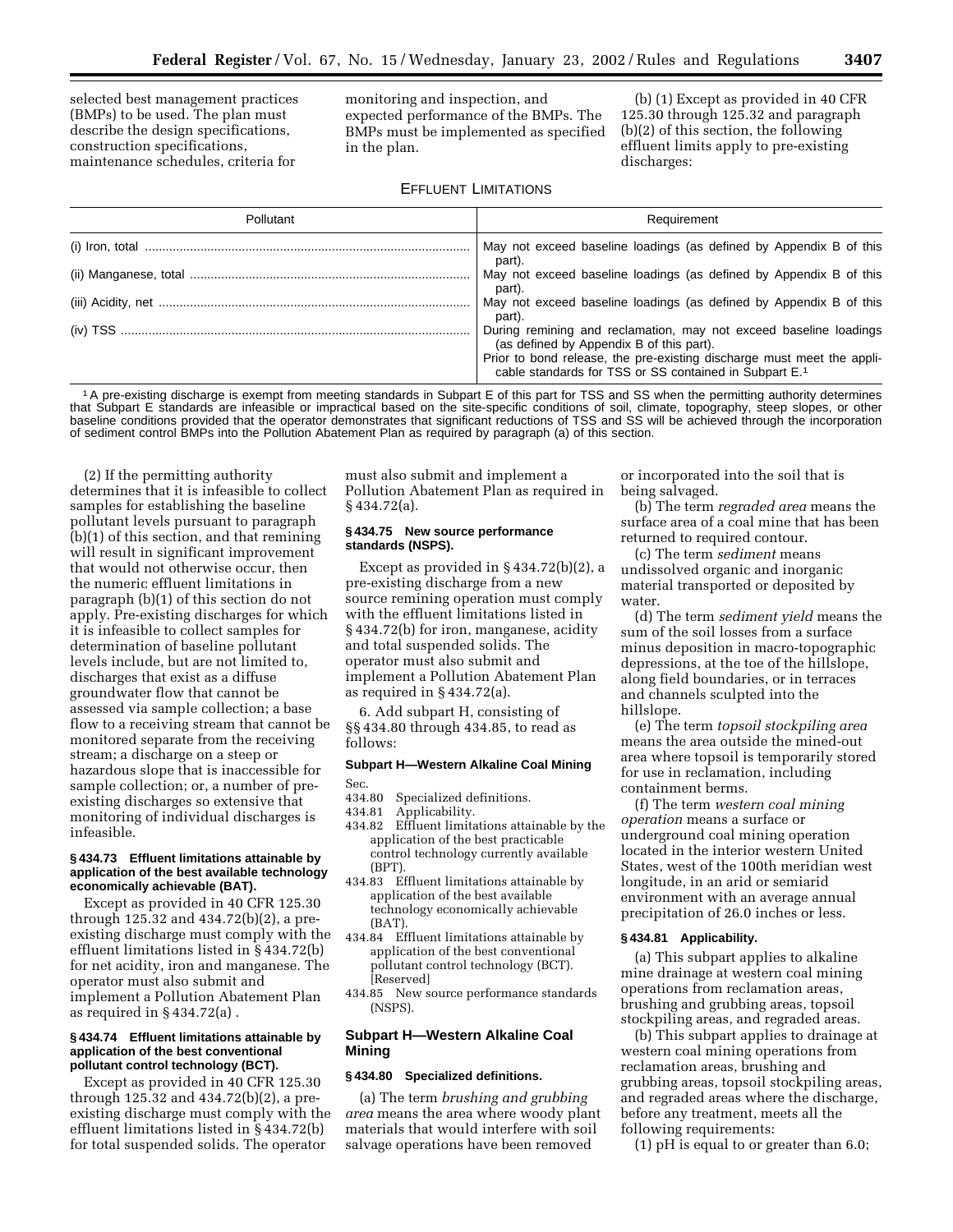(2) Dissolved iron concentration is less than 10 mg/L; and

(3) Net alkalinity is greater than zero. (c) The effluent limitations in this subpart apply until the appropriate SMCRA authority has authorized bond release.

# **§ 434.82 Effluent limitations attainable by the application of the best practicable control technology currently available (BPT).**

Except as provided in 40 CFR 125.30 through 125.32, the following effluent limitations apply to mine drainage from applicable areas of western coal mining operations:

(a) The operator must submit a sitespecific Sediment Control Plan to the permitting authority that is designed to prevent an increase in the average annual sediment yield from pre-mined, undisturbed conditions. The Sediment Control Plan must be approved by the permitting authority and be incorporated into the permit as an effluent limitation. The Sediment Control Plan must identify best management practices (BMPs) and also must describe design specifications, construction specifications, maintenance schedules, criteria for inspection, as well as expected performance and longevity of the best management practices.

(b) Using watershed models, the operator must demonstrate that implementation of the Sediment Control Plan will result in average annual sediment yields that will not be greater than the sediment yield levels from premined, undisturbed conditions. The operator must use the same watershed model that was, or will be, used to acquire the SMCRA permit.

(c) The operator must design, implement, and maintain BMPs in the manner specified in the Sediment Control Plan.

#### **§ 434.83 Effluent limitations attainable by application of the best available technology economically achievable (BAT).**

Except as provided in 40 CFR 125.30 through 125.32, any existing western coal mining operation with drainage subject to this subpart must meet the effluent limitations in § 434.82.

### **§ 434.84 Effluent limitations attainable by application of the best conventional pollutant control technology (BCT). [Reserved]**

# **§ 434.85 New source performance standards (NSPS).**

Any new source western coal mining operation with drainage subject to this subpart must meet the effluent limitations in § 434.82.

6. Part 434 is amended by adding appendix B to part 434 as follows:

# **Appendix B to Part 434—Baseline Determination and Compliance Monitoring for Pre-existing Discharges at Remining Operations**

#### **I. General Procedure Requirements**

a. This appendix presents the procedures to be used for establishing effluent limitations for pre-existing discharges at coal remining operations, in accordance with the requirements set forth in Subpart G; Coal Remining. The requirements specify that pollutant loadings of total iron, total manganese, total suspended solids, and net acidity in pre-existing discharges shall not exceed baseline pollutant loadings. The procedures described in this appendix shall be used for determining site-specific, baseline pollutant loadings, and for determining whether discharge loadings during coal remining operations have exceeded the baseline loading. Both a monthly (single-observation) procedure and an annual procedure shall be applied, as described below.

b. In order to sufficiently characterize pollutant loadings during baseline determination and during each annual monitoring period, it is required that at least one sample result be obtained per month for a period of 12 months.

c. Calculations described in this appendix must be applied to pollutant loadings. Each loading value is calculated as the product of a flow measurement and pollutant concentration taken on the same date at the same discharge sampling point, using standard units of flow and concentration (to be determined by the permitting authority). For example, flow may be measured in cubic feet per second, concentration in milligrams per liter, and the pollutant loading could be calculated in pounds per year.

d. Accommodating Data Below the Maximum Daily Limit at subpart C of this part. In the event that a pollutant concentration in the data used to determine baseline is lower than the daily maximum limitation established in subpart C of this part for active mine wastewater, the statistical procedures should not establish a baseline more stringent than the BPT and BAT effluent standards established in subpart C of this part. Therefore, if the total iron concentration in a baseline sample is below 7.0 mg/L, or the total manganese concentration is below 4.0 mg/L, the baseline sample concentration may be replaced with 7.0 mg/L and 4.0 mg/L, respectively, for the purposes of some of the statistical calculations in this Appendix B. The substituted values should be used for all methods in this Appendix B with the exception of the calculation of the interquartile range (R) in Method 1 for the annual trigger (Step 3), and in Method 2 for the single observation trigger (Step 3). The interquartile range (R) is the difference between the quartiles  $M_{-1}$  and  $M_1$ ; these values should be calculated using actual loadings (based on measured concentrations) when they are used to calculate R. This should be done in order to account for the full range of variability in the data.

#### **II. Procedure for Calculating and Applying a Single-Observation (Monthly) Trigger**

Two alternative methods are provided for calculating a single-observation trigger. One method must be selected and applied by the permitting authority for any given remining permit.

#### *A. Method 1 for Calculating a Single Observation Trigger (L)*

(1) Count the number of baseline observations taken for the pollutant of interest. Label this number n. In order to sufficiently characterize pollutant loadings during baseline determination and during each annual monitoring period, it is required that at least one sample result be obtained per month for a period of 12 months.

(2) Order all baseline loading observations from lowest to highest. Let the lowest number (minimum) be  $x_{(1)}$ , the next lowest be  $x_{(2)}$ , and so forth until the highest number (maximum) is  $x_{(n)}$ .

(3) If fewer than 17 baseline observations were obtained, then the single observation trigger (L) will equal the maximum of the baseline observations  $(x_{(n)})$ .

(4) If at least 17 baseline observations were obtained, calculate the median (M) of all baseline observations:

Instructions for calculation of a median of n observations:

If n is odd, then M equals  $x_{(n/2+1/2)}$ . For example, if there are 17 observations, then  $M = X_{(17/2+1/2)} = x_{(9)}$ , the 9th highest observation.

If n is even, then M equals 0.5  $*(x_{(n/2)} +$  $X_{(n/2+1)}$ ).

For example, if there are 18 observations, then M equals 0.5 multiplied by the sum of the 9th and 10th highest observations.

(a) Next, calculate  $M_1$  as the median of the subset of observations that range from the calculated M to the maximum  $x_{(n)}$ ; that is, calculate the median of all x larger than or equal to M.

(b) Next, calculate  $M_2$  as the median of the subset of observations that range from the calculated  $M_1$  to  $x_{(n)}$ ; that is, calculate the median of all x larger than or equal to M1.

 $(c)$  Next, calculate  $M_3$  as the median of the subset of observations that range from the calculated  $M_2$  to  $x_{(n)}$ ; that is, calculate the median of all x larger than or equal to  $M_2$ .

(d) Finally, calculate the single observation trigger (L) as the median of the subset of observations that range from the calculated  $M_3$  to  $x_{(n)}$ .

**Note:** When subsetting the data for each of steps 3a–3d, the subset should include all observations greater than or equal to the median calculated in the previous step. If the median calculated in the previous step is not an actual observation, it is not included in the new subset of observations. The new median value will then be calculated using the median procedure, based on whether the number of points in the subset is odd or even.

(5) Method for applying the single observation trigger (L) to determine when the baseline level has been exceeded

If two successive monthly monitoring observations both exceed L, immediately begin weekly monitoring for four weeks (four weekly samples).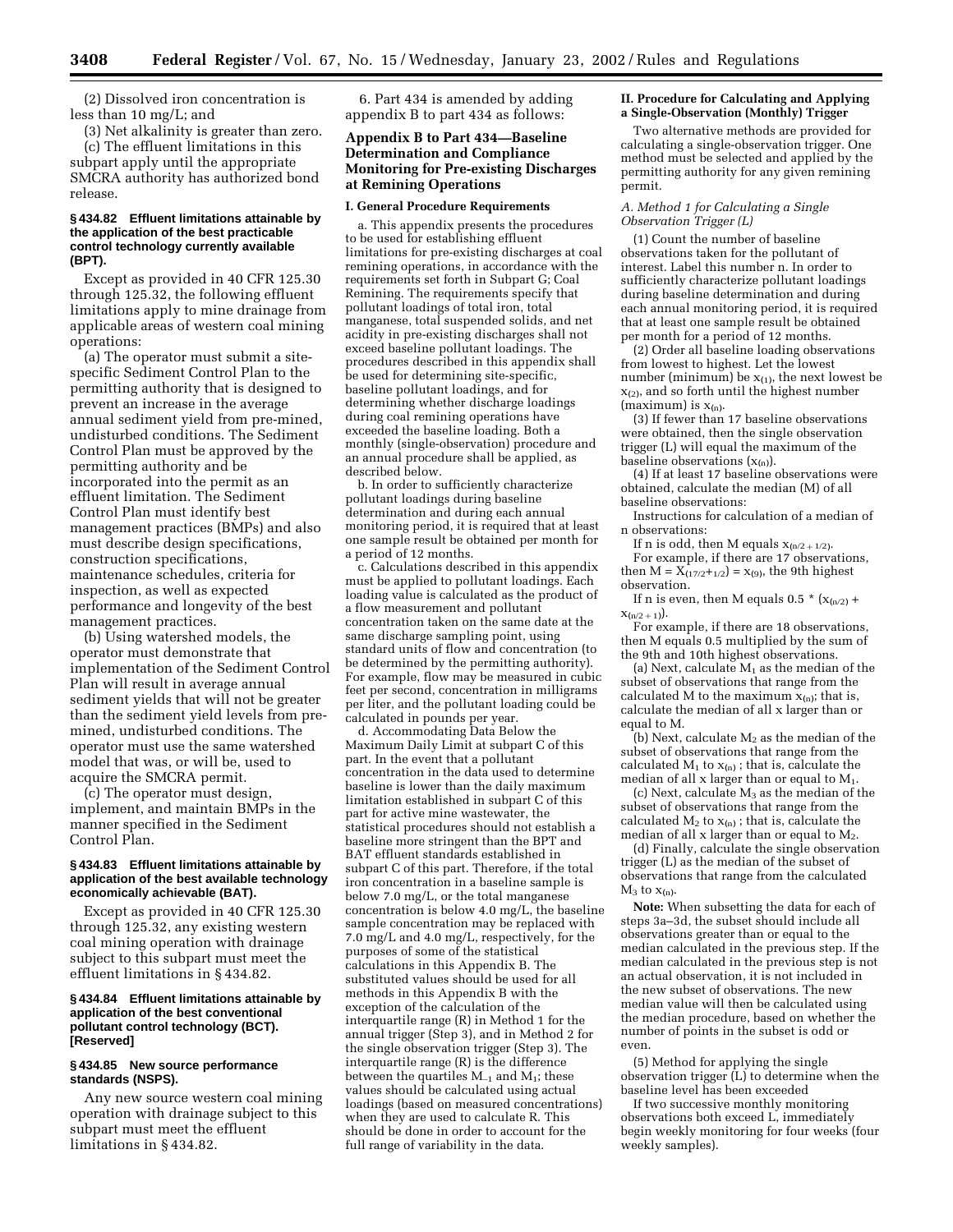(a) If three or fewer of the weekly observations exceed L, resume monthly monitoring

(b) If all four weekly observations exceed L, the baseline pollution loading has been exceeded.

#### *B. Method 2 for Calculating a Single Observation Trigger (L)*

(1) Follow Method 1 above to obtain  $M_1$ (the third quartile, that is, the 75th percentile).

(2) Calculate  $M_{-1}$  as the median of the baseline data which are less than or equal to the sample median M.

(3) Calculate interquartile range,  $R = (M_1$  –  $M_{-1}$ ).

(4) Calculate the single observation trigger L as

 $L = M_1 + 3 * R$ 

(5) If two successive monthly monitoring observations both exceed L, immediately begin weekly monitoring for four weeks (four weekly samples).

(a) If three or fewer of the weekly observations exceed L, resume monthly monitoring

(b) If all four weekly observations exceed L, the baseline pollution loading has been exceeded.

# **III. Procedure for Calculating and Applying an Annual Trigger**

*A. Method 1 for Calculating and Applying an Annual Trigger (T)*

(1) Calculate M and  $M_1$  of the baseline loading data as described above under Method 1 for the single observation trigger.

(2) Calculate  $M_{-1}$  as the median of the baseline data which are less than or equal to the sample median M.

(3) Calculate the interquartile range,  $R =$  $(M_1 - M_{-1}).$ 

(4) The annual trigger for baseline (Tb) is calculated as:

$$
Tb = M + \frac{(1.815 * R)}{\sqrt{n}}
$$

where n is the number of baseline loading observations.

(5) To compare baseline loading data to observations from the annual monitoring period, repeat steps 1–3 for the set of monitoring observations. Label the results of the calculations M′ and R′. Let m be the number of monitoring observations.

(6) The subtle trigger (Tm) of the monitoring data is calculated as:

$$
Tm = M' - \frac{(1.815 * R')}{\sqrt{m}}
$$

 $(7)$  If  $Tm > Tb$ , the median loading of the monitoring observations has exceeded the baseline loading.

*B. Method 2 for Calculating and Applying an Annual Trigger (T)*

Method 2 applies the Wilcoxon-Mann-Whitney test to determine whether the median loading of the monitoring observations has exceeded the baseline median. No baseline value **T** is calculated.

(1) Steps for Conducting the Wilcoxon-Mann-Whitney Test

(a) Let n be the number of baseline loading observations taken, and let m be the number of monitoring loading observations taken. In

order to sufficiently characterize pollutant loadings during baseline determination and during each annual monitoring period, it is required that at least one sample result be obtained per month for a period of 12 months.

(b) Order the combined baseline and monitoring observations from smallest to largest.

(c) Assign a rank to each observation based on the assigned order: the smallest observation will have rank 1, the next smallest will have rank 2, and so forth, up to the highest observation, which will have rank  $n + m$ .

(1) If two or more observations are tied (have the same value), then the average rank for those observations should be used. For example, suppose the following four values are being ranked:

#### 3, 4, 6, 4

Since 3 is the lowest of the four numbers, it would be assigned a rank of 1. The highest of the four numbers is 6, and would be assigned a rank of 4. The other two numbers are both 4. Rather than assign one a rank of 2 and the other a rank of 3, the average of 2 and 3 (*i.e.*, 2.5) is given to both numbers.

(d) Sum all the assigned ranks of the n baseline observations, and let this sum be Sn.

(e) Obtain the critical value (C) from Table 1. When 12 monthly data are available for both baseline and monitoring (*i.e.*, n = 12 and  $m = 12$ , the critical value C is 99.

(f) Compare C to  $S_n$ . If  $S_n$  is less than C, then the monitoring loadings have exceeded the baseline loadings.

(2) Example Calculations for the Wilcoxon-Mann-Whitney Test

| <b>BASELINE DATA</b>    |                                                                                                                                                                                                                                                                                                                   |      |      |      |      |                       |      |      |      |      |      |
|-------------------------|-------------------------------------------------------------------------------------------------------------------------------------------------------------------------------------------------------------------------------------------------------------------------------------------------------------------|------|------|------|------|-----------------------|------|------|------|------|------|
| 8.0                     | 9.0                                                                                                                                                                                                                                                                                                               | 9.0  | 10.0 | 12.0 | 15.0 | 17.0                  | 18.0 | 21.0 | 23.0 | 28.0 | 30.0 |
| <b>MONITORING DATA</b>  |                                                                                                                                                                                                                                                                                                                   |      |      |      |      |                       |      |      |      |      |      |
| 9.0                     | 10.0                                                                                                                                                                                                                                                                                                              | 11.0 | 12.0 | 13.0 | 14.0 | 16.0                  | 18.0 | 20.0 | 24.0 | 29.0 | 31.0 |
|                         |                                                                                                                                                                                                                                                                                                                   |      |      |      |      | <b>BASELINE RANKS</b> |      |      |      |      |      |
| 1.0                     | 3.0                                                                                                                                                                                                                                                                                                               | 3.0  | 5.5  | 8.5  | 12.0 | 14.0                  | 15.5 | 18.0 | 19.0 | 21.0 | 23.0 |
| <b>MONITORING RANKS</b> |                                                                                                                                                                                                                                                                                                                   |      |      |      |      |                       |      |      |      |      |      |
| 3.0                     | 5.5                                                                                                                                                                                                                                                                                                               | 7.0  | 8.5  | 10.0 | 11.0 | 13.0                  | 15.5 | 17.0 | 20.0 | 22.0 | 24.0 |
| $\sim$ $\sim$           | $\mathcal{L}$ and $\mathcal{L}$ and $\mathcal{L}$ and $\mathcal{L}$ and $\mathcal{L}$ and $\mathcal{L}$ and $\mathcal{L}$ and $\mathcal{L}$ and $\mathcal{L}$ and $\mathcal{L}$ and $\mathcal{L}$ and $\mathcal{L}$ and $\mathcal{L}$ and $\mathcal{L}$ and $\mathcal{L}$ and $\mathcal{L}$ and $\mathcal{L}$ and |      |      |      |      |                       |      |      |      |      |      |

**Sum of Ranks for Baseline is Sn = 143.5, critical value is**  $C_{n,m}$  **= 99.** 

(3) Critical Values for the Wilcoxon-Mann-Whitney Test

In order to find the appropriate critical value, match column with correct n (number of baseline observations) to row with correct m (number of monitoring observations)\*.

(a) When n and m are less than 21, use Table 1.